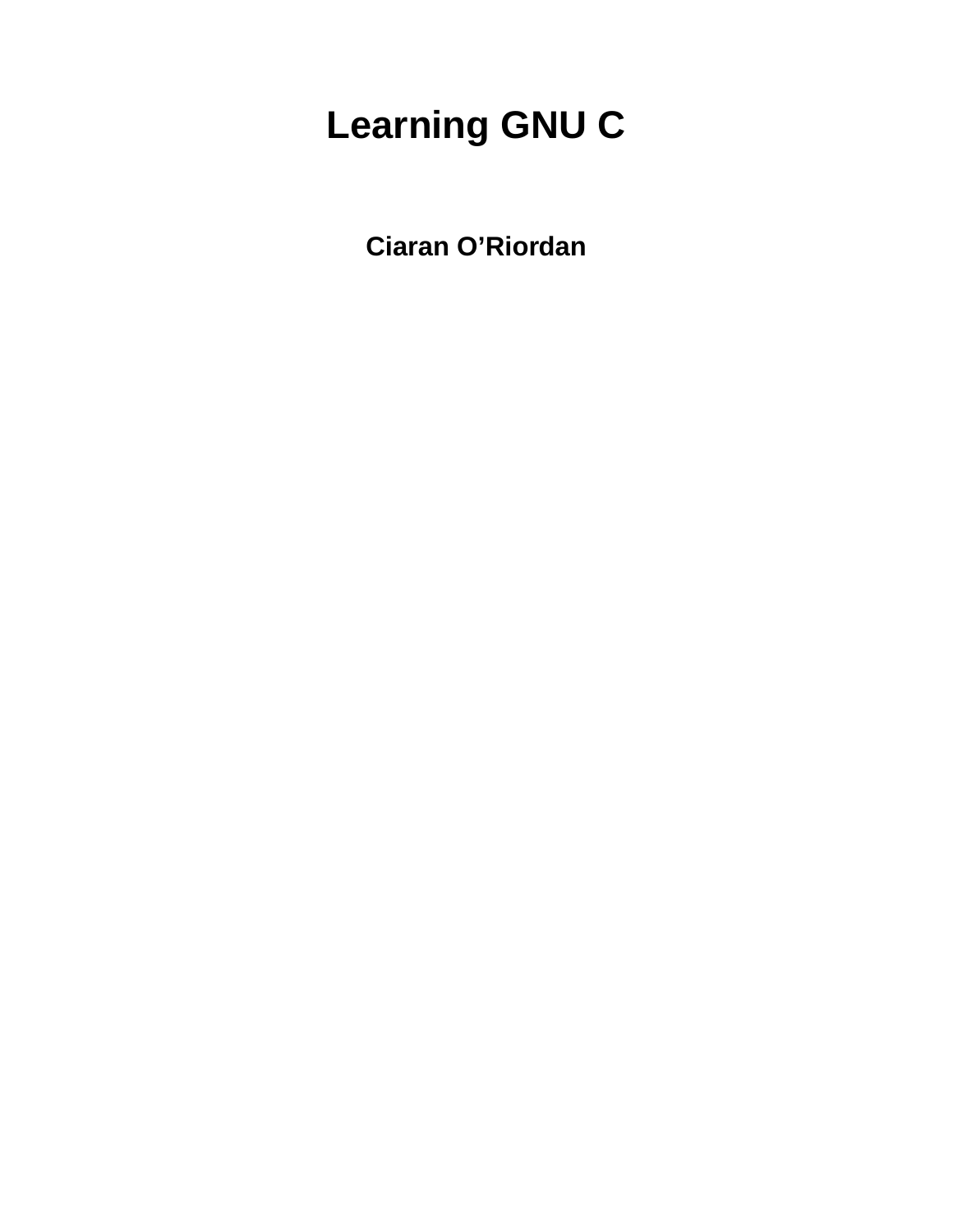#### **Learning GNU C**

by Ciaran O'Riordan

Copyright © 2002 Ciaran O'Riordan

This file is a C programming tutorial using the GNU C compiler and GNU Libc.

Copyright © 2002 Ciaran O'Riordan.

Permission is granted to copy, distribute and/or modify this document under the terms of the GNU Free Documentation License, Version 1.2 or any later version published by the Free Software Foundation; with no Invariant Sections, no Front-Cover Texts, and no Back-Cover Texts. A copy of the license is included in the section entitled "GNU Free Documentation License".

with the no Invariant Sections, with the Front-Cover Texts being "Richard Stallman Rules", and with the Back-Cover Texts being "This is a Free book, Free as in Freedom. Permission is granted to copy, distribute, and edit this book under the GNU Free Documentation License".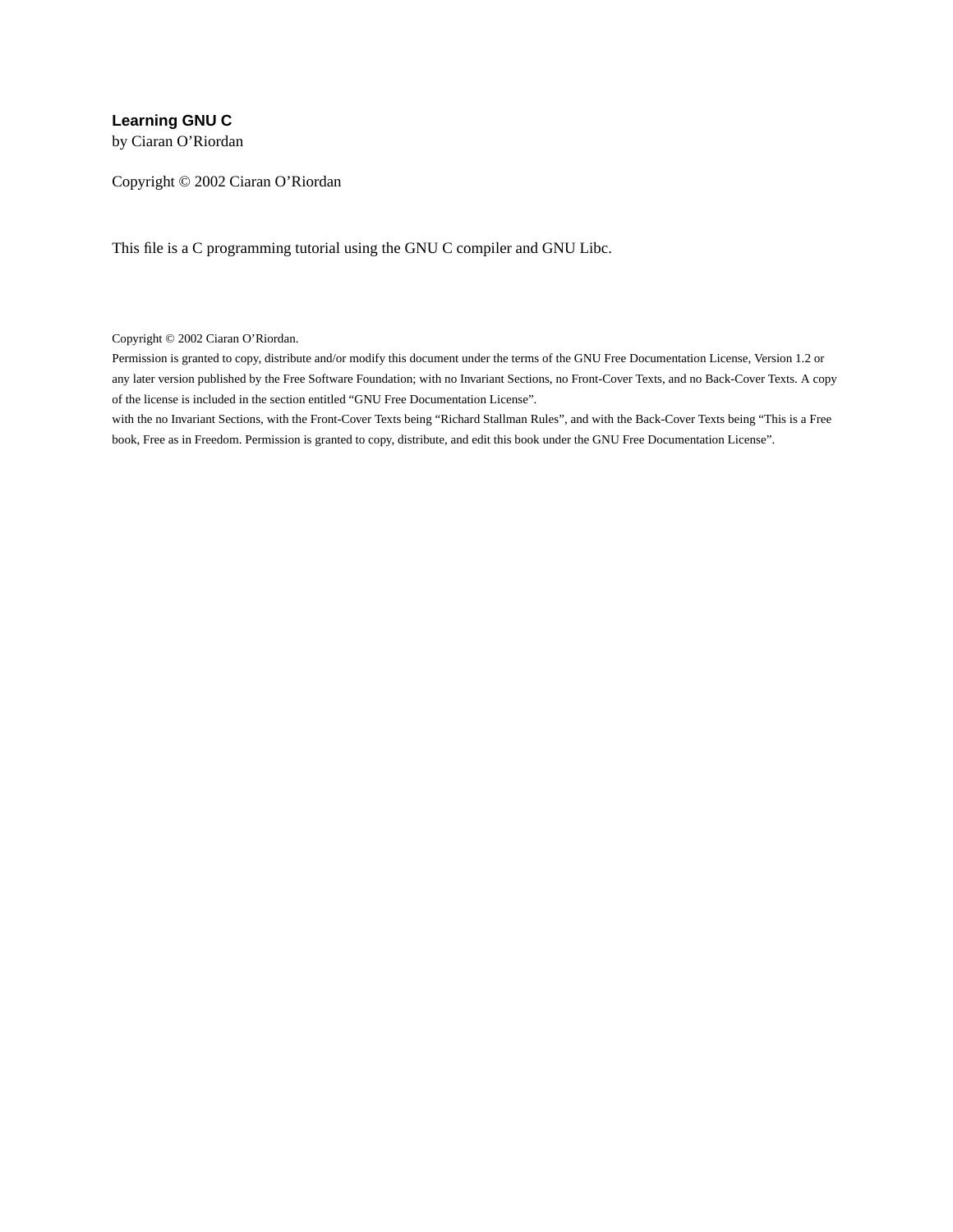# **Table of Contents**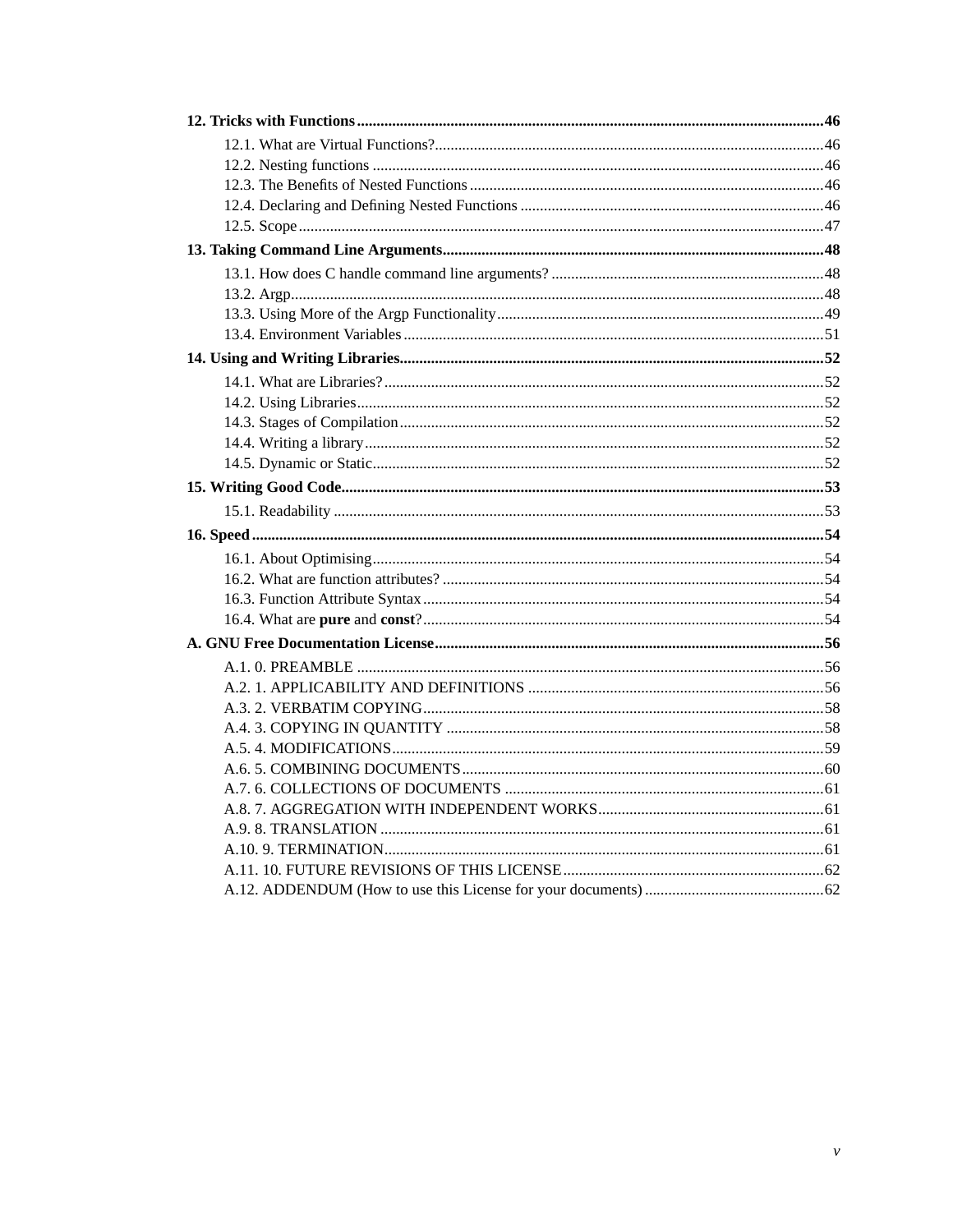# **List of Examples**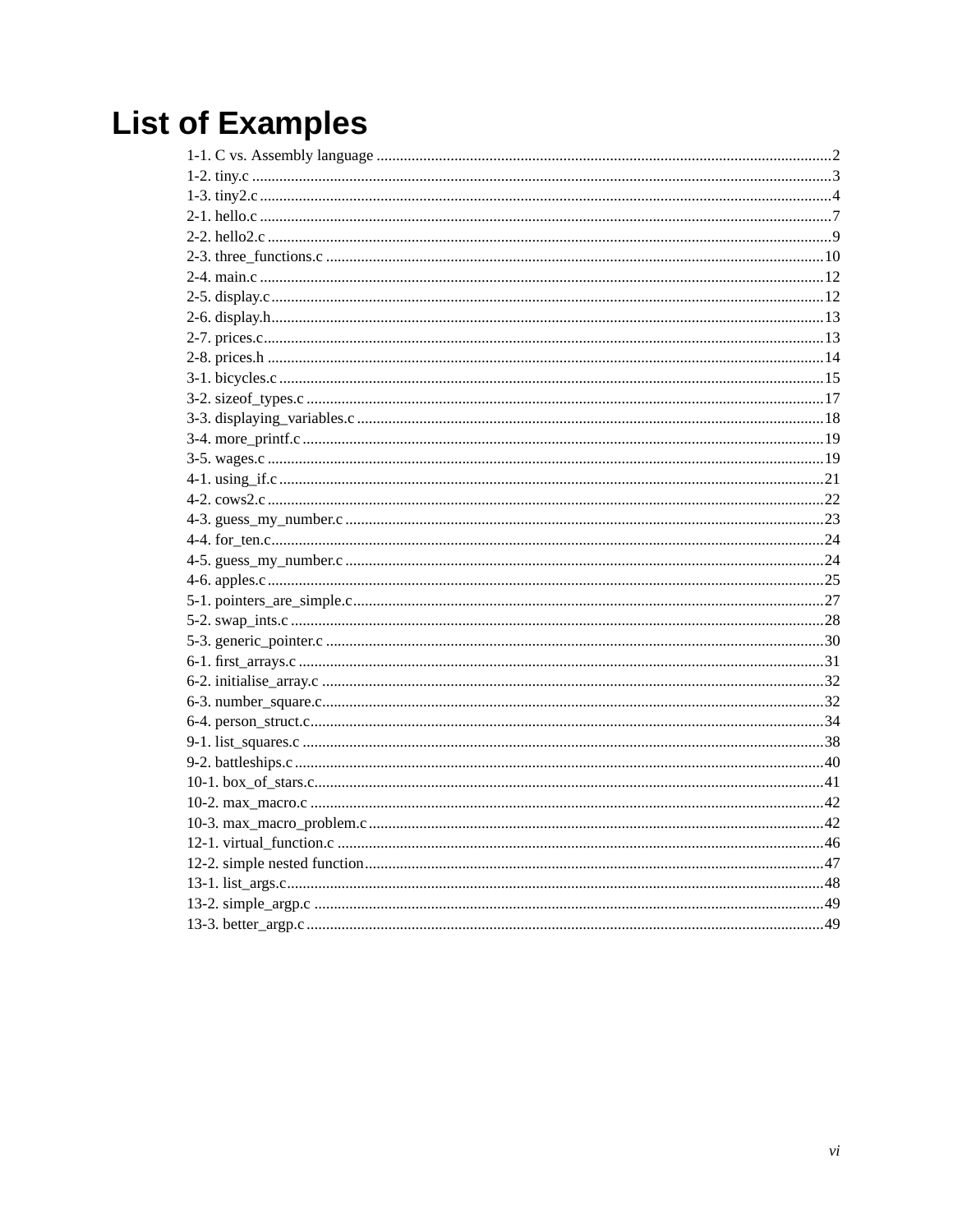## <span id="page-6-1"></span><span id="page-6-0"></span>**Preface**

### **1. Target Audience**

Welcome to *Learning GNU C*. The aim of this book is to teach GNU users how to write software in C. It is written primarily as a tutorial for beginners but should be thorough enough to be used as a reference by experience programmers. The basics are layed down in full in the first few chapters, beginners will read these chapters carefully while those with prior experience can skim through them. All the information is there, no prior knowledge of programming is assumed.

The reader is assumed to have access to a computer with a GNU system installed. Although the target audience is GNU users, the content of the book should also be 98% relevant to users of OpenBSD, FreeBSD, or NetBSD. Some familiarity with using your computer from the shell (the command line) would be helpful although all commands will be shown along side programming examples. The only piece of software you do need experience with is a text editor. Any text editor will do. GNU Emacs is an especially good one for programmers. It has been in development for over twenty years and contains hundreds useful features. GNU Nano is a simple text editor you could use, some programmers like to use vi (pronounced vee eye). If you already have a favorite text editor, you can use that. There are also graphical editors geared towards programmers such as Anjuta and KDevelop but most programmers preferr text based editors.

### <span id="page-6-2"></span>**2. Scope of this text**

The contents of this book can be divided into two topics: the core C language, and the standard functionality made available to the programmer. The standard functionality I mention is provided by *GNU Libc*, this is a *library* of C functionality that is part of every GNU system. Neither of these topics is of much use without the other but there is a focus on the core langauge near the beginning and more discussion on Libc near the end. The ordering of topics is designed to teach C programming in an incremental fashion where each chapter builds on the previous one. Some aspects of the core langauge are only really of use to experienced programmers and so appear near the end.

The C language on it's own can make decisions, repeat commands, store data, and perform mathematics. Equally importantly, it provides a method to make use of extra functionality such as Libc.

<span id="page-6-3"></span>Libc provides functionality such as reading and writing files, sorting and searching data, getting input from the user, displaying data to the user, communicating across networks, creating easily translatable programs, and many other things.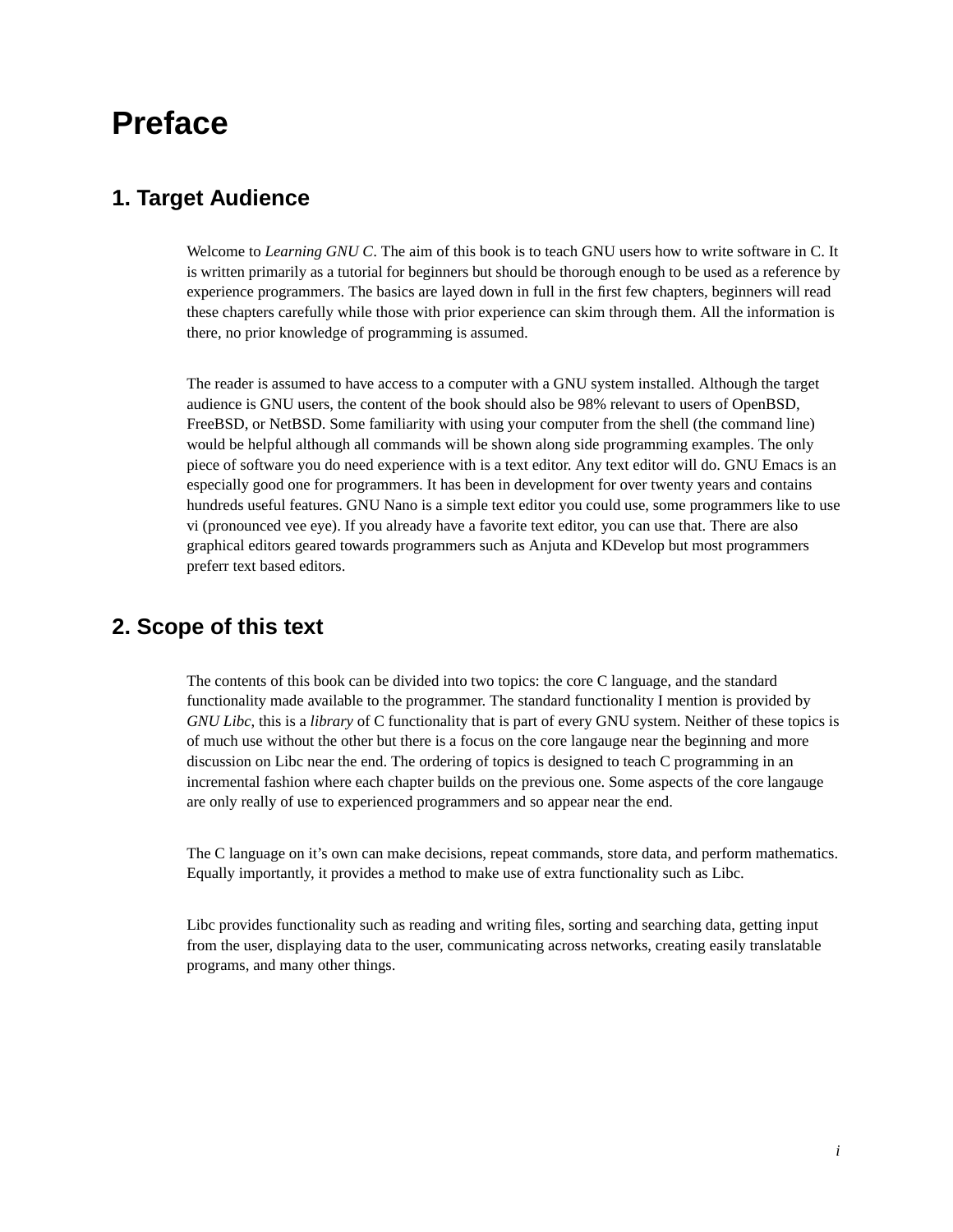### **3. Why learn C?**

C is a standard. It is the programmers programming language. It is the standard programming language of GNU and BSD based systems. The majority of these systems and the applications that run on them, is written in C. C was developed over thirty years ago for writing operating systems and applications. It's small, extensible design has allowed it to evolve with the computer industry. Because of it's age and popularity, C is a very well supported language. Many tools exist to make C programming easier and these tools are often very mature and of a high standard. All the software we will use in this book is written in C.

### <span id="page-7-0"></span>**4. Why use GNU?**

GNU is a complete, Unix-like operating system that has been in development for just over twenty years. GNU software is known for it's stability and standard compliance.

Most GNU systems use *Linux* as a kernel. These systems are often known as GNU/Linux systems.

### <span id="page-7-1"></span>**5. Why Free Software?**

The greatest thing about GNU is that the entire system is what is known as *Free Software*. Software is "Free Software" when people have the freedom to: Use the software for any purpose, make changes to the software, share the software with others, and distribute modified versions of the software.

Software that isn't Free Software is called *proprietary* software. It is so-called because a person claims the software to be their property and bans others from sharing and making changes to it.

From an ethical standpoint, writing Free Software is a much more social way to act. Free Software empowers it's users by allowing them to help themselves by making changes they want to the software (or getting someone else to make these changes). It allows people to help their neighbours by sharing the software, proprietary software does the opposite: it makes sharing illegal telling people that it is a criminal offenses to say "yes" when someone asks for help. And Free Software allows people to help their community by distributing improved versions of the software.

Free Software also doesn't descriminate against poorer people or people from developing nations. By allowing them all the above freedoms it permits them to use computers without having to pay impossible amounts of money for the "privilage".

Finally there are the technical benefits. Free Software is free from marketing plots. It doesn't restrict itself to force users to buy extra pieces of software. Each piece of GNU is designed to be as useful as possible. As a programmer you can use the same C programming software that is used in major projects.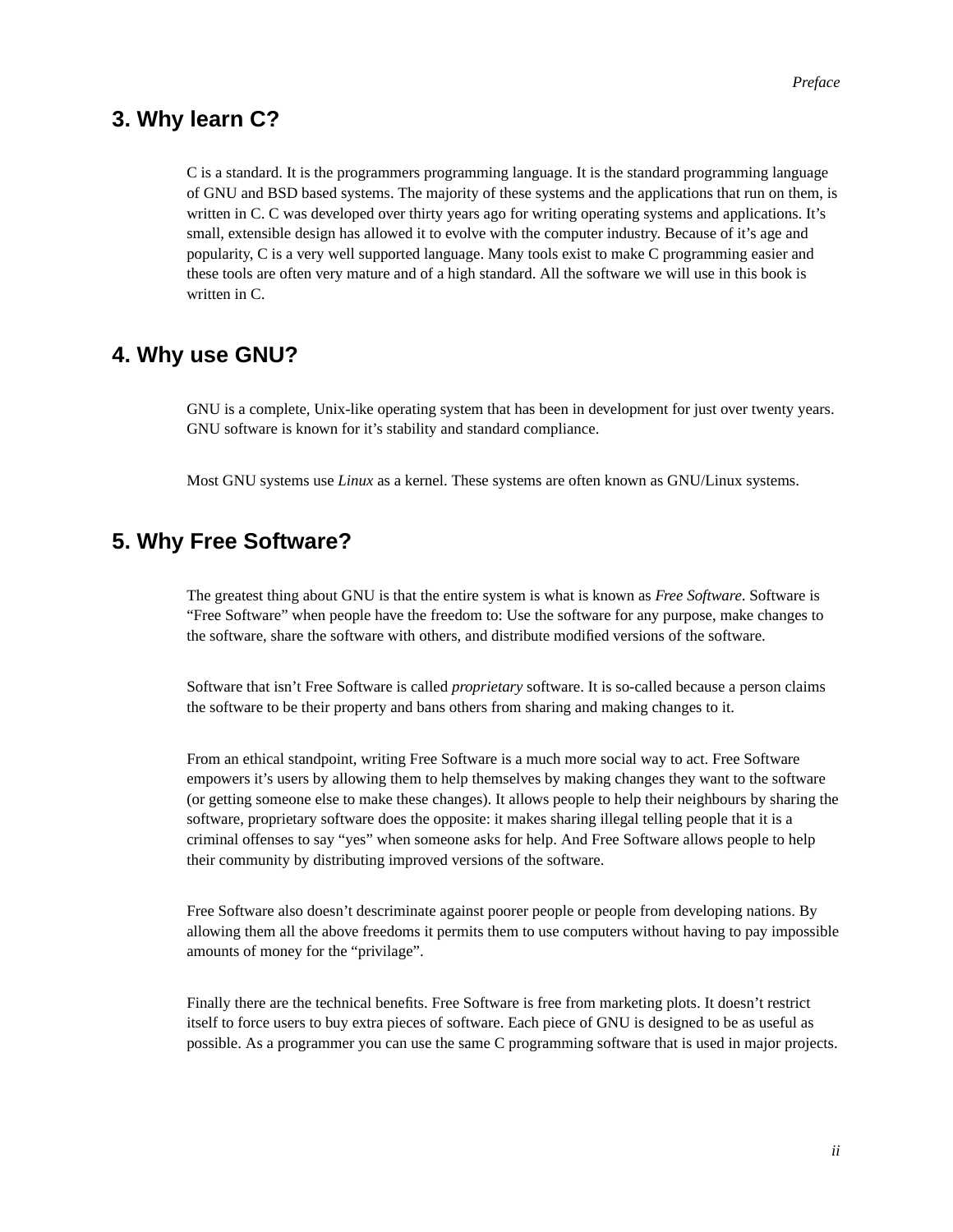Non-Free programs are generally distributed in a machine readable form only. This means that the user cannot see what is going on inside a program. In contrast, Free Software is required to come with source code in a human readable format. As a programmer you can read the source code for any piece os Free Software you like. If there are errors in a program, you can fix them.

This freedom to fix errors and add functionality is what has made GNU software so good. All code is available for peer review.

Free Software will change the world for the better

### <span id="page-8-0"></span>**6. References to persons**

The terms "he" and "she" will be used as little as possible. They are usually unnecessary. The reader will be referred to as "the reader" or "you" while imaginary people will be called by there role (i.e. "the programmer" or "the manager". When referring to myself I will use "we". This is so that the text will not have to be changed if others help out with writing the book. (NOTE: I'm not looking for co-authors right now.) If I get stuck and have to use "he" or "she" I will opt for the latter. This is to balance up the bias of most books. I will also ask the reader to picture this female to have two disabilities and be of an under-represented race (i.e. an blind, stuttering eskimo). Thank you.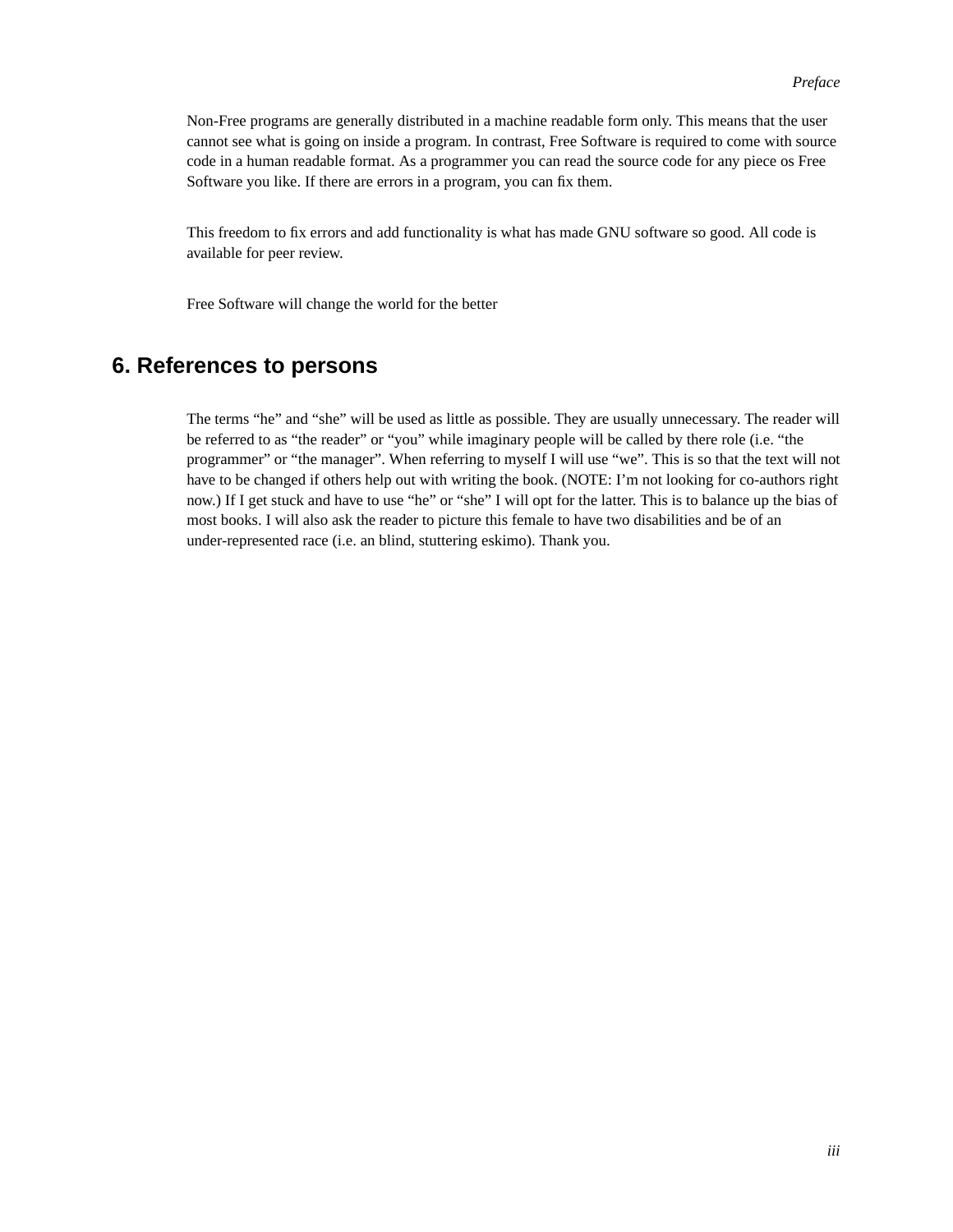# <span id="page-9-0"></span>**Chapter 1. Introduction to C**

### <span id="page-9-1"></span>**1.1. What are Programming Languages?**

A programming langauge defines a format for laying out ordered sets of intructions to be executed by a computer. Programming langauges can be sorted into three three categories: interpretted languages, compiled languages, and machine languages. Of these types only machine languages can be understood directly by a computer.

A machine langauge is the set of instructions that a computer's CPU (central processing unit) understands. All instructions and information are represented by numbers; very fast for computers, very hard for human brains to read or write. To ease the task of computer programming, people created easier languages called *assembly languages*. An assembly language is one which provides textual names for the available machine language commands. This, along with the fact that assembly languages allowed programmers to add spaces and tabs to their code, made assembly languages far easier to program with. Assembly code can then be fed to an *assembler* which translates it into the machine language of the target computer's CPU.

The use of assembly languages spread very fast, they became known as "second generation languages" but there was still two problems with assembly langauges. Firstly, each command does only a very basic task such as add two numbers or load a value from memory. Using these small commands was quite tedious. The second problem was much bigger. Programs written in an assembly language are bound to a particular type of CPU. Each type of CPU has it's own machine language and, therefore, it's own assembly language. The next task was to design a language that could be translated into the machine language of many CPUs.

These new *machine independant* langauges were known as "third generation" or "high-level" languages. Designed to be easy to read, these languages were made up of english words, basic mathematical symbols and a few punctuation characters. These languages allow simple statements to be expressioned concisely, for example, adding two numbers and storing the result in memory could be expressed as:

 $data = 10 + 200;$ 

rather than:

<span id="page-9-2"></span>Load R1, 10 Load R2, 200 Addi R1, R2 Store R2, L1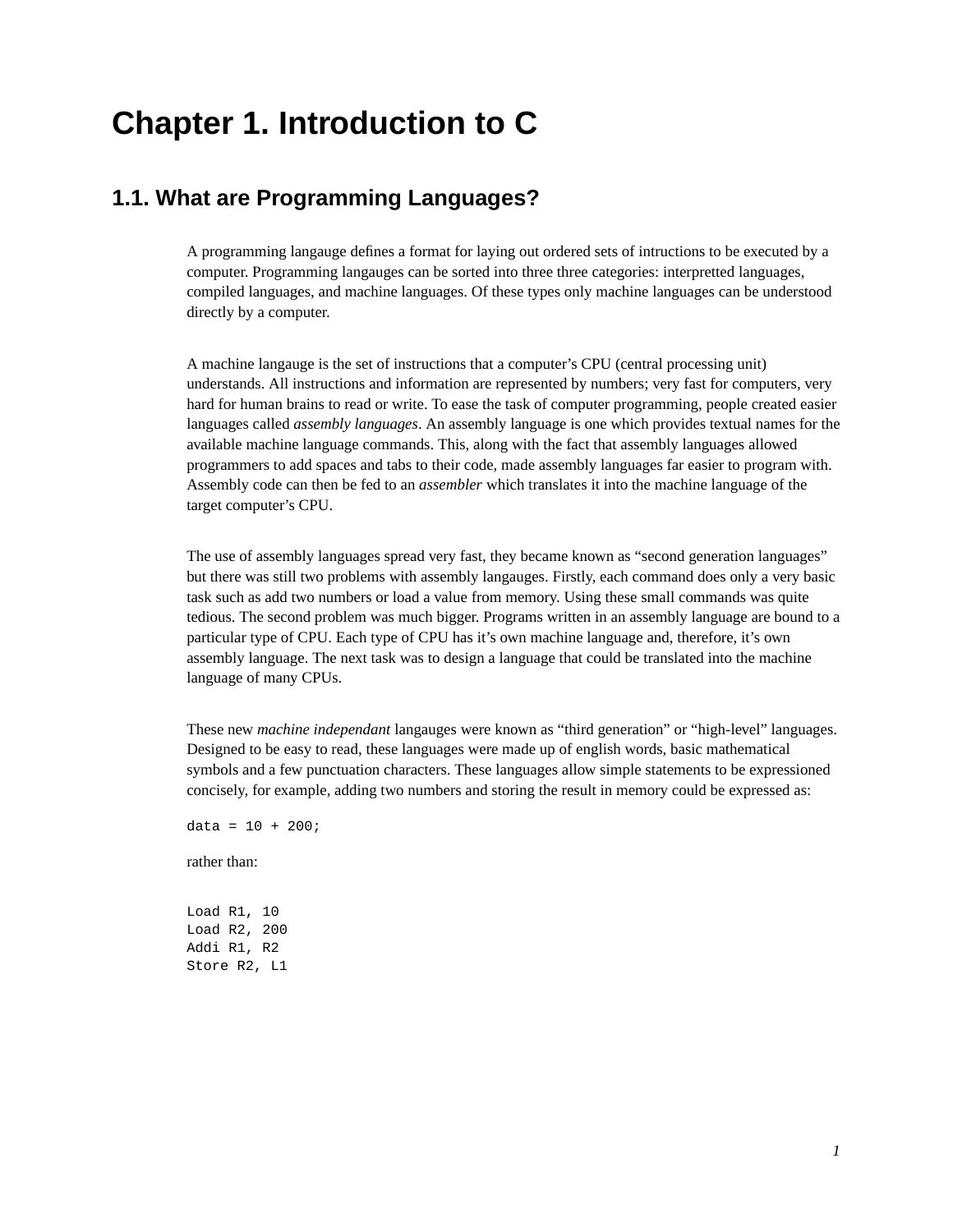### **1.2. What is C?**

A tool called a *compiler* is then used to convert the high-level code into machine language. A program can be written in C and compiled for any computer, it's up to the compiler to get the hardware-specific instructions right.

To see just how readable C is compared to Assembly language, take a look at the following tiny program written in each:

#### <span id="page-10-0"></span>**Example 1-1. C vs. Assembly language**

|             | section .rodata. |                               |
|-------------|------------------|-------------------------------|
| .LCO:       |                  |                               |
|             | string.          | "Tax Due: %d\n"               |
|             | .text            |                               |
|             | .align 2         |                               |
| .globl main |                  |                               |
|             | type.            | main,@function                |
| main:       |                  |                               |
|             | pushl            | %ebp                          |
|             | movl             | %esp, %ebp                    |
|             | subl             | \$24, %esp                    |
|             | andl             | $$-16, %esp$                  |
|             | movl             | $$0,$ $%$ eax                 |
|             | subl             | %eax, %esp                    |
|             | movl             | \$1000, %eax                  |
|             | movl             | \$400, %edx                   |
|             | movl             | $$0x3e6147ae, -12$ ( $8ebp$ ) |
|             | subl             | %edx, %eax                    |
|             | pushl            | %eax                          |
|             | fildl            | $(\$esp)$                     |
|             | leal             | $4$ (%esp), %esp              |
|             | fmuls            | $-12$ ( $\varepsilon$ ebp )   |
|             | fnstcw           | $-18$ ( $%$ ebp )             |
|             | movw             | $-18$ (%ebp), %ax             |
|             | movb             | $$12$ , $\$ah$                |
|             | movw             | $sax, -20$ ( $sebp$ )         |
|             | fldcw            | $-20$ ( $\varepsilon$ ebp)    |
|             | fistpl           | $-16$ ( $ebp$ )               |
|             | fldcw            | $-18$ ( $%$ ebp )             |
|             | subl             | $$8,$ $$esp$                  |
|             | pushl            | $-16$ ( $%$ ebp)              |
|             | pushl            | \$.LCO                        |
|             | call             | printf                        |
|             | addl             | \$16, \$esp                   |
|             | movl             | $$1,$ %eax                    |
|             | leave            |                               |
|             | ret              |                               |
| .Lfe1:      |                  |                               |
|             | size.            | main, .Lfel-main              |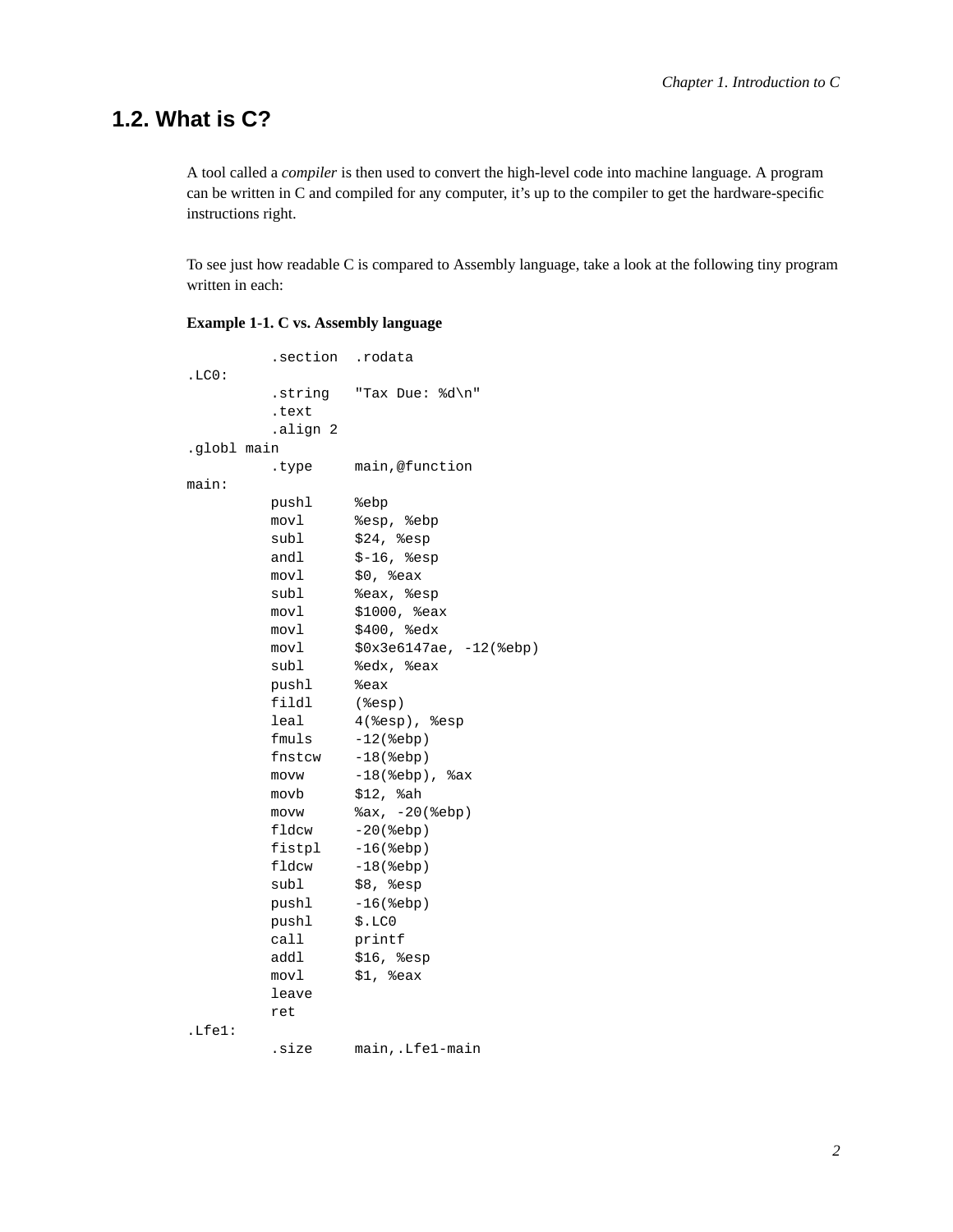#### And the program in C:

```
#include <stdio.h>
int
main()
{
  int wages = 1000;
  int tax_allowance = 400;
  float tax_rate = 0.22;
  int tax_due;
  tax_due = (waqes - tax_dilowance) * tax_rate;printf("Tax Due: %d euro\n", tax_due);
  return 0;
}
```
Which did you find easier to understand, even without knowing C. The output of both programs is the same: "Tax Due: 131 euro". The Assembly code shown is written in the "80386" instruction set, it will not work on machines that use a different instruction set. The C code can be compiled for practically any computer.

### <span id="page-11-0"></span>**1.3. Programming Tools**

GNU comes with a compiler called *GCC*. Originally this stood for "GNU C Compiler" but since it can now compile languages other than C it's name was changed to "GNU Compiler Collection". To check if you have GCC installed, type the following:

```
ciaran@pooh:~/book$ gcc --version
3.2.1
ciaran@pooh:~/book$
```
The version of GCC you have installed may be different, anything similar, such as "2.95.2" or "3.3.0", is ok. If you got an error message saying **command not found** then you don't have GCC installed. If you installed GNU from a CD, you should find GCC there. If you don't know how to install applications from a CD then get a friend or the person who installed your GNU system to do it for you.

### <span id="page-11-1"></span>**1.4. Introducing GCC**

<span id="page-11-2"></span>Now we're going to show you a tiny bit of C code and how to compile it. The point here is to show you how to use GCC so we won't explain the C code yet. Here's the smallest C program that GCC will compile. It does nothing.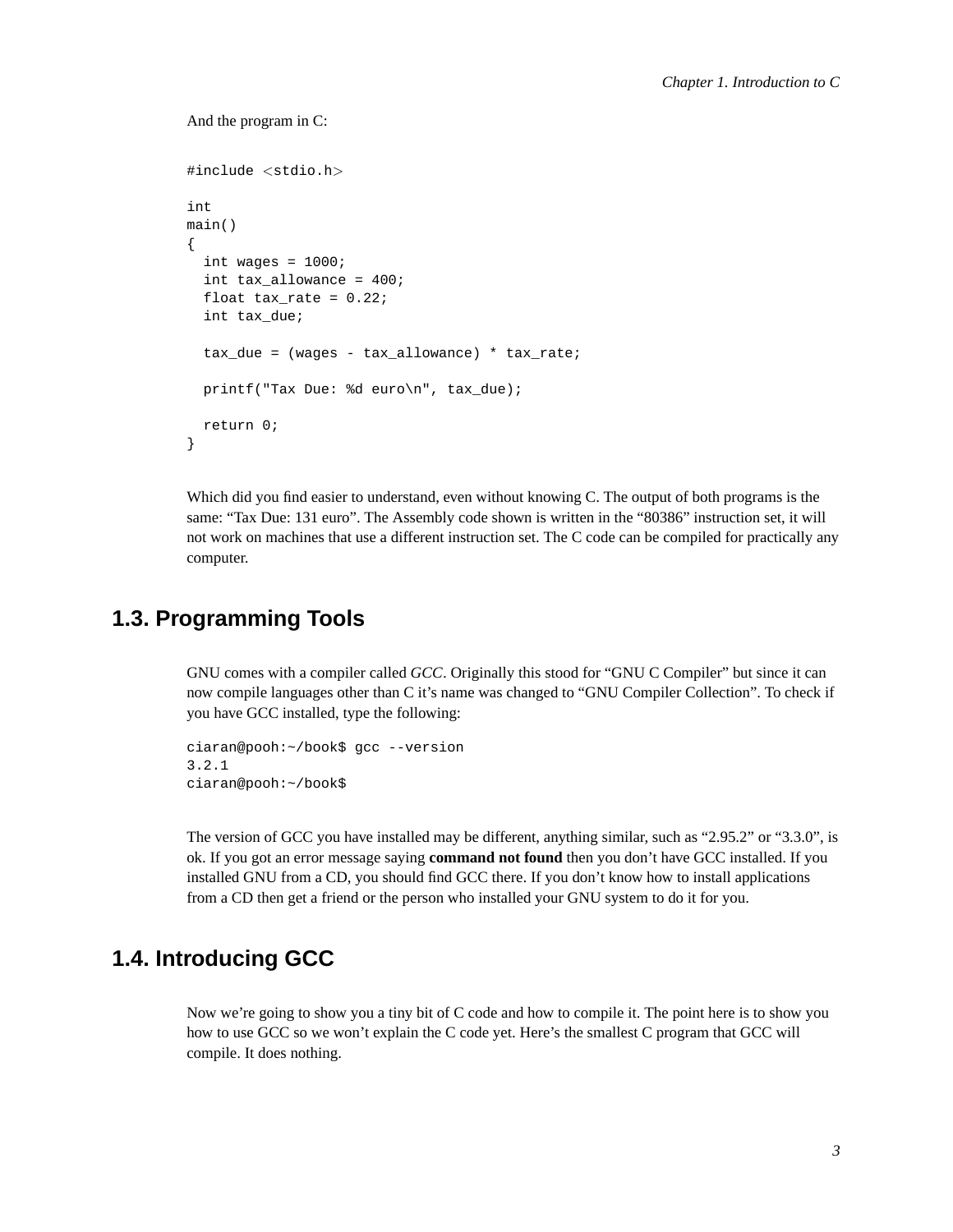#### **Example 1-2. tiny.c**

```
main()
{
}
```
Type this piece of code into your text editor and save it to a file called tiny.c. You can choose any name so long as it ends with . c, this is the extension used by C programs, GCC checks for this extension when compiling a program. With the file saved, you can now compile it into an executable program by typing:

```
ciaran@pooh:~/book$ gcc tiny.c
ciaran@pooh:~/book$
```
This command should succeed with no output. If you got any error messages check that you typed the program in correctly. Weighing in at eight characters we'll assume you've gotten this much correct and move on. A file called a.out should have appeared in your directory. This is the machine language program created from the above code, if you run it you will see that it really does nothing at all. The name a.out exists for historical reasons, it is short for *assembler output*.

Although GCC will compile this code, it isn't strictly complete. If we enable GCC's warnings we will be told what is missing. You are not expected to understand the warning messages right now, we show this only to demonstrate GCC's warnings. You enable warnings by adding the **-Wall** switch to your compilation command.

```
ciaran@pooh:~/book$ gcc -Wall tiny.c
tiny.c:2: warning: return-type defaults to 'int'
tiny.c: In function 'main':
tiny.c:3: warning: control reaches end of non-void function
ciaran@pooh:~/book$
```
<span id="page-12-0"></span>These warnings appear because our program is not strictly complete. To get rid of these warnings we must add two more lines. So here's the smallest *valid* C program.

#### **Example 1-3. tiny2.c**

```
int
main()
{
  return 0;
}
```
When we compile this with the **-Wall** option we will get no warnings. Another option: **-o filename** can be used to specify the name you want to give to your program (instead of a.out).

```
ciaran@pooh:~/book$ gcc -Wall -o tiny-program tiny2.c
ciaran@pooh:~/book$ ls
```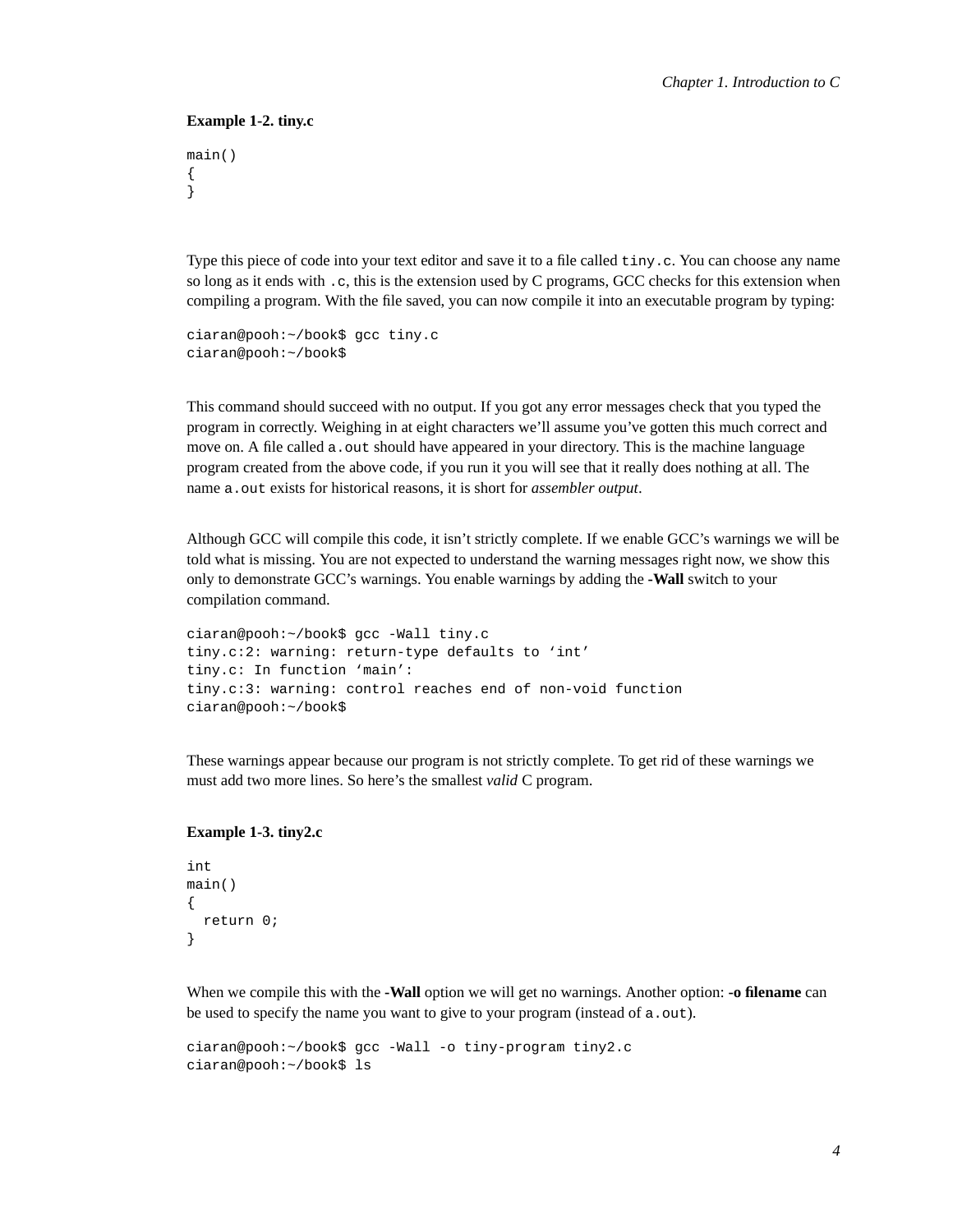```
tiny2.c tiny-program
ciaran@pooh:~/book$ ./tiny-program
ciaran@pooh:~/book$
```
### <span id="page-13-0"></span>**1.5. Who defines Valid C?**

For you, the programmer, "valid C" is defined by the compiler. There are many dialects of C in existence, thankfully they are all very similar. There are also other languages that are based on C such as *Objective C* and *C*++. These languages are very like *C* in there appearance but there usages is quite different. GCC understands many dialects of C as well as many other languages (including Objective C and  $C_{++}$ ).

### <span id="page-13-1"></span>**1.5.1. "K&R" C**

C was created by Dennis Ritchie between 1969 and 1973. In 1978 Dennis Ritchie along with Brian Kernighan published an excellent C tutorial "The C programming language". This was the first formal definition of the language. Being the original C dialect it is sometimes called *Traditional C*. Unfortunately the book left many aspects of the language undefined, this meant that people writing compilers had to make decisions as to how to handle these aspects. The result was that a piece of code would behave differently depending on what compiler was used. This dialect is no longer used, GCC supports it only for compiling very old programs. We mention it here purely for historical purposes.

#### <span id="page-13-2"></span>**1.5.2. ISO C**

In 1983 the American National Standards Institute (*ANSI*) set up a committee to draw up a more exact standard and fix a few shortcomings they saw in the language. In 1989 they finalised this standard which was accepted by the International Standards Organisation (*ISO*). This new dialect became known as "C89". It is also called "ISO C" or "ANSI C". GCC is one of the most conforming compilers available.

#### <span id="page-13-3"></span>**1.5.3. C99**

<span id="page-13-4"></span>The ANSI C committee meets infrequently to update the standard. The latest updated standard was released in 1999 and is known as "C99". Few compilers fully support C99 yet; making changes to one of the most important pieces of software to an operating system takes time. GCC's C99 support is mostly complete (at the time of this writing) but the developers are working on it.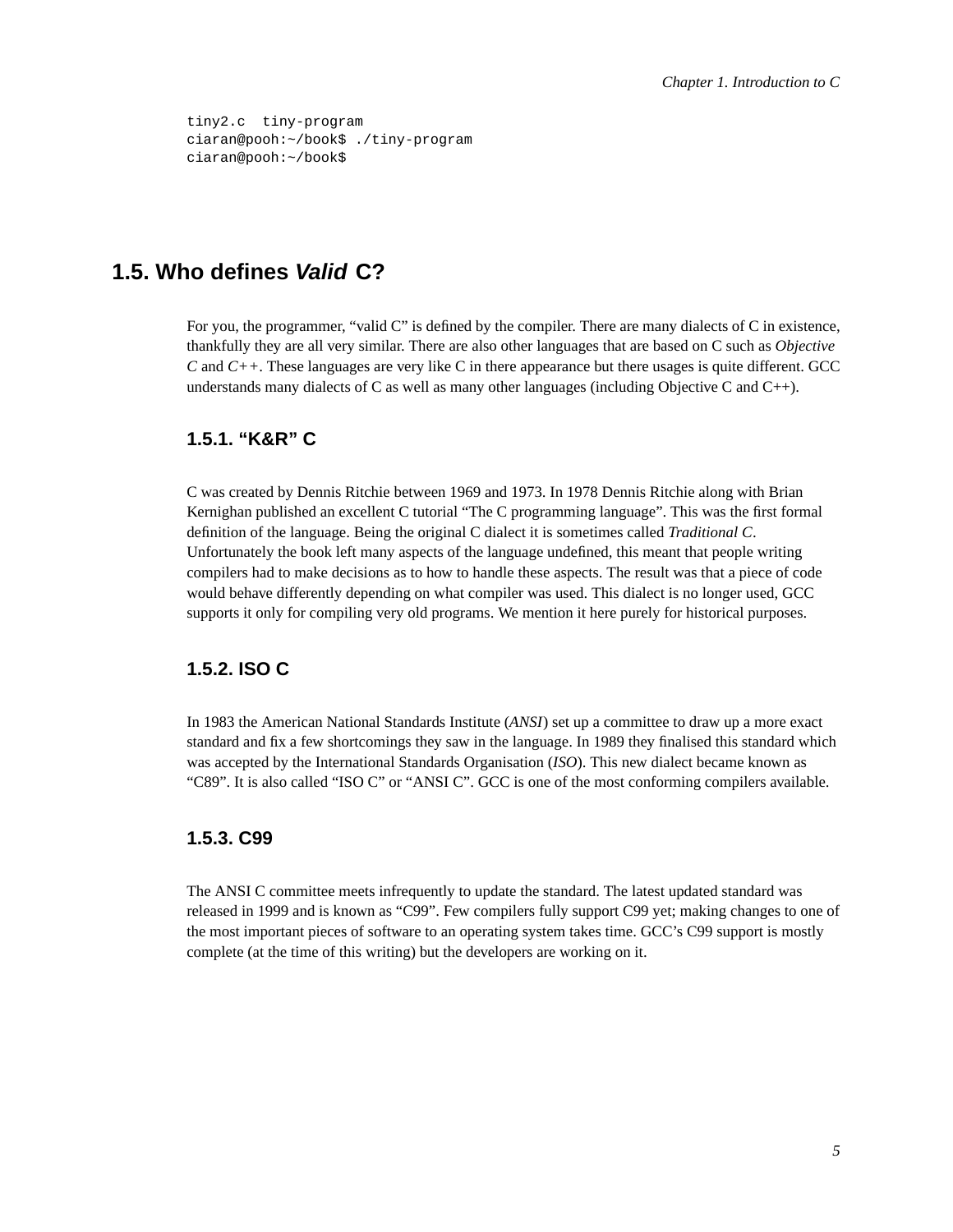#### **1.5.4. GNU C**

GNU C is most similar to C89 but has a lot of the new features of C99 added and a few other extensions. These extensions have been added conservatively by the developers as problems are found that C99 doesn't provide good solutions to. GNU C is the default dialect of GCC and is the dialect we will use in this book. We will try our best to point out GNU extensions when we use them but in general, it is better to make full use GNU C. Use of ISO C is limiting your programs to the lowest common denominator and should only be used in special cases.

#### <span id="page-14-0"></span>**1.5.5. Choosing a Dialect**

If you would like to use a dialect other than the default, you can specify your choice with the **-std=** switch followed by name of the dialect. The names are: **c89**, **c99**, **gnu89** and, **gnu99**. "gnu89" is the current default but "gnu99" will become the default when C99 support is complete. The change will not be very noticeable.

#### <span id="page-14-1"></span>**1.5.6. Future Standards**

Extensions such as those added by GCC are the main source of inspiration for new ISO C standards. When the ANSI C group see a lot of compilers implementing an extension they review the necessity of that feature and if they decide it would be of benefit they work out a standard way to implement it. Some of GCC's extensions may make it into the next standard, some will not.

### <span id="page-14-2"></span>**1.6. Conclusion**

This concludes our introduction. Hopefully you now have a grasp of what programming is. In the next chapter we'll start writing basic programs that actually do something and explain how they do it.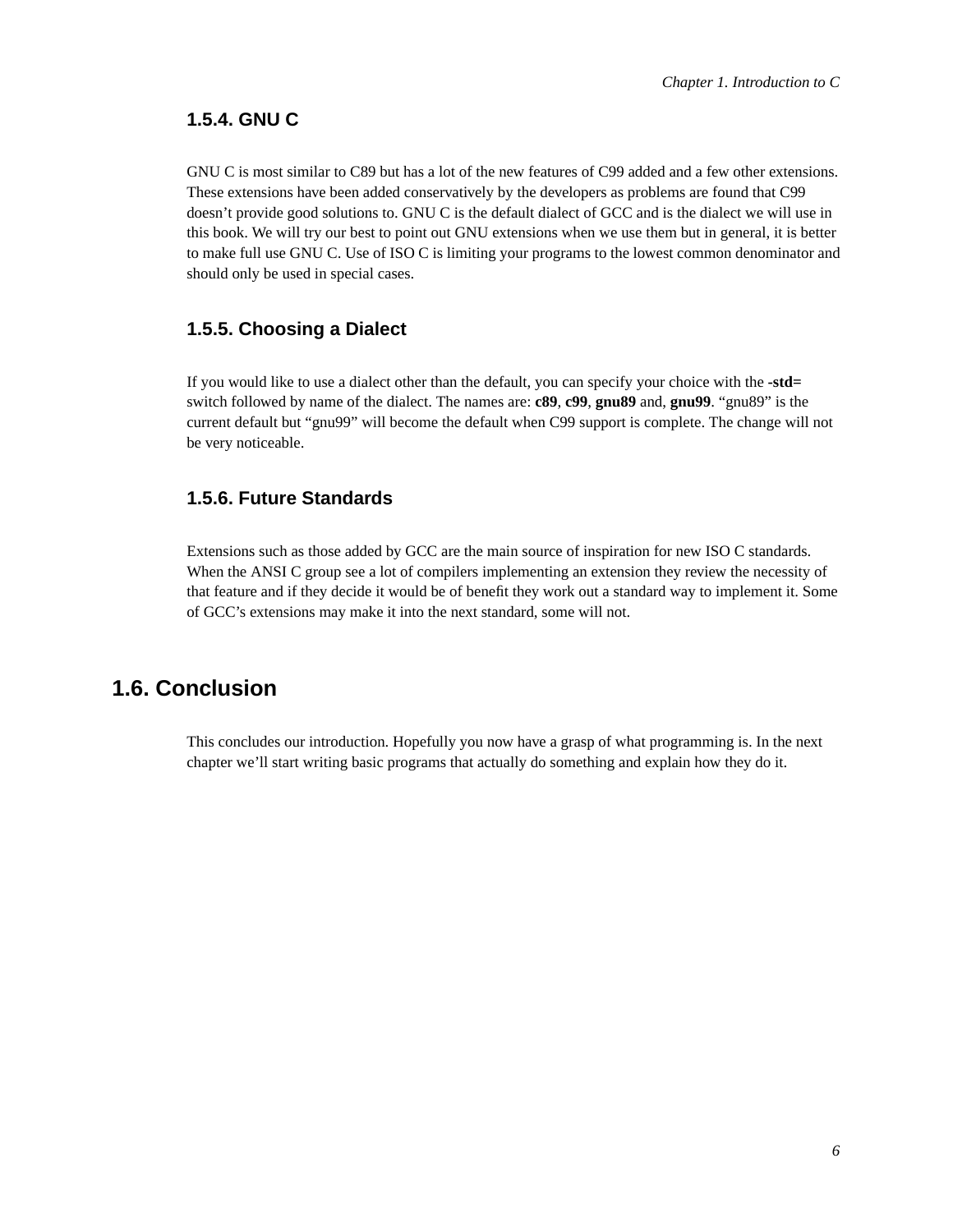# <span id="page-15-0"></span>**Chapter 2. Staring With Functions**

### <span id="page-15-1"></span>**2.1. What are functions?**

Functions are the building blocks of C programs. The majority of a C program is made up of named blocks of code called *functions*. When you write a program you will write many functions to perform the tasks you need. There are, however, a lot of common tasks such as displaying text to the screen that a lot of programmers will need. Instead of having everyone reinventing the wheel, GNU systems come with *libraries* of pre-defined functions for many of these tasks. Over the years, thousands of such functions have accumulated. If you were writing a program that plays the game, BINGO, you would have to write the game specific functions yourself but you would find that others have already written functions for generating random numbers, displaying results to the screen, getting input from the player etc.

Every C program must have a function called **main()**, this is where execution of the program begins. The code of a program *could* be completely contained in **main()** but it is more usual to split a program into many small functions.

The first piece of useful code we will look at is a classic. When compiled and run it will display a simple greeting to your screen. This program *defines* a function called **main()** and *calls* (uses) a function called **printf()**. **printf()** is a function provided for us by the "Standard Device Input/Output library". This library comes with every GNU system. Here's our little program:

#### <span id="page-15-3"></span>**Example 2-1. hello.c**

```
#include <stdio.h>
int
main()
{
  printf("hello, world\n");
 return 0;
}
```
Compile and run this program before moving on. If all goes well, it will display the text string "hello, world" to your terminal (the standard output device). Here's the compilation command just in case you've forgotten:

```
ciaran@pooh:~/book$ gcc -Wall -o hello hello.c
ciaran@pooh:~/book$ ./hello
hello, world
ciaran@pooh:~/book$
```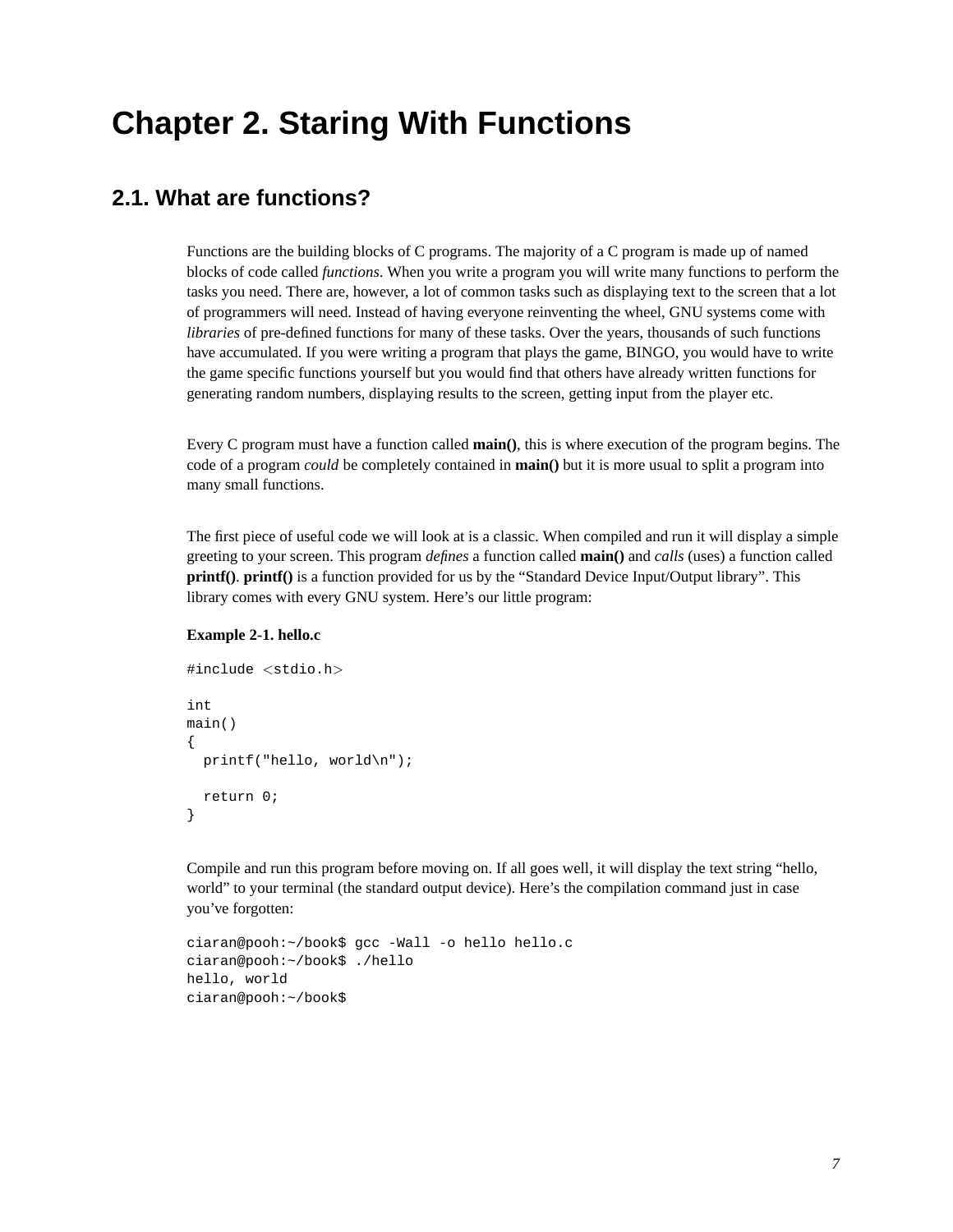If you got any error or warning messages check that your code matches the code in this book exactly. Any messages you got should tell you the line of code where your mistake is. If you've typed the code in correctly you will get no such messages.

### **2.2. A Line-by-Line Dissection**

We'll do a quick description of what each line does. Don't worry if your not sure about some parts, we'll do plenty more examples.

```
#include <stdio.h>
```
This line tells GCC to *include* information about how to use the functions from the Standard Device Input/Output library. Usually the standard input device is your keyboard and the standard output device a terminal (which is displayed on your monitor. This library is very widely used, we'll come across a lot of functions from it in this book.

```
int
main()
```
These two lines begin the definition of the function **main()**. We'll explain the first of these two lines later.

```
{
```
The open curly braces signals the beginning of a block of code. All code between this curly brace and it's matching closing brace is part of the function **main()**.

```
printf("hello, world\n");
```
This line is a *function call*, the function is already defined for you. When you call **printf()** you must pass it an *argument* to tell it what to display.

return 0;

The **return** statement ends execution of the function **main()**, any statements after this line would not be executed. When **main()** ends your program exits. When a function ends, it can pass a value back to whoever called it, this is done by placing the value after **return**. **main()** always *returns* an integer (a positive or negative number with no decimal point). We tell the compiler to expect this by preceding the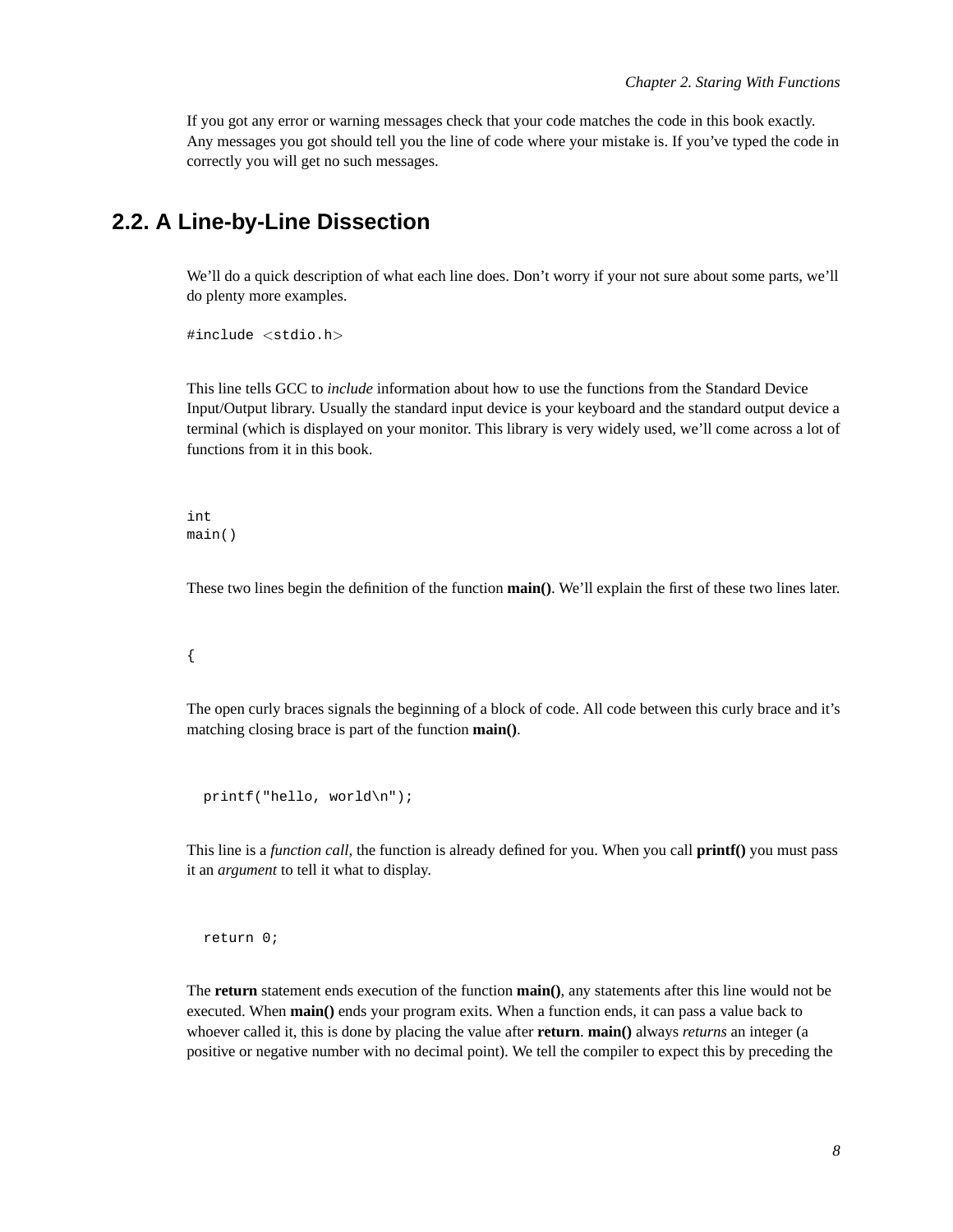definition of **main()** with **int**. When returning from **main()** it is convention to return zero if no problems were encountered.

}

The closing curly brace signals the end of the block of code that makes up **main()**.

The two lines that make up the body of **main()** are known as *statements*. More specifically they are *simple statements* (as opposed to compound statements which we will encounter in chapter 4). Statements are to C what sentences are to spoken languages. A semi-colon ends a simple statement. The blank lines in the program are optional, C never requires a blank line but they make code much easier to read.

We mentioned that our function **main**() *returns* the value zero. For most functions the return value can be used within the program but since returning from **main()** signals the end of the program it returns it to the shell. The return value of a program is stored by the shell, if you want to see it, type the following:

```
ciaran@pooh:~/book$ gcc -Wall -o hello hello.c
ciaran@pooh:~/book$ ./hello
hello, world
ciaran@pooh:~/book$ echo $?
\Omegaciaran@pooh:~/book$
```
### <span id="page-17-0"></span>**2.3. Comments**

Comments are a way to add explanatory text to your program, they are ignored by the compiler so they don't affect your program in any way. As the programs you write get larger you will find it helpful to have comments in your code to remind you what you are doing. In the examples in this book we will use comments to explain what is going on. There are two ways to insert a comment into your program, the most common way is to start and end your comments with **/\*** and **\*/** respectively. Comments of this sort can span multiple lines. The second way is by placing **//** at the start of your comment. Comments of this sort are terminated at the end of a line. Here's our "hello, world" program with comments.

#### <span id="page-17-1"></span>**Example 2-2. hello2.c**

```
/* The purpose of this program is to
* display some text to the screen
 * and then exit.
*/
```
#include <stdio.h>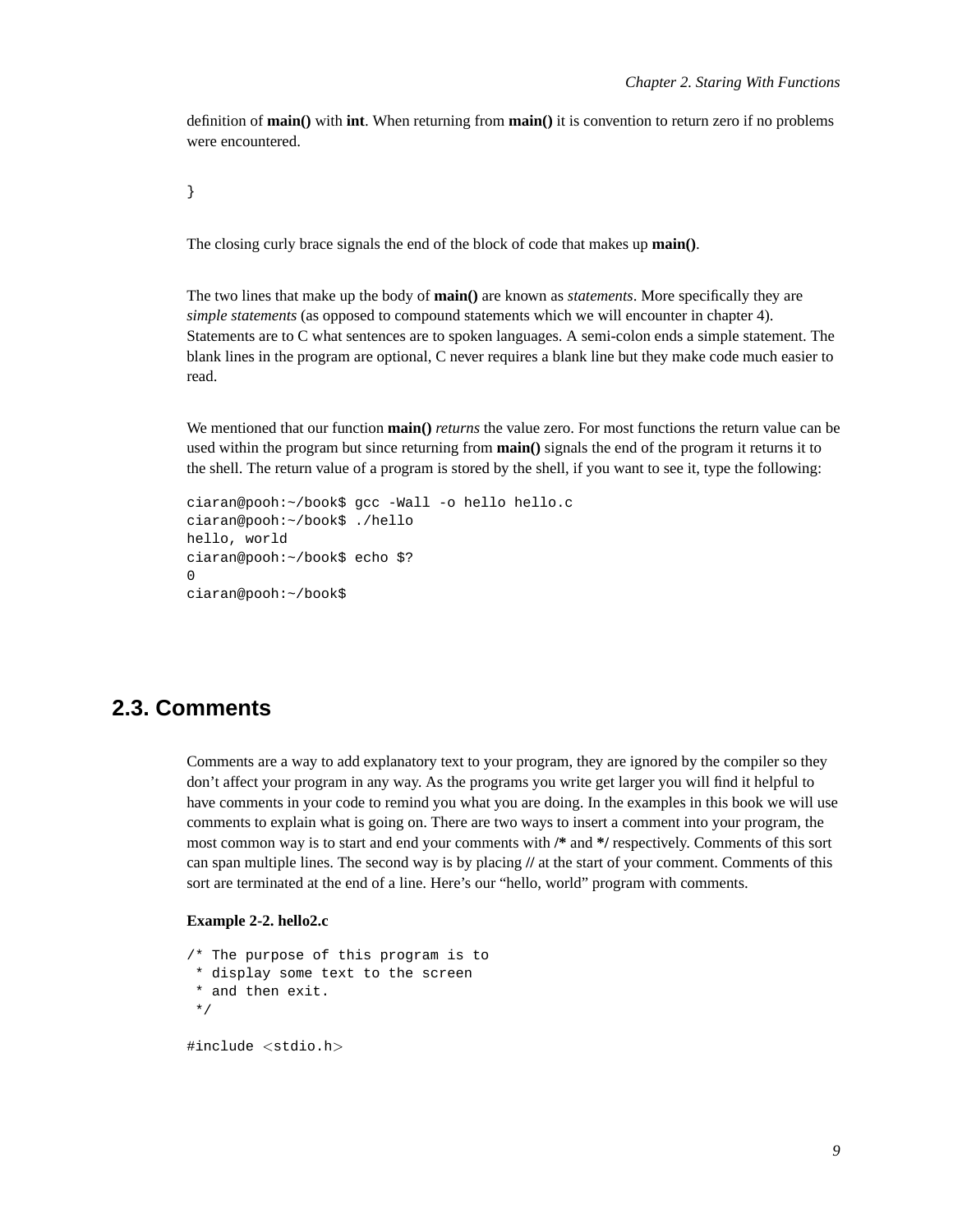```
int
main()
{
  /* printf() displays a text string */
  printf("hello, world\n");
  return 0; //zero indicates there were no errors
}
```
When compiled, this code will produce exactly the same executable. Lines 2 and 3 of the comment at the top start with an asterisk, this is not necessary but it makes it clear that the comment extends for four lines.

### <span id="page-18-0"></span>**2.4. Making your own Functions**

In that last example we defined just one function. To add another function you must generally do two things. First you must *define* the function, just like we defined **main()**. Also you you must *declare* it. Declaring a function is like telling GCC to expect it, we didn't have to declare **main()** because it is a special function and GCC knows to expect it. The name, or identifier, you give to a function must appear in both the definition and the declaration.

Functions identifiers can be made up of the alphabetic characters "a"-"z" and "A"-"Z", the numeric characters "0"-"9" and the underscore character "\_". These can be used in any order so long as the first character of the identifier is not a number. As we said earlier, C is case-sensitive so **My\_Function** is completely different to **my** function. A functions identifier must be unique. Identifiers can safely be up to 63 characters long or as short as 1 character.

Along with it's identifier you must give each function a *type* and a block of code. The *type* tells the compiler what sort of data it *returns*. The return value of a function can be ignored, **printf()** returns an integer saying how many character it displayed to the terminal. This information wasn't important to us so we ignored it in our program. In the next chapter we'll discuss types of data in detail, until then we'll gloss over return values.

Here's a program that defines three functions:

#### <span id="page-18-1"></span>**Example 2-3. three\_functions.c**

```
#include <stdio.h>
/* function declarations */
int first_function(void);
int goodbye(void);
```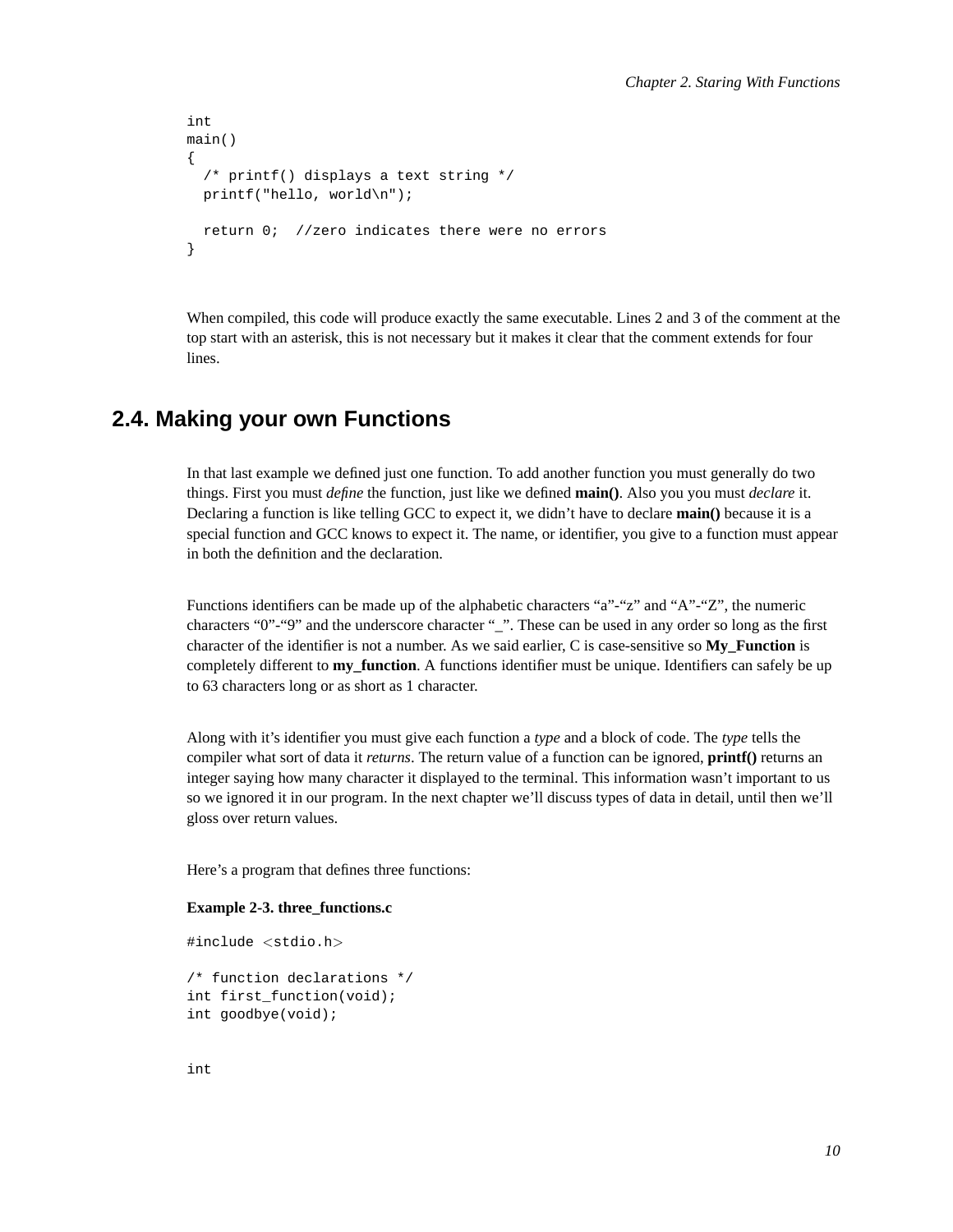```
main() \frac{1}{2} function definition
{
 printf("the program begins...\n");
  first_function();
  goodbye();
  return 0;
}
int
first_function() // function definition
{
  /* this function does nothing */
 return 0;
}
int
goodbye() // function definition
{
  printf("...and the program ends.\n \n \frac{\n \alpha}{\n \alpha}return 0;
}
```
In the above example we wrote **first\_function()** which does nothing and **goodbye()** which displays a message. Functions must be declared *before* they can be called are called, in our case this means they must appear our definition of **main()**. In practice, function declarations are generally grouped at the top of a file after any **#include** lines and before any function definitions.

### <span id="page-19-0"></span>**2.5. Multiple Files**

Programs do not have to be written in just one file, your code can split up into as many files as you want, if a program is comprised of forty functions you *could* put each function into a separate file. This is a bit extreme though. Often functions are grouped by topic and put into separate files. Say you were writing a program that worked out the price of a pizza and displayed the result, you could put the calculation functions into one file, the display functions into another and have **main()** in a third one. The command you would use to compile your program would look something like this:

ciaran@pooh:~/book\$ gcc -o pizza\_program main.c prices.c display.c

<span id="page-19-1"></span>Remember: If you define a function in prices.c and you want to *call* this function in main.c you must declare the function in main.c.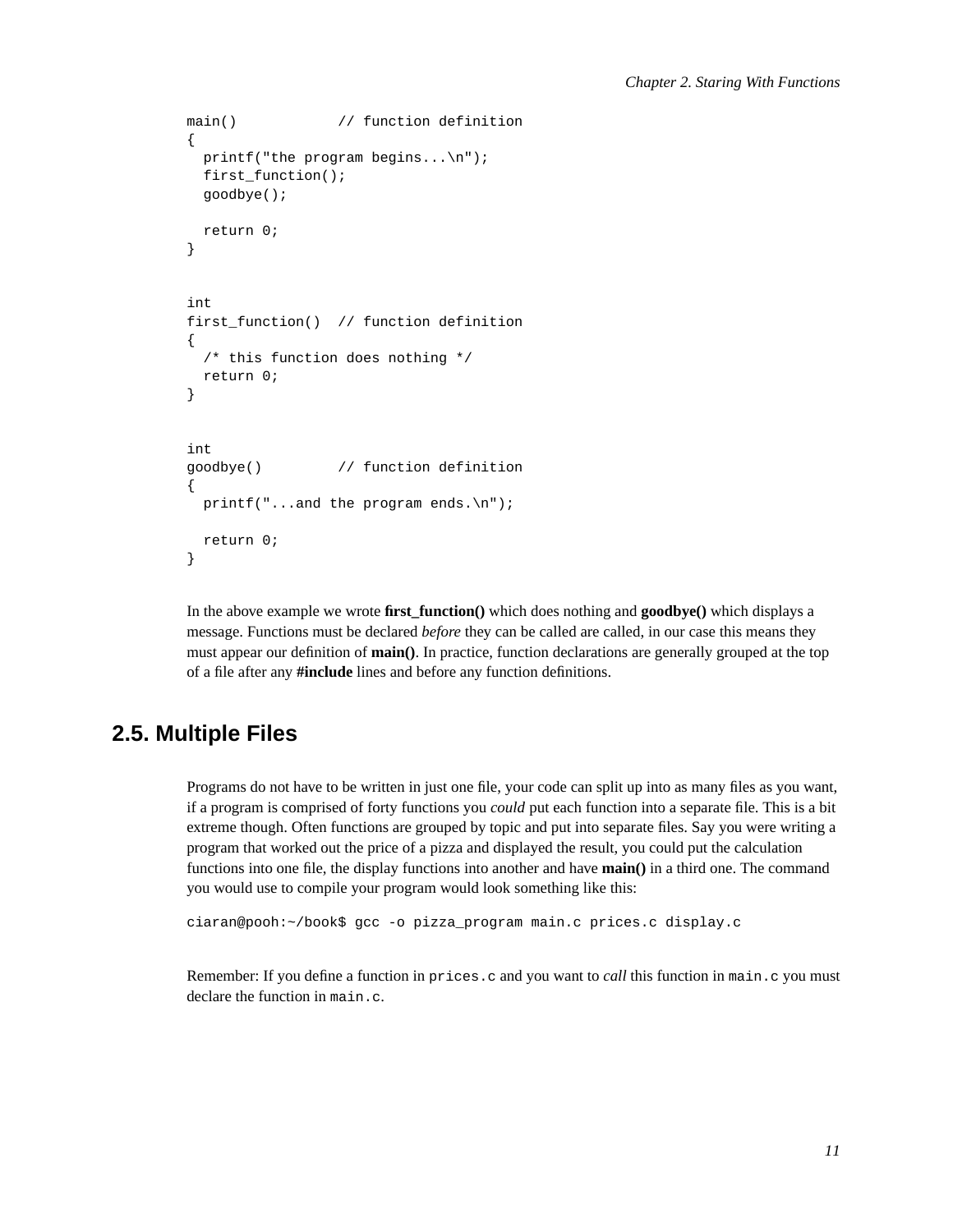### **2.6. Header Files**

Keeping track of function declarations can get messy, for this reason *Header files* are used to house C code that you wish to appear in multiple files. You have actually already used a header file. stdio.h is a header file which contains many function declarations, it contains the function declarations for **printf()** and **printf()**. Once you have placed the function declarations you wish to share into a header file you can **#include** your header in each C file that needs the information. The only difference being that you surround your filename in quotes instead of angle brackets (**"my\_header.h"** instead of <**system\_header.h**>). To illustrate these points we'll write that pizza program I mentioned earlier.

### <span id="page-20-0"></span>**2.7. A Larger (non)Program**

The small amount of programming we have shown so far isn't enough to make a decent interactive program. To keep it simple, we will write just a skeleton program so you can see the structure and usage of header files without getting bogged down in new concepts. In Chapter 3 we will write a full version of this program. The code here can be compiled and run but it will not ask the user for any input or calculate the price.

First we have main.c, this will only contain the function **main()**. **main()** will call some of the functions we define in other files. Note that main.c doesn't have a line **#include** <**stdio.h**> as it does not use any of the functions in the Standard Device I/O library.

#### <span id="page-20-1"></span>**Example 2-4. main.c**

```
#include "display.h"
#include "prices.h"
int
main()
{
  display_options();
  calculate_price();
  display_price();
  return 0;
}
```
Next we have display.c. This contains two functions, both of which are called from **main()** and so we put there declarations in a header file display.h.

#### <span id="page-20-2"></span>**Example 2-5. display.c**

```
#include <stdio.h>
int
display_options()
```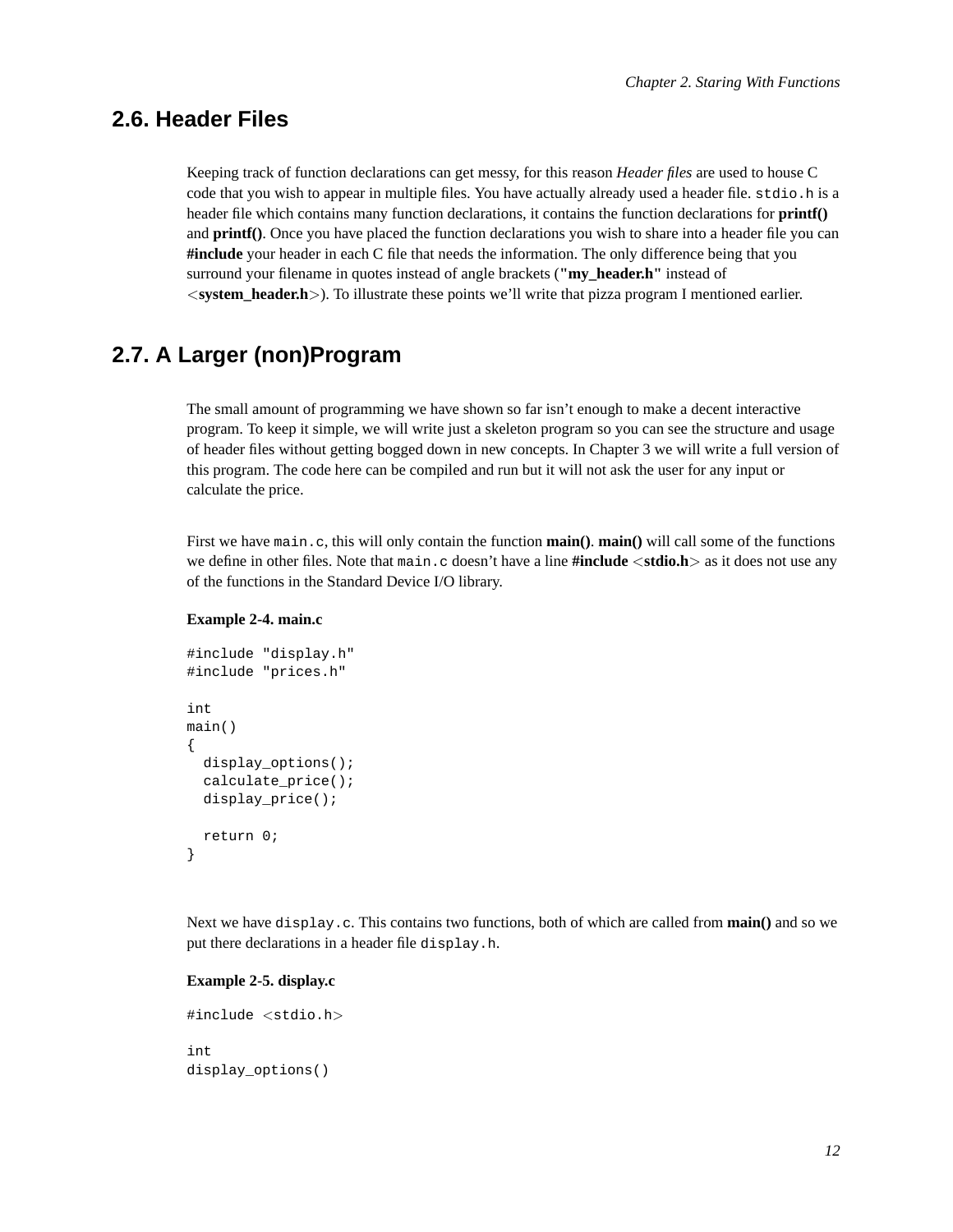```
{
 printf("Welcome to the pizza parlor\n");
 printf("What size pizza would you like? (in inches)");
 return 0;
}
int
display_price()
{
  printf("Your pizza will cost 0.00\n");
 return 0;
}
```
#### <span id="page-21-0"></span>**Example 2-6. display.h**

```
/* header file just contains function declarations, an file that wants
* to use either of these functions just has to #include this file */
int display_options(void);
int display_price(void);
```
Finally we have prices.c which contains the functions for getting input from the user and calculating the total cost of the pizza. Only one of these functions is called from **main()**, the declarations for the other two are therefore put at the top of the file. We'll fill in the code for these functions in Chapter 3.

#### <span id="page-21-1"></span>**Example 2-7. prices.c**

```
int get_size(void);
int get_toppings(void);
int
calculate_price()
{
  /* insert code here. Will call get_size() and get_toppings(). */
 return 0;
}
int
get_size()
{
  /* insert code here */
 return 0;
}
int get_toppings()
{
  /* insert code here */
 return 0;
```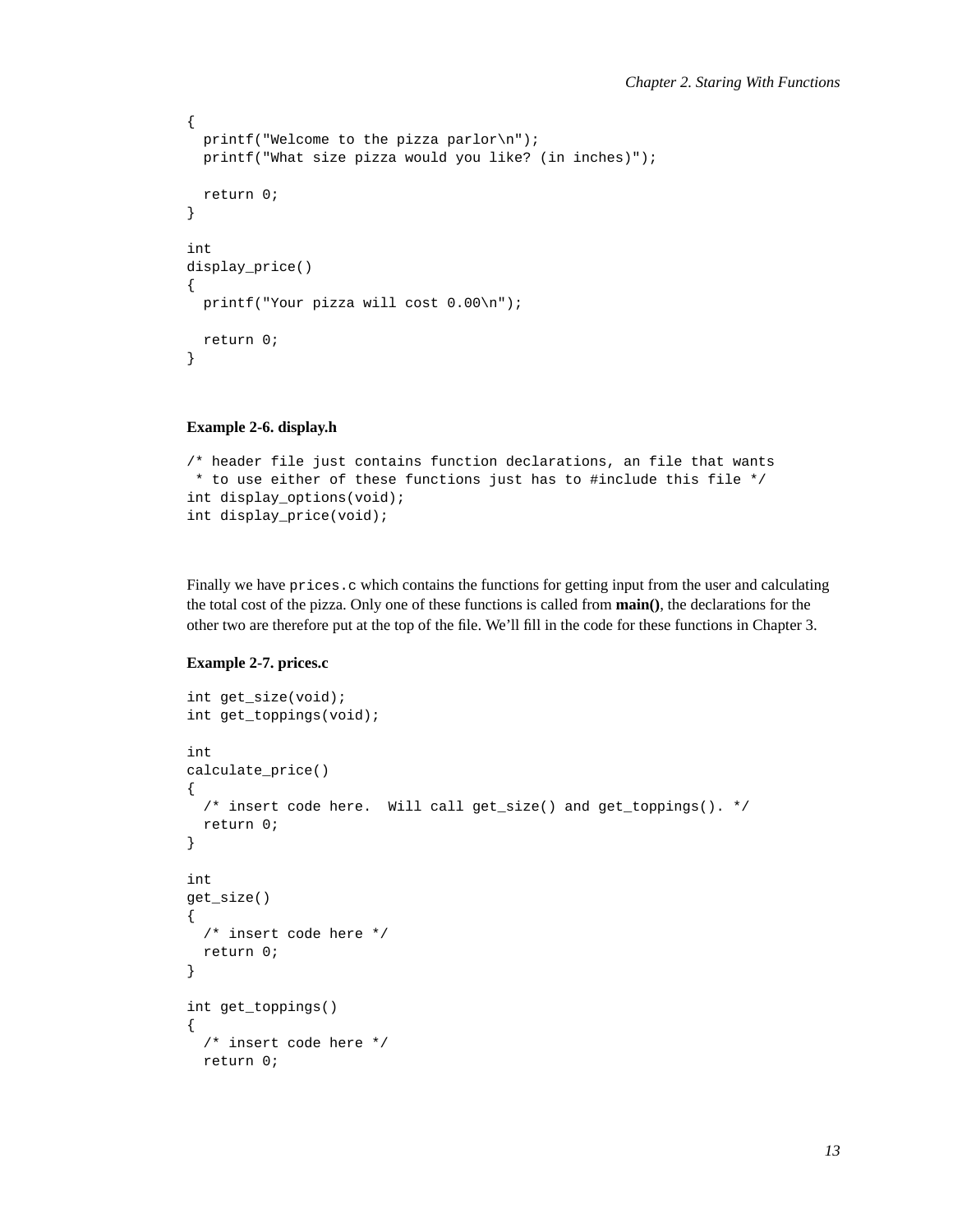#### **Example 2-8. prices.h**

<span id="page-22-2"></span>}

int calculate\_price(void);

This can then be compiled with the command: **gcc -Wall -o pizza\_program main.c prices.c display.c**. When run, it will display a greeting and announce that your pizza costs "£0.00".

### <span id="page-22-0"></span>**2.8. Another new Function**

Before we move on, let's take a look at one more function from the Standard Device I/O Library: **printf()**. The "Print Formatted" command is an advanced form of **printf()**. The string you pass to **printf()** can contain character sequences which have special meanings. Unlike **printf()**, there is no automatic new-line at the end of a string displayed by **printf()** to insert a new-line you add the characters **\n**.

### <span id="page-22-1"></span>**2.9. Primer Summary**

What we've covered so far shouldn't be too hard. If you'd like to experiment, try writing similar programs that output a few lines. Split your program into a couple of functions and divide them into two files.

Always enable GCC's warnings when compiling your program. Warnings mean your code is unclear or incomplete, GCC will guess at the correct meaning and will usually get it right but you should not rely on this. Looking at and correcting the warnings will help you get used to the language. Most warnings are accompanied by the line number where the problem is. If you can't see anything wrong with that line check the line above it; if a statement is incomplete GCC won't notice that it is an error until it encounters the beginning of the following statement. Don't forget your semi-colons.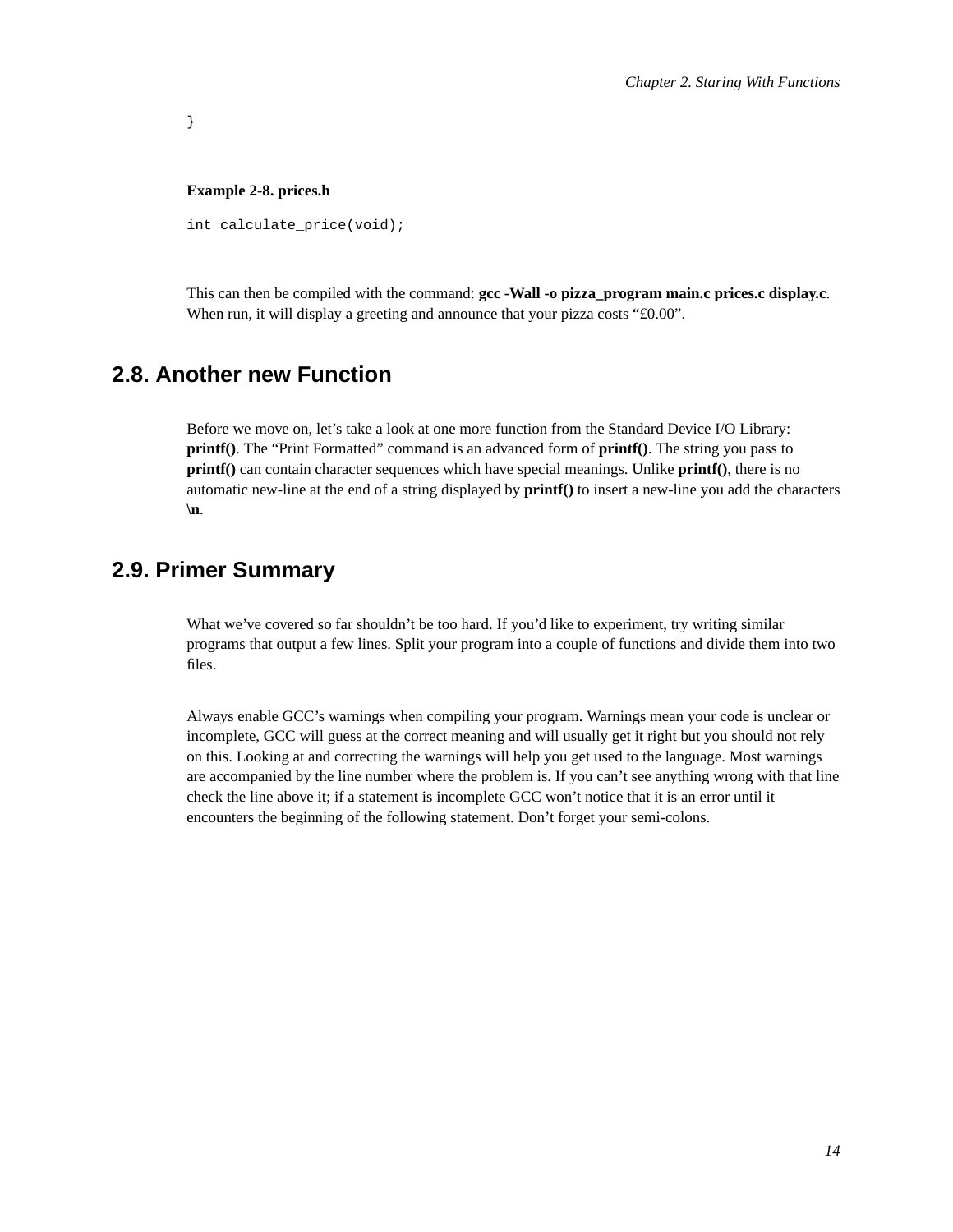# <span id="page-23-0"></span>**Chapter 3. Data and Expressions**

Really useful programs take in data, perform actions on it and output it somewhere. In C, you use named pieces of memory called *variables* to store data. C programs can change the data stored in a variable at any time, hence the name. Every variable has an identifier which you can use to refer to it's data when you want to use or change it's value. An *expression* is anything that can be evaluated i.e. **1 + 1** is an expression of the value **2**. In this expression, the plus sign is a *binary operator*; it operates on two values to create a single value.

The rules for naming a variable are the same as for naming a function, you can use letters, numbers, and the underscore character and the first character must not be a number. Also like functions, variables must be declared before they can be used. The identifier you give to a variable should say what the the variable will be used for, this makes you code much easier to read. You can define your own variables or you can use one of the *types* already defined for you. Before we get bogged down in terminology let's look at a quick code example to show how simple it all is. In this example we will use two variables of the pre-defined type **int**.

#### <span id="page-23-2"></span>**Example 3-1. bicycles.c**

```
#include <stdio.h>
int
main()
{
  int number_of_bicycles;
  int number of wheels;
  number_of_bicycles = 6;
  number_of_wheels = number_of_bicycles * 2;
  printf("I have %d bicycles\n", number_of_bicycles);
  printf("So I have %d wheels\n", number_of_wheels);
  return 0;
}
```
### <span id="page-23-1"></span>**3.1. Bicycle Dissection**

There are a few new things to look at here, we'll break the program into chunks to explain them.

```
int number_of_bicycles;
int number of wheels;
```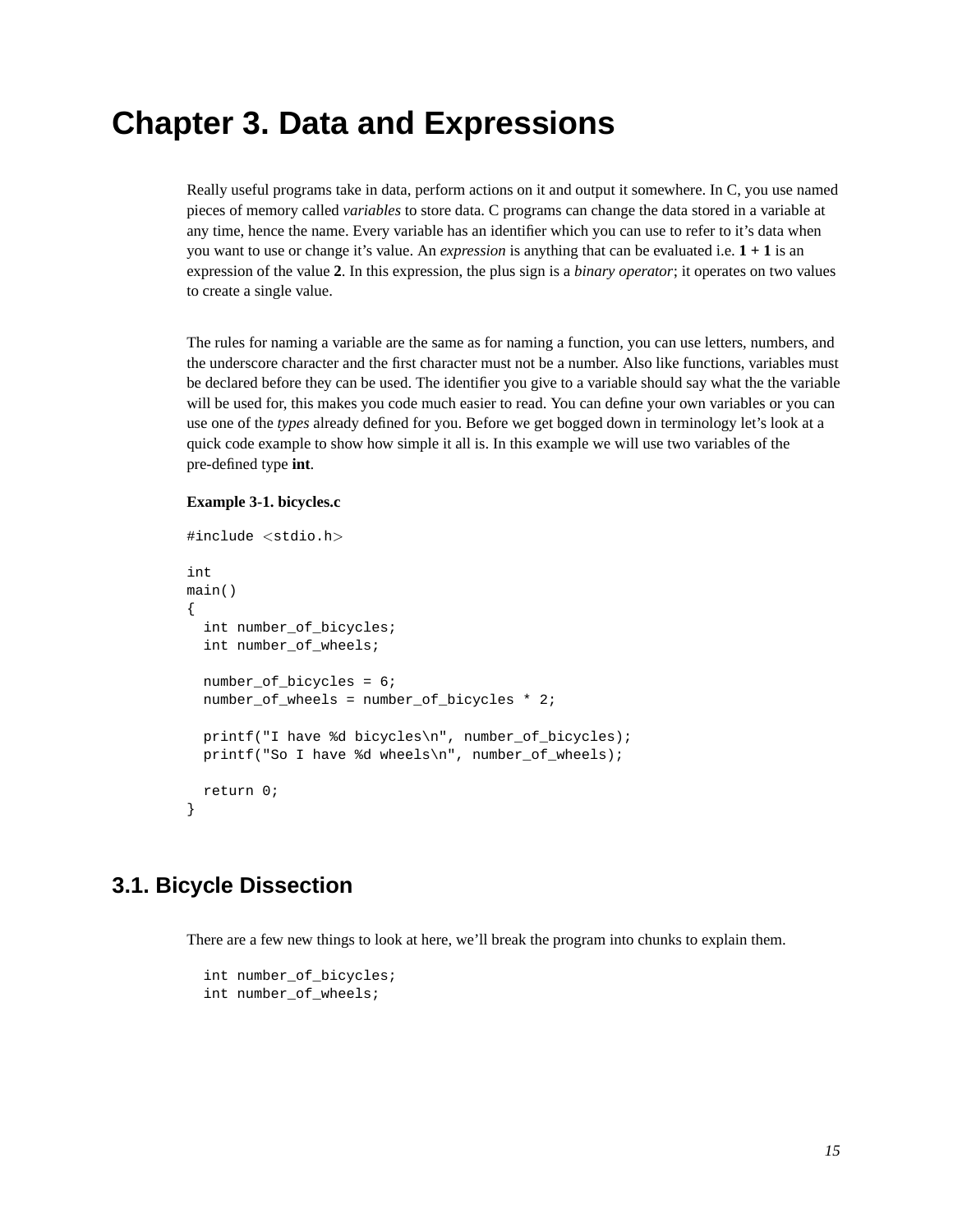These two lines each declare a variable. **int** is one of the built-in data types of the C language. Variables of type **int** can store positive or negative whole numbers.

```
number_of_bicycles = 6;
```
This line stores the value  $\bf{6}$  in the variable **number** of **bicycles**. The equals sign is known as "the assignment operator", it assigns the value on the right hand side of it to the variable on the left hand side.

```
number_of_wheels = number_of_bicycles * 2;
```
Again, this line uses the assignment operator but it also uses the multiplication operator. The asterisk is another binary operator, it multiplies two values to create a single value. In this case it creates the value **12** which is then stored in **number\_of\_wheels**.

```
printf("I have %d bicycles\n", number of bicycles);
printf("So I have %d wheels\n", number_of_wheels);
```
Here we see **printf()** again but it's being used unlike we have seen before. Here it is taking two *arguments* which are separated by a comma. The first argument to **printf()** is known as the *format string*. When a **%d** is encountered in the format string **printf()** knows to expect an extra argument. The **%d** is replaced by the value of this extra argument. One addition argument is expected for each **%d** encountered.

With this new knowledge it should be no surprise that when we compile and run this piece of code we get the following:

```
I have 6 bicycles
So I have 12 wheels
```
As always, don't worry if you are unsure about certain parts. We'll do plenty more examples.

### <span id="page-24-0"></span>**3.2. Data Types**

All the data types defined by C are made up of units of memory called *bytes*. On most computer architectures a byte is made up of eight *bits*, each bit stores a one or a zero. These eight bits with two states give 256 combinations  $(2^8)$ . So an integer which takes up two bytes can store a number between 0 and 65535 (0 and  $2^{16}$ . Usually however, integer variables use the first *bit* to store whether the number is positive or negative so their value will be between -32768 and +32767.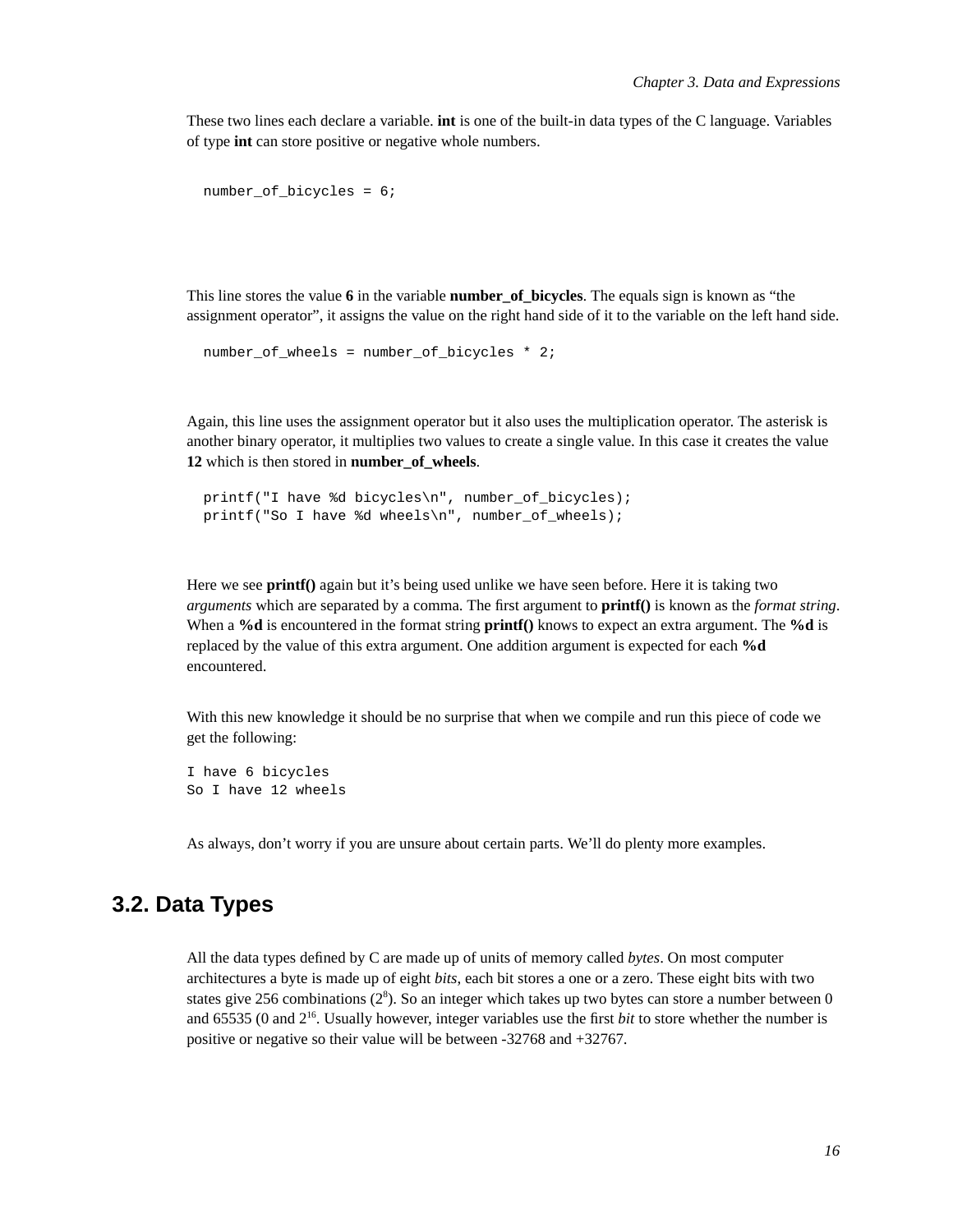As we mentioned, there are eight basic data types defined in the C language. Five types for storing integers of varying sizes and three types for storing *floating point* values (values with a decimal point). C doesn't provide a basic data type for text. Text is made up of individual characters and characters are represented by numbers. In the last example we used one of the integer types: **int**. This is the most commonly used type in the C language.

The majority of data used in computer programs is made up of the integer types, we'll discuss the floating point types a little later. In order of size, starting with the smallest, the integer types are **char**, **short**, **int**, **long** and **long long**. The smaller types have the advantage of taking up less memory, the larger types incur a performance penalty. Variables of type **int** store the largest possible integer which does not incur this performance penalty. For this reason, **int** variables can be different depending what type of computer you are using.

The **char** data type is usually one byte, it is so called because they are commonly used to store single characters. The size of the other types is dependent on the hardware of your computer. Most desktop machines are "32-bit", this refers to the size of data that they are designed for processing. On "32-bit" machines the **int** data type takes up 4 bytes  $(2<sup>32</sup>)$ . The **short** is usually smaller, the **long** can be larger or the same size as an **int** and finally the **long long** is for handling very large numbers.

The type of variable you use generally doesn't have a big impact on the speed or memory usage of your application. Unless you have a special need you can just use **int** variables. We will try to point out the few cases where it can be important in this book. A decade ago, most machines had 16-bit processors, this limited the size of **int** variables to 2 bytes. At the time, **short** variables were usually also 2 bytes and **long** would be 4 bytes. Nowadays, with 32-bit machines, the default type (**int**) is usually large enough to satisfy what used to require a variable of type **long**. The **long long** type was introduced more recently to handle very large numeric values.

Some computers are better at handling really big numbers so the size of the data types will be bigger on these machines. To find out the size of each data type on your machine compile and run this piece of code. It uses one new language construct **sizeof()**. This tells you how many bytes a data type takes up.

#### <span id="page-25-1"></span>**Example 3-2. sizeof\_types.c**

```
int
main()
{
  printf("sizeof(char) == d\n\alpha", sizeof(char));
  printf("sizeof(short) == d\n\in, sizeof(short));
  printf("sizeof(int) == d\n\in, sizeof(int));
  printf("sizeof(long) == d\n\alpha", sizeof(long));
 printf("sizeof(long long) == d\n", sizeof(long long));
  return 0;
}
```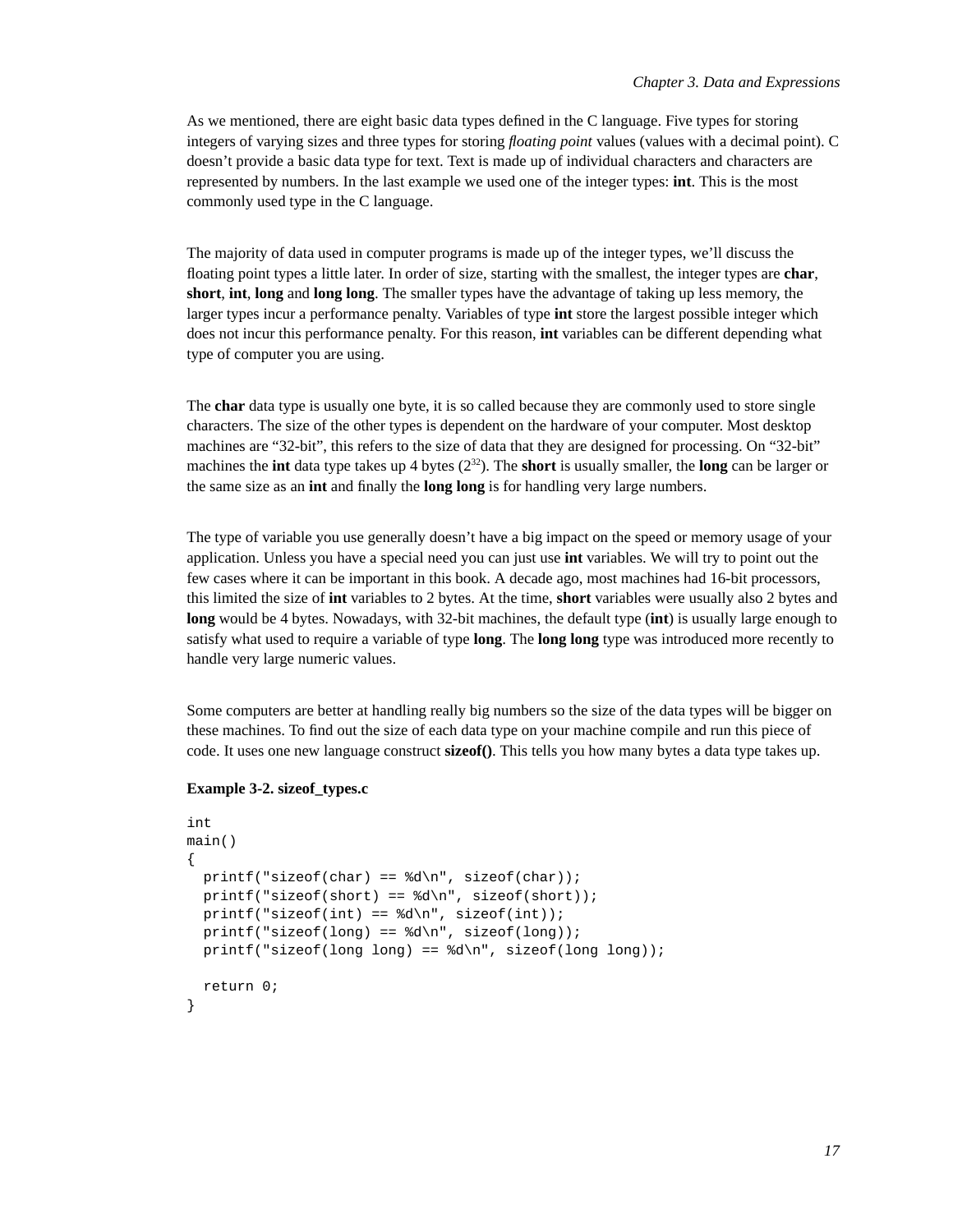### **3.3. Another Example of Assignment**

Time for another example. This bit of code demonstrates a few more new things which we'll explain in a minute.

#### <span id="page-26-1"></span>**Example 3-3. displaying\_variables.c**

```
#include <stdio.h>
int
main()
{
  short first number = -5;
  long second_number, third_number;
  second number = 20000 + 10000;
 printf("the value of first number is \hbar d\n", first number);
 printf("the value of second_number is %ld\n", second_number);
 printf("the value of third_number is %ld\n", third_number);
  return 0;
}
```
We've used a **short** and two **long** variables. We could have used **int** variables but chose to use other types to show how similar they are. In the first line of **main()** we declare a variable and give it a value all in one line. This is pretty normal. The second line declares two variables at once by separating them with a comma. This can be handily but code is often more readable when variable declarations get a line to themselves.

The third line is very like some code from the first example, the addition operator produces the value **30000** which gets stored in **second\_number**. The last thing to point out is that instead of **%d**, the format string of **printf()** contains **%hd** for the **short** variable and **%ld** for the long variables. These little groupings of characters are called *conversion specifiers*. Each type of variable has it's own conversion specifier. If you want to print a single percent sign ("%") you must write **%%**.

<span id="page-26-0"></span>When you compile and run this you will see the value of your variables. The value of **third\_number** will be strange. This is because it was never assigned a value. When you declare a variable, the operating system allocates some memory for it. You have no way of know what this memory was used for previously. Until you give your variable a value, the data stored in it is essentially random. Forgetting to assign a value to a variable is a common mistake among beginning programmers.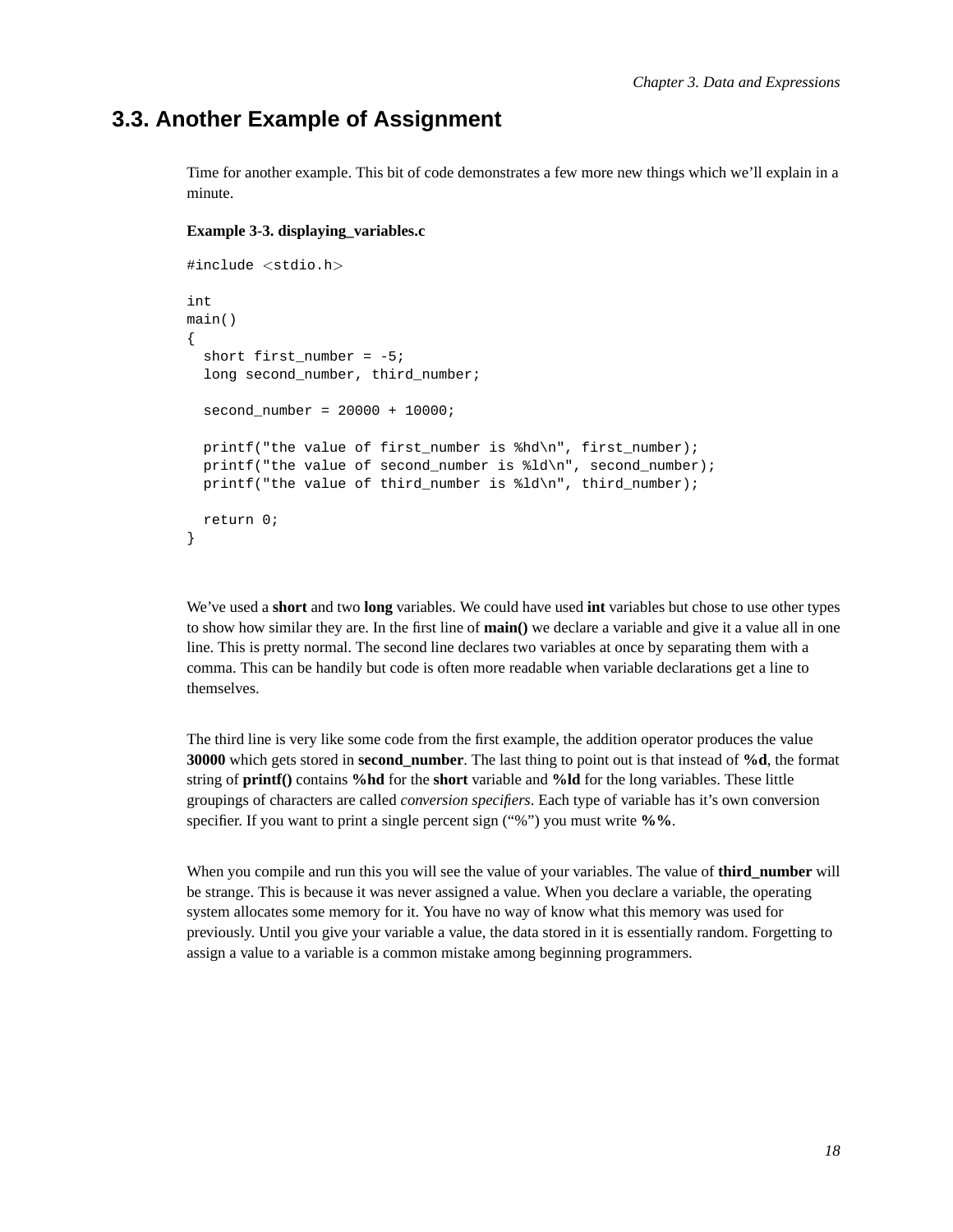### **3.4. Quick Explanation of printf()**

You may have noticed two characters near the end of our **printf**() statements  $\ln$ . These don't get displayed to the screen, they are the notation **printf()** uses to represent "newline". **'\'** is the c *escape character* when it is encountered within quotes the following character usually has a special meaning. Another example is **\t** which is used to represent a TAB.

Another special character that **printf()** looks out for is **'%'**, this tells it to look at the next few characters and be ready to replace them with the value of a variable. **%d** is the character sequence that represents a variable of type **int** to be displayed using the decimal counting system (0 .. 9). For every **%d** in the format string you must tell **printf()** what variable you want it replaced with. Here's some more use of **printf()** in code:

#### <span id="page-27-1"></span>**Example 3-4. more\_printf.c**

```
int
main()
{
  int one = 1;
  int two = 2iint three = 4; /* the values are unimportant here */
  printf( "one ==\t%d\ntwo ==\t%d\nthree ==\t%d\n", one, two, three );
  return 0;
}
```
### <span id="page-27-0"></span>**3.5. Simple arithmetic**

<span id="page-27-2"></span>We mentioned at the start of this chapter that point of a program usually involves performing actions on data. By using standard mathematical symbols, arithmetic in C is easily readable.

#### **Example 3-5. wages.c**

```
int
main()
{
  int hours_per_day;
  int days_per_week;
 hours_per_day = 8;
  days per week = 5;printf("I work %d hours a week.\n", (days_per_week * hours_per_day) );
```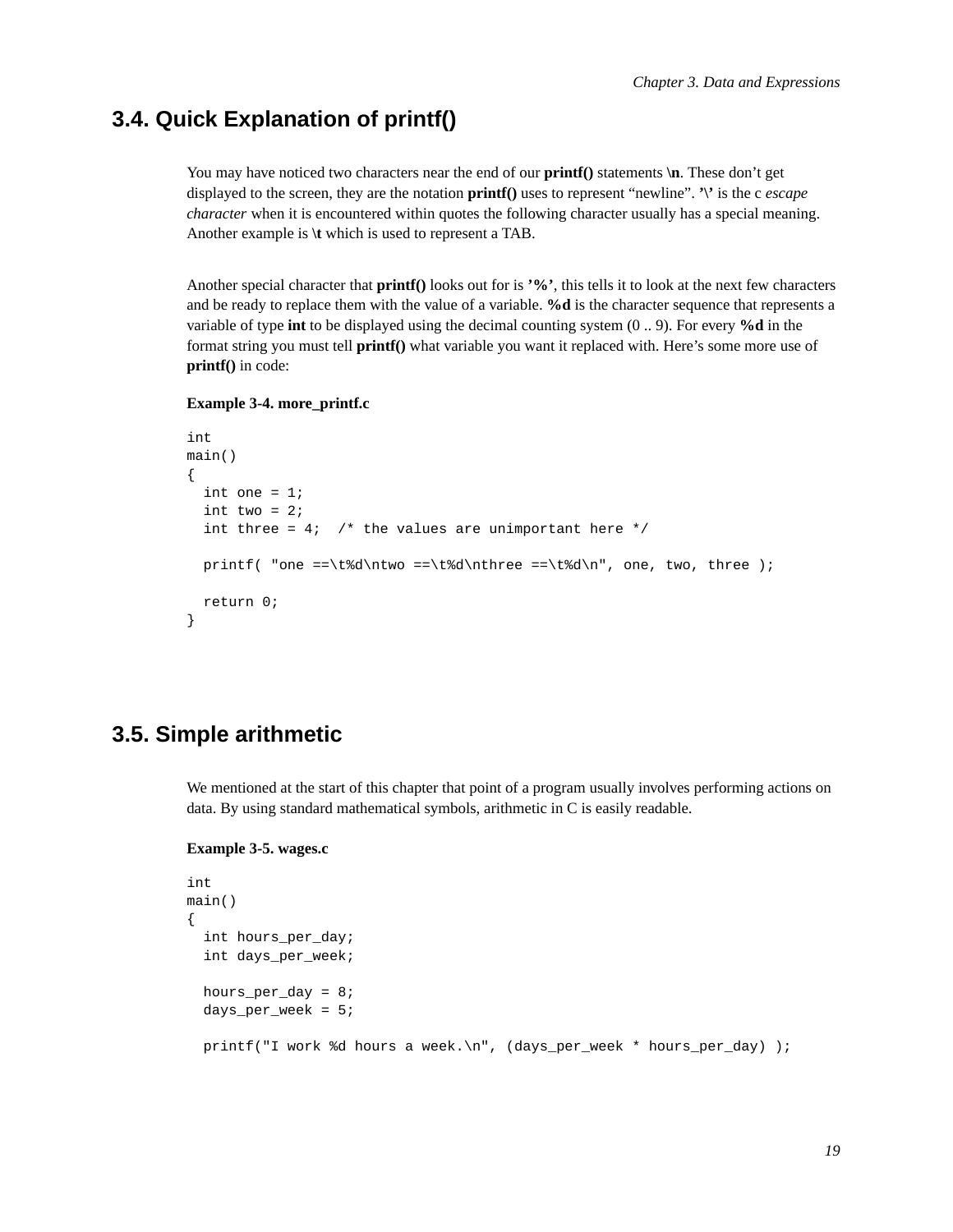```
printf("%d %d hour days\n", days_per_week, hours_per_day);
 return 0;
}
```
### <span id="page-28-0"></span>**3.6. Global Variables**

These have there place but are often used to fix badly written code. If two functions need to operate on a variable you should use pointers to share this variable rather than make it available to *every* function.

### <span id="page-28-1"></span>**3.7. Static Variables**

text.

### <span id="page-28-2"></span>**3.8. Constant Variables**

A good rule to follow is to never use numbers other than **1** and **0** in your code. If you require another numeric constant you should make it a **const** variable; this way it gets a nice meaningful name. The number 40 has little meaning, however, the identifier **HOURS\_WORKED\_PER\_WEEK** tells us something about what a function is doing. Another benefit is that you can change the value of a const variable in one place rather than having to change all occurrences of 40. Using the latter method it is easy to make a mistake by changing an unrelated occurrence of **40** or forgetting to change an occurrence.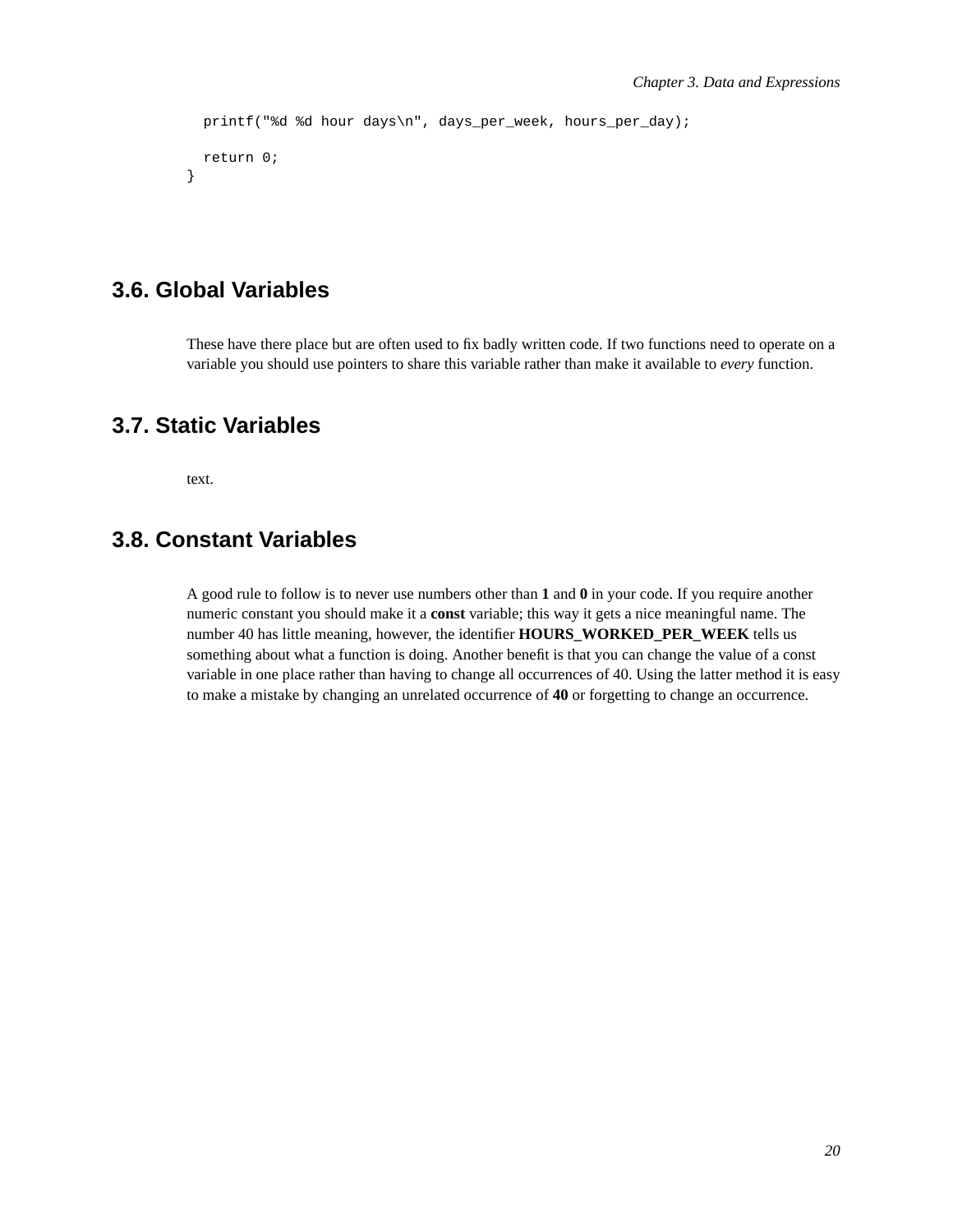# <span id="page-29-0"></span>**Chapter 4. Flow Control**

*Taking actions based on decisions*

C provides two sytles of decision making: *branching* and *looping*. Branching is deciding what actions to take and looping is deciding how many times to take a certain action.

### <span id="page-29-1"></span>**4.1. Branching**

*Branching* is so called because the program chooses to follow one branch or another. The **if** statement is the most simple of the branching statements. It takes an expression in parenthesis and an statement or block of statements (surrounded by curly braces). *if* the expression is true (evaluates to non-zero) then the statement or block of statements gets executed. Otherwise these statements are skipped. **if** statements take the following form:

```
if (expression)
  statement;
or
if (expression)
  {
    statement1;
    statement2;
    statement3;
  }
```
<span id="page-29-2"></span>Here's a quick code example:

#### **Example 4-1. using\_if.c**

```
#include <stdio.h>
int
main()
{
  int cows = 6;
  if (cows > 1)
    printf("We have cows\n");
  if (cows > 10)printf("loads of them!\n");
```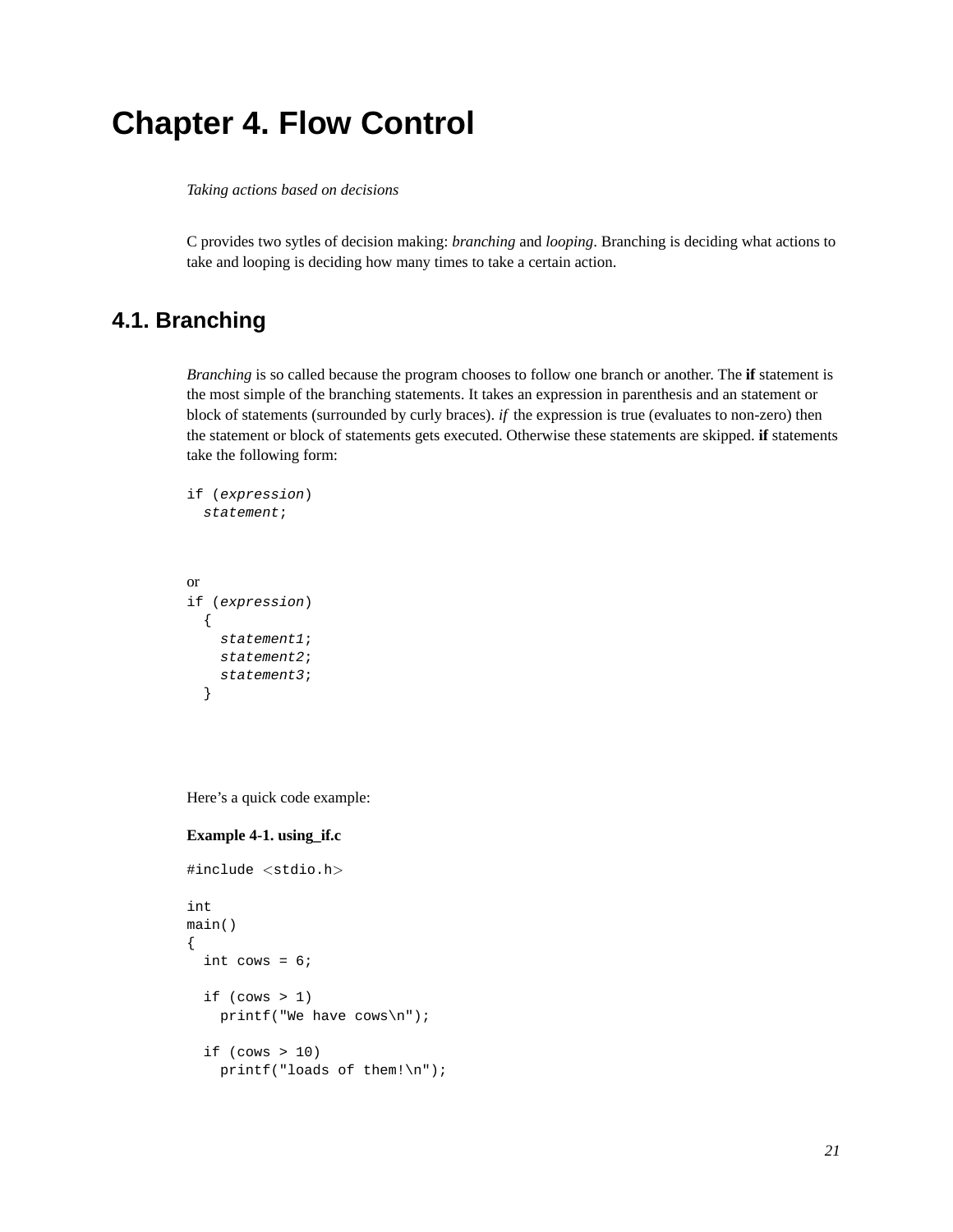```
return 0;
```
}

When compiled and run this program will display:

```
ciaran@pooh:~/book$ gcc -Wall -Werror -o cows using_if.c
ciaran@pooh:~/book$ ./cows
We have cows
ciaran@pooh:~/book$
```
The second **printf()** statement does not get executed because it's expression is false (evaluates to zero).

### <span id="page-30-0"></span>**4.2. if ... else**

A second form of **if** statement exists which allows you to also specify a block of code to execute if the test expression is false. This is known as an **if ... else** statement and is formed by placing the reserved word *else* and another block of code after the usual **if** statment. You program will execute one of the two blocks of code based on the test condition after the **if**. Here's what it looks like:

#### <span id="page-30-1"></span>**Example 4-2. cows2.c**

```
int
main()
{
  int cows = 0;
  if (cows > 1){
      printf("We have cows\n");
      printf("%d cows to be precise\n", cows);
    }
  else
    {
      if (cows == 0)printf("We have no cows at all\n");
      else
        printf("We have only one cow\n");
    }
  if (cows > 10)printf("Maybe too many cows.\n");
  return 0;
}
```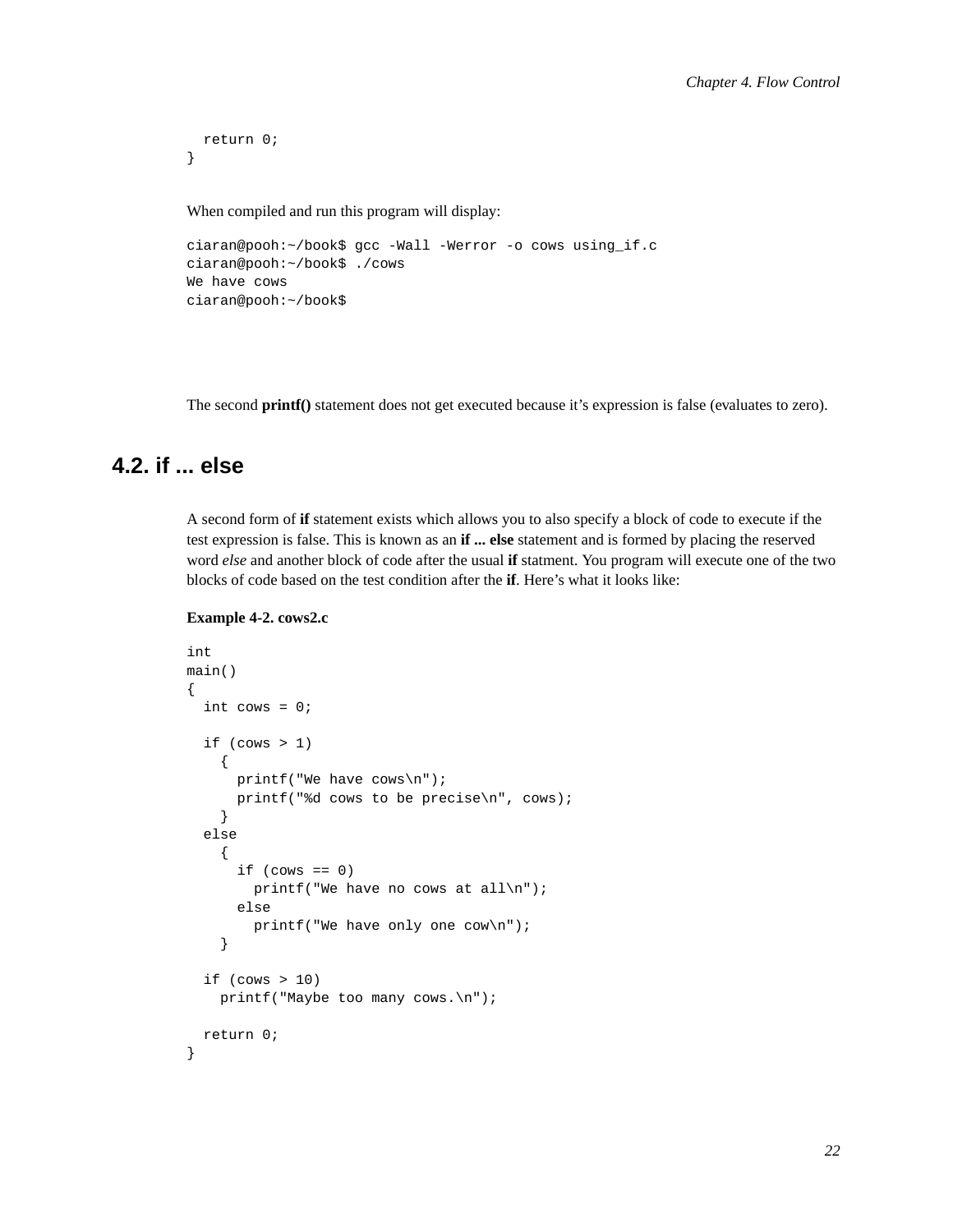You should be able to guess the output by now:

```
ciaran@pooh:~/book$ ./cows2
We have no cows at all
ciaran@pooh:~/book$
```
In the last example there was an **if .. else** statement inside another **if .. else** statement. This is perfectly legal in C and is quite common. There is another form of branching you can use but it's a little more complex so we'll leave it to to end of the chapter.

### <span id="page-31-0"></span>**4.3. Loops**

Loops provide a way to repeat commands and control how many times they are repeated. Say you wanted to print the alphabet to the screen, you could do this with a call to **printf()**. This is one solution but it doesn't scale very well, what if you wanted to print all the numbers between one and one thousand in a column? this could be handled by one big **printf()** or loads of **printf()** calls but repetitive work should be done by the computer, leaving you more time to work on the interesting parts of your program.

### <span id="page-31-1"></span>**4.4. while**

The most basic loop in C is the **while** loop. A **while** statement is like a repeating **if** statement. Like an **If** statement, if the test condition is true: the statments get executed. The difference is that after the statements have been executed, the test condition is checked again. If it is still true the statements get executed again. This cycle repeats until the test condition evaluates to false. If the test condition is false the first time, the statments don't get executed at all. On the other hand if it's test condition never evaluates to false it may continue looping infinitely. To control the number of times a loop executes it's code you usually have at least one variable in the test condition that gets altered in the subsequent block of code. This allows the test condition to become false at some point.

Here's the quick example you are probably expecting. It's a simple guessing game, very simple for the person who is writing the code as they know the answer. When testing this program remember to guess the wrong answer a few times.

#### <span id="page-31-2"></span>**Example 4-3. guess\_my\_number.c**

#include <stdio.h>

```
int
main()
{
  const int MAGIC_NUMBER = 6;
  int guessed_number;
 printf("Try to guess what number I'm thinking of\n");
```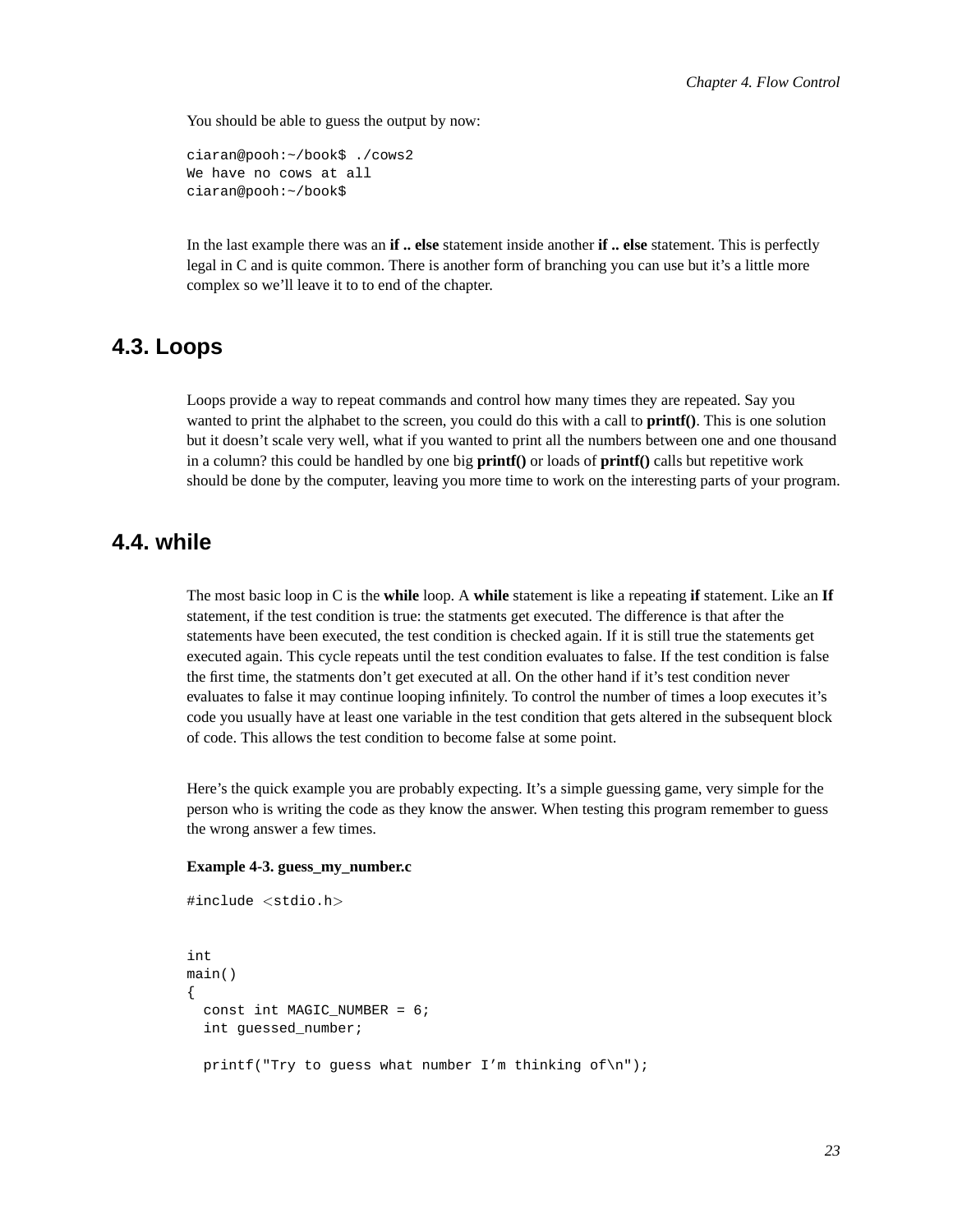```
printf("HINT: It's a number between 1 and 10\n");
printf("enter your guess: ");
scanf("%d", &guessed_number);
while (quessed_number != MAGIC_NUMBER);
  {
    printf("enter your guess: ");
    scanf("%d", &guessed_number);
  }
printf("you win.\n")
return 0;
```
The block of code following the **while** statement will be executed repeatedly until the player guesses the number six.

### <span id="page-32-0"></span>**4.5. for**

}

**for** is similar to **while**, it's just written differently. **for** statements are often used to proccess lists such a range of numbers:

#### <span id="page-32-2"></span>**Example 4-4. for\_ten.c**

```
#include <stdio.h>
int
main()
{
  int i;
  /* display the numbers from 0 to 9 */
  for (i = 0; i < 10; i++)printf("%d\n", i);
  return 0;
}
```
### <span id="page-32-1"></span>**4.6. do .. while**

<span id="page-32-3"></span>**do .. while** is just like a **while** loop except that the test condition is checked at the end of the loop rather than the start. This has the effect that the content of the loop are always executed at least once.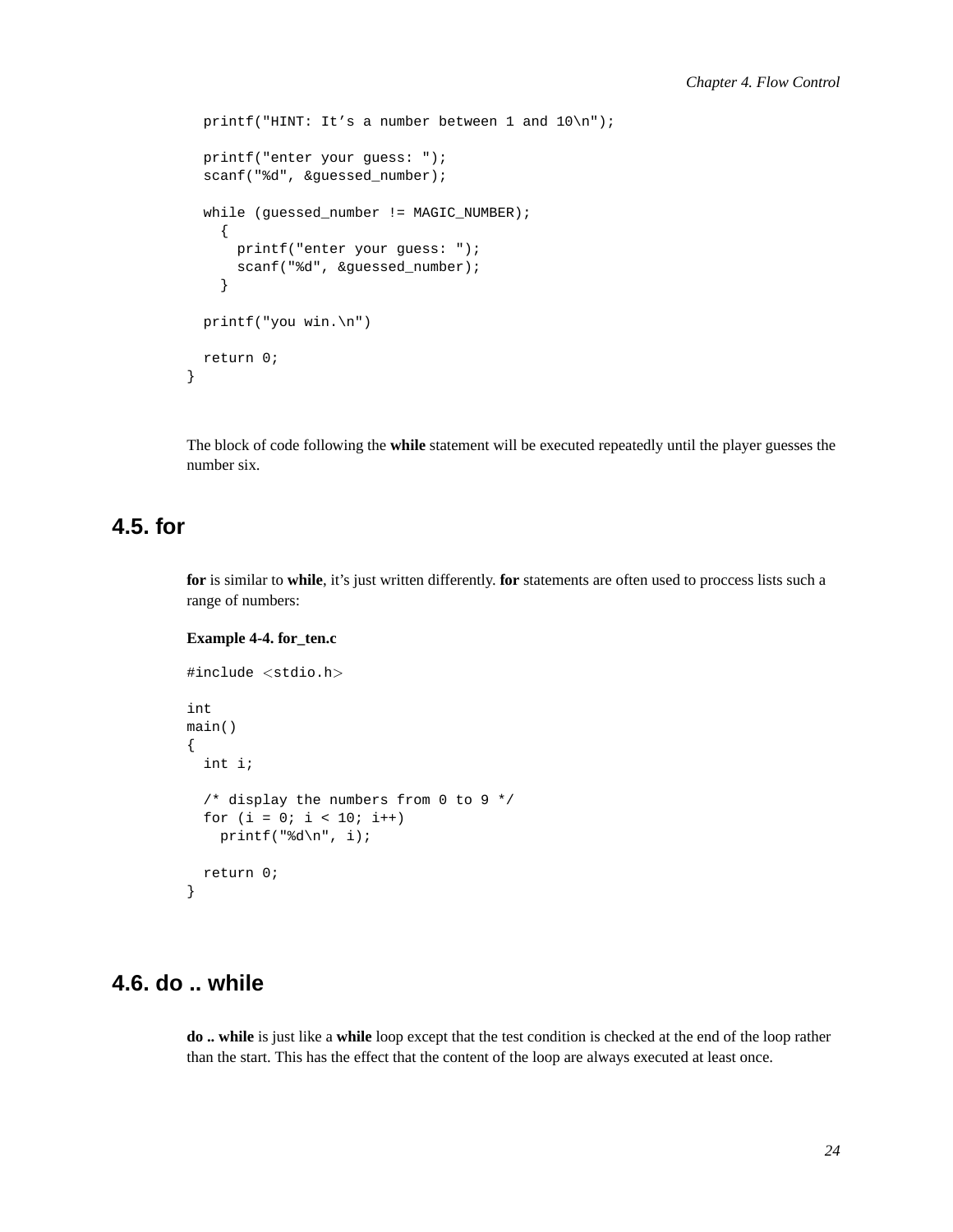#### **Example 4-5. guess\_my\_number.c**

```
#include <stdio.h>
int
main()
{
  const int MAGIC_NUMBER = 6;
  int guessed_number;
  printf("Try to guess what number I'm thinking of\ln");
  printf("HINT: It's a number between 1 and 10\n");
  do
    {
      printf("enter your guess: ");
      scanf("%d", &guessed_number);
    }
  while (guessed_number != MAGIC_NUMBER);
  printf("you win.\n")
  return 0;
}
```
### <span id="page-33-0"></span>**4.7. Switch**

The **switch** statement is much like a nested **if .. else** statement. Its mostly a matter of preference which you use, **switch** statement can be slightly more efficient and easier to read.

### <span id="page-33-1"></span>**4.8. The Conditional Operator**

The **?:** operator is just like an **if .. else** statement except that because it is an operator you can use it within expressions.

<span id="page-33-2"></span>Blah, blah, here's an example:

#### **Example 4-6. apples.c**

```
#include <stdio.h>
int
main()
{
  apples = 6;
```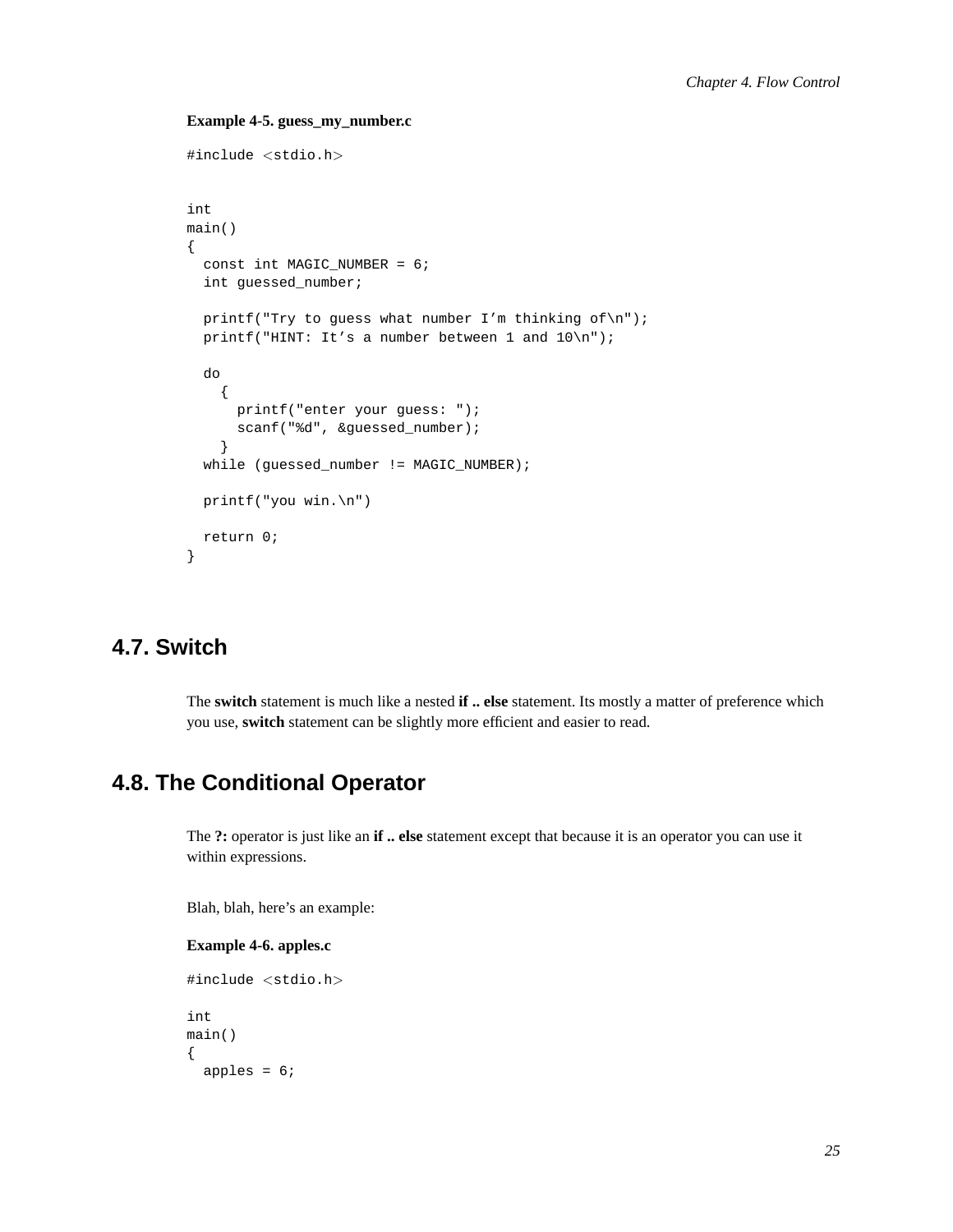```
printf("I have %d apple%s\n", apples, (apples == 1) ? "" : "s");
 return 0;
}
```
**?:** is a *ternary* operator in that it takes three values, this is the only ternary operator C has.

### <span id="page-34-0"></span>**4.9. break & continue**

You've see **break** already, we ended each **case** of our **switch** statement with one. **break** exits out of a loop.

**continue** is similar to break in that it short circuits the execution of a code block but **continue** brings execution back to the start of a loop.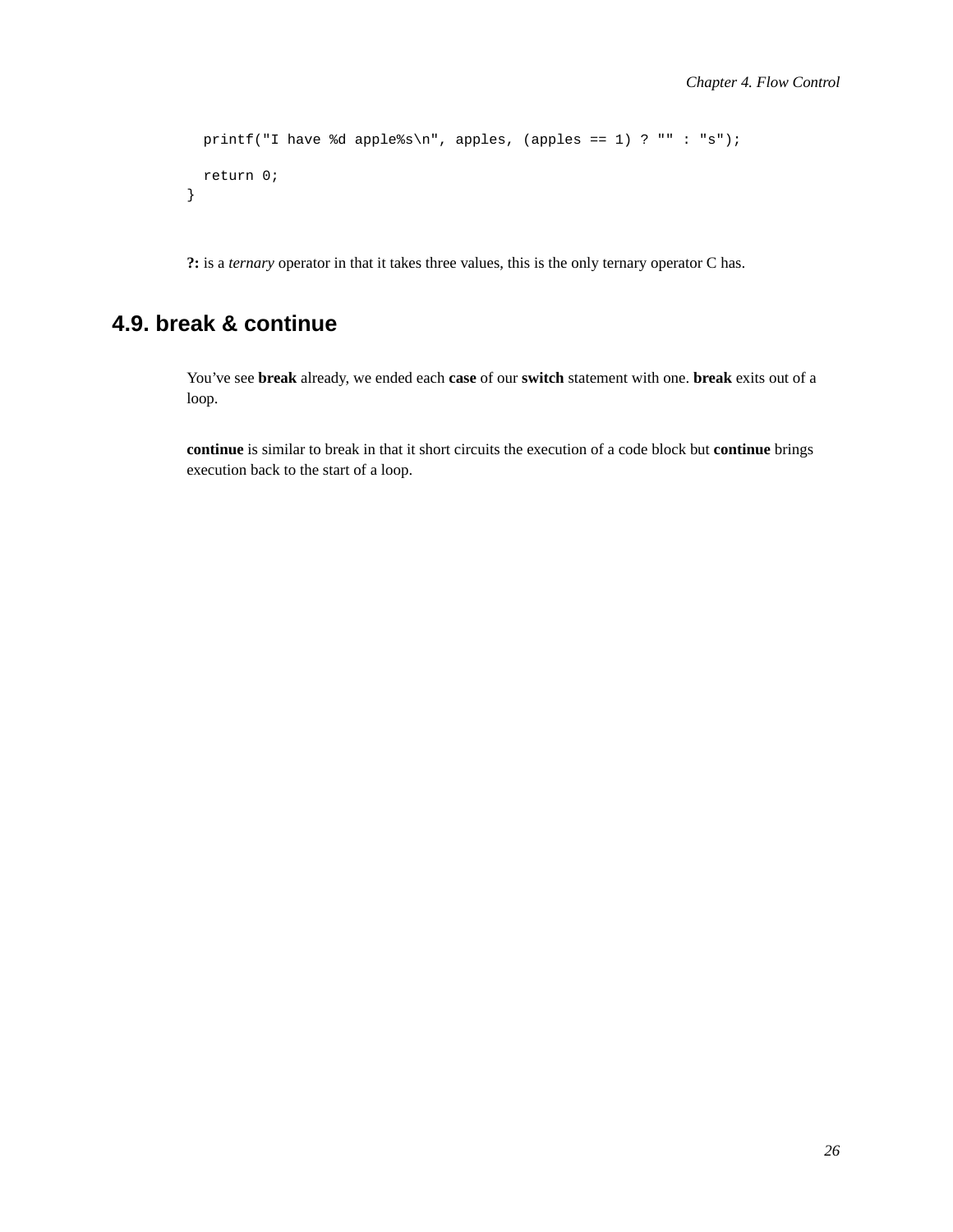## <span id="page-35-0"></span>**Chapter 5. Pointers**

*sorting the programmers from the students*

### <span id="page-35-1"></span>**5.1. The Basics**

A limitation you may have noticed is that functions can only affect your program via their return value, so what do you do when you want a function to alter more than one variable? You use pointers. A pointer is a special kind of variable. Pointers are designed for storing memory address i.e. the address of another variable. Declaring a pointer is the same as declaring a normal variable except you stick an asterisk '\*' in front of the variables identifier. There are two new operators you will need to know to work with pointers. The "address of" operator '&' and the "dereferencing" operator '\*'. Both are prefix unary operators. When you place an ampersand in front of a variable you will get it's address, this can be store in a pointer. When you place an asterisk in front of a pointer you will get the value at the memory address pointed to. As usual, we'll look at a quick code example to show how simple this is.

#### <span id="page-35-2"></span>**Example 5-1. pointers\_are\_simple.c**

```
#include <stdio.h>
int
main()
{
  int my_variable = 6, other_variable = 10;
  int *my_pointer;
 printf("the address of my_variable is : p \in \mathbb{N}", p \in \mathbb{N}", amy_variable);
  printf("the address of other_variable is : %p\n", &other_variable);
 my_pointer = &my_variable;
 printf("\nafter \"my_pointer = \omegamy_variable\":\n");
  printf("\tthe value of my_pointer is %p\n", my_pointer);
  printf("\tthe value at that address is %d\n", *my_pointer);
 my pointer = &other\ variable;printf("\nafter \"my_pointer = &other_variable\":\n");
  printf("\tthe value of my_pointer is %p\n", my_pointer);
  printf("\tthe value at that address is %d\n", *my_pointer);
  return 0;
}
```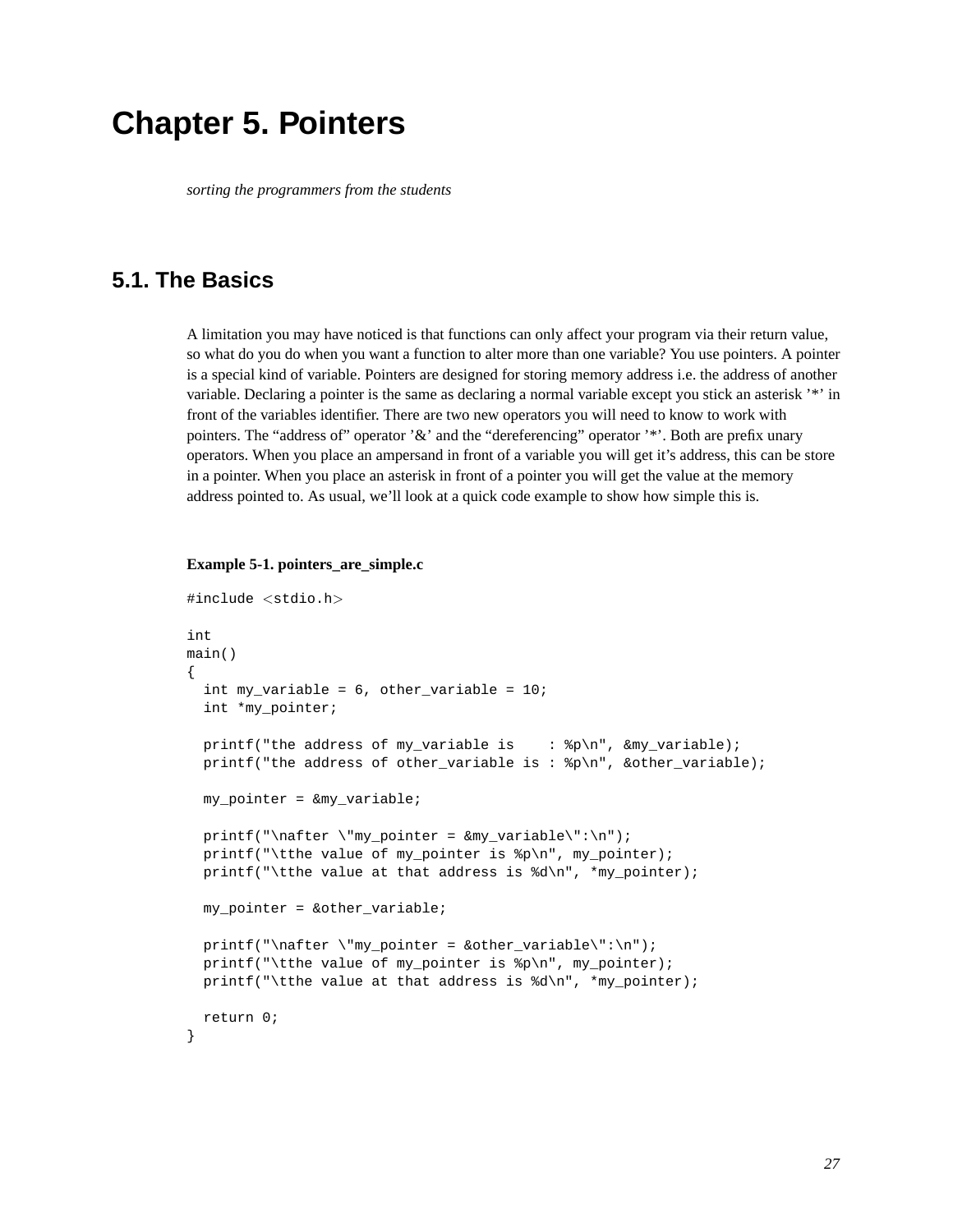The output shows you the address of the two variables, the addresses your system assigns to the variables will be different to mine. In **printf()** you'll notice we used **%p** to display the addresses. This is the conversion specifier for all pointers. Anyway, here's the output I got:

```
the address of my variable is : 0xbffffa18
the address of other_variable is : 0xbffffa14
after "my_pointer = &my_variable":
       the value of my_pointer is 0xbffffa18
        the value at that address is 6
after "my pointer = &other variable":
        the value of my_pointer is 0xbffffa14
        the value at that address is 10
```
There. That's not too complicated. Once you are comfortable with pointers you're well on your way to mastering C.

### **5.2. The Address of a Variable**

When your program is running and a variable declaration is encountered, you program makes a request for some memory. The operating system finds a spare piece of memory that is large enough and tells your program the address of this piece of memory. Any time your program wants to read the data stored in that variable, it looks at it's memory address and reads the number of bytes equal to the size of the data type of that variable.

If you run the example from the start of this chapter a second time you may or may not get the same result for the addresses, this depends on your system but even if you repeatably get the same addresses right now there is no guarantee that you will get the same result tomorrow, in fact it's rather unlikely.

# **5.3. Pointers as Function Arguments**

One of the best things about pointers is that they allow functions to alter variables outside of there own scope. By passing a pointer to a function you can allow that function to read *and write* to the data stored in that variable. Say you want to write a function that swaps the values of two variables. Without pointers this would be practically impossible, here's how you do it with pointers:

### **Example 5-2. swap\_ints.c**

```
#include <stdio.h>
int swap_ints(int *first_number, int *second_number);
int
main()
```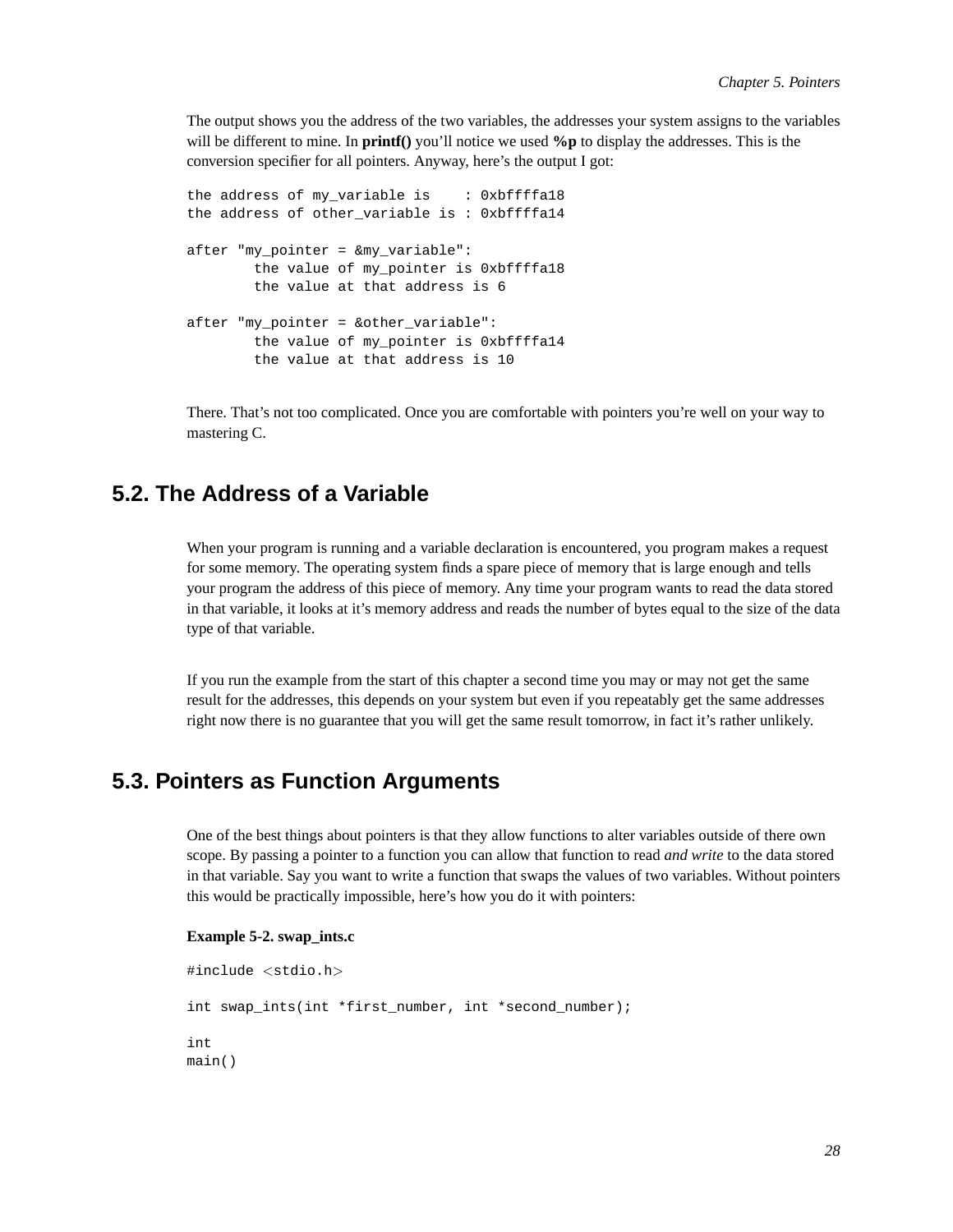```
{
  int a = 4, b = 7;
 printf("pre-swap values are: a == *d, b == *d\n", a, b)
  swap_ints(&a, &b);
 printf("post-swap values are: a == *d, b == *d\n", a, b)
  return 0;
}
int
swap_ints(int *first_number, int *second_number)
{
  int temp;
  /* temp = "what is pointed to by" first number; etc... */
  temp = *first_number;
  *first_number = *second_number;
  *second_number = temp;
 return 0;
}
```
As you can see, the function declaration of **swap\_ints()** tells GCC to expect two pointers (address of variables). Also, the *address-of* operator (**&**) is used to pass the address of the two variables rather than their values. **swap\_ints()** then reads

# **5.4. Pointer Arithmetic**

Arithmetic can be performed on pointers just like any other variable, this is only useful in a few cases though. If you were (for some reason) to divide a pointer by two it would then point to an area of your computers memory that would probably not belong to your program. If your program tried to read or write to this area of memory the text **segmentation fault** will display and your program will abort. A "segmentation fault" occurs when a program tries to access a segment of memory that it does not have permission to access.

There are times however when simple addition can be used on a pointer. We'll see this in the next chapter when we discuss arrays (multiple variables at consecutive memory addresses). In the case of addition (and subtraction), arithmetic is performed in units equal to the size of the pointers data type.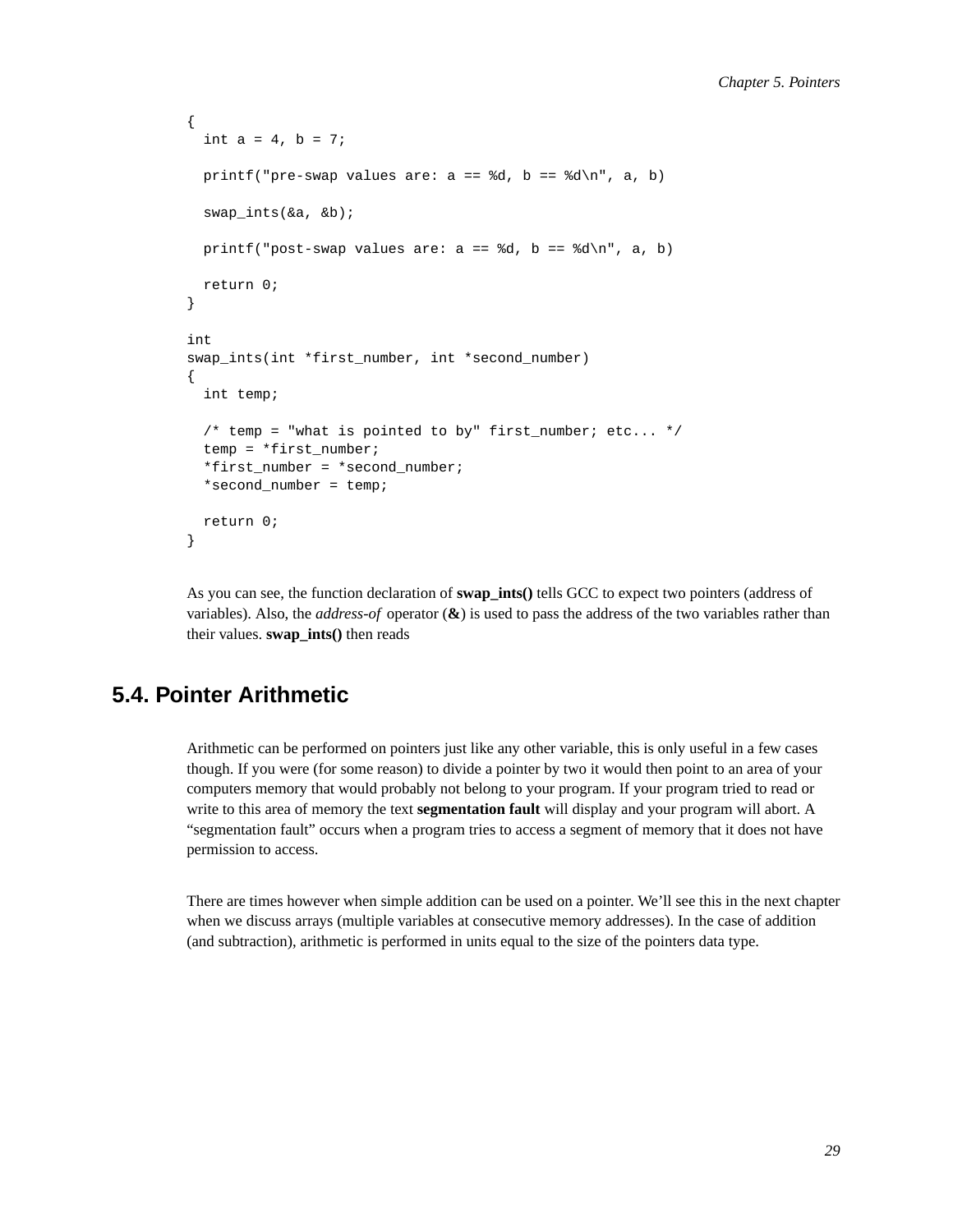## **5.5. Generic Pointers**

When a variable is declared as being a pointer to type **void** it is known as a *generic pointer*. Since you cannot have a variable of type **void**, the pointer will not point to any data and therefore cannot be dereferenced. It is still a pointer though, to use it you just have to cast it to another kind of pointer first. Hence the term *Generic pointer*.

This is very useful when you want a pointer to point to data of different types at different times.

Here is some code using a void pointer:

### **Example 5-3. generic\_pointer.c**

```
int
main()
{
  int i;
 char c;
 void *the_data;
  i = 6;c = 'a';
  the_data = &ii;
 printf("the_data points to the integer value %d\n", *(int*) the_data);
  the data = &ciprintf("the_data now points to the character c\nm", *(char*) the_data);
 return 0;
}
```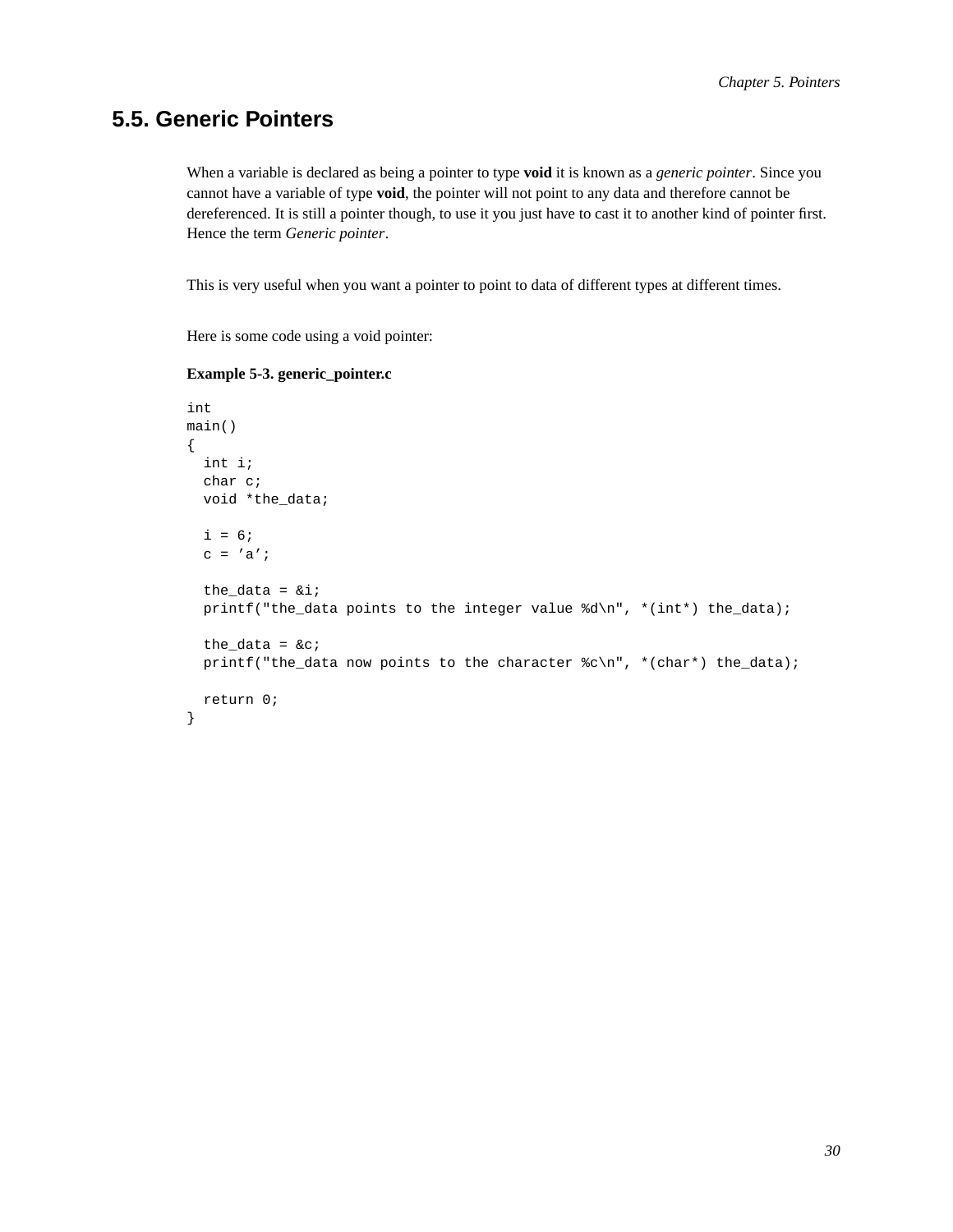# **Chapter 6. Structured Data Types**

*contiguous and structured data*

# **6.1. What is Structured data?**

C provides two methods for defining structured, or *aggregate* data types: arrays and structs. Both can contain any of the standard data types including pointers as other structs and arrays. Arrays contain many variables of the same type while structs can contain any mixture of types.

# **6.2. Arrays**

An array is a data type which contains many variables of the same type. Each element of the array is given a number by which you can access that element. For an array of 100 elements, the first element is 0 (zero) and the last is 99. This indexed access makes it very convenient to loop through each element of the array.

# **6.3. Declaring and Accessing Arrays**

Declaring an array is much the same as declaring any other variable except that you must specify the array size. The size (or number of elements) is an integer value placed in square brackets after the arrays identifier.

### **Example 6-1. first\_arrays.c**

```
int
main()
{
  int person[10];
  float hourly_wage[4] = \{2, 4.9, 10, 123.456\};
  int index;
  index = 4;
  person[index] = 56;
 printf("the %dth person is number %d and earns $%f an hour\n",
         (intext + 1), person[index], hourly_wage[index]);return 0;
}
```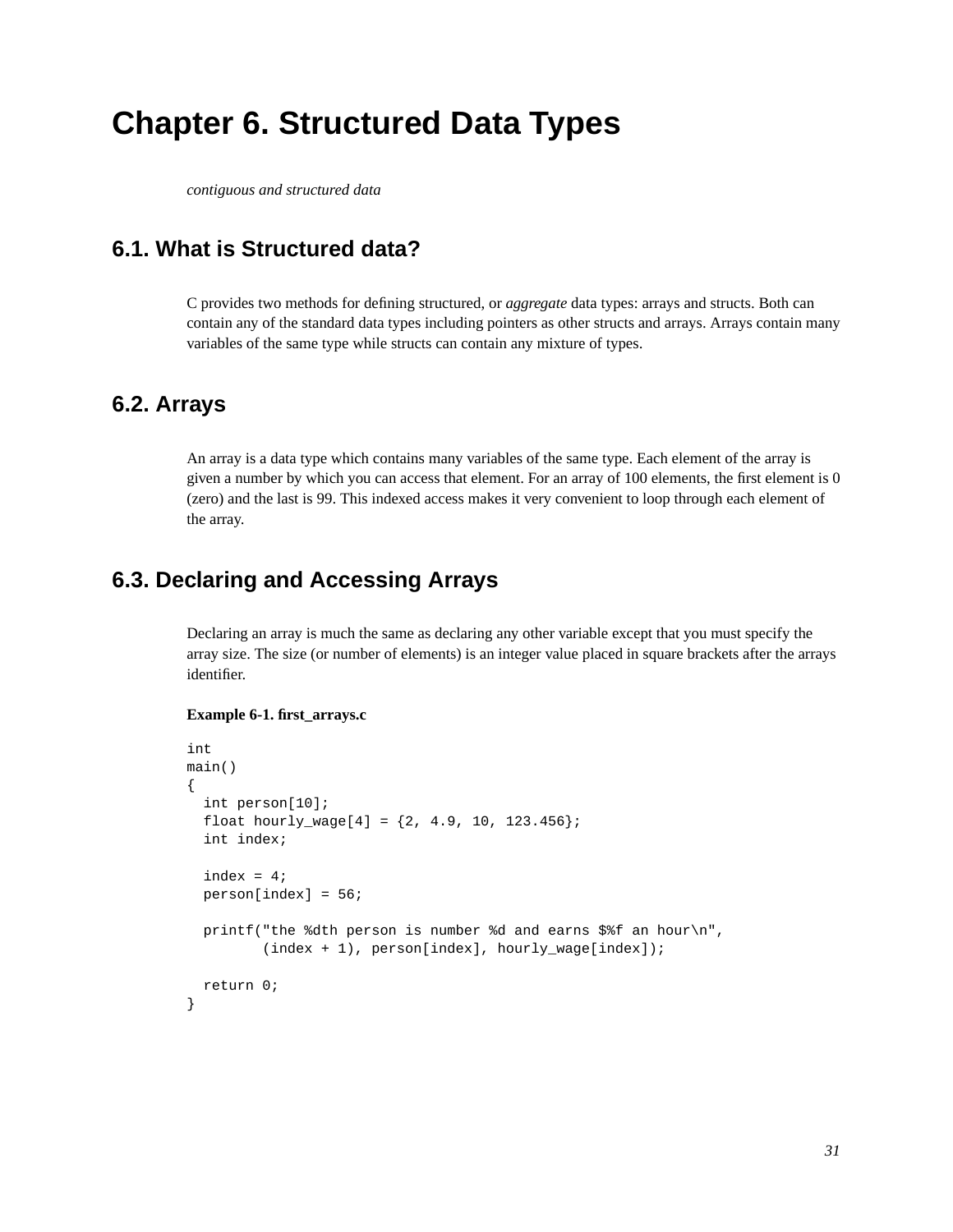NOTE: it is up to you to make sure you don't try to access an element that is not in the array such as the eleventh element of a ten element array. Attempting to access a value past the end of an array will either crash your program or worse, it could retrieve garbage data without telling you that an error occurred.

# **6.4. Initialising Arrays**

In the above example we initialised the array **hourly\_wage** by placing a comma separated list of values in curly braces. Using this method you can initialise as few or as many array elements as you like however you cannot initialise an element without initialising all the previous elements. If you initialise some but not all elements of an array the remaining elements will be automatically initialised to zero.

To get around this inconvenience, a GNU extension to the C language allows you to initialise array elements selectively by number. When initialised by number, the elements can be placed in any order withing the curly braces preceded by **[index]=value**. Like so:

### **Example 6-2. initialise\_array.c**

```
#include <stdio.h>
int
main()
{
  int i;
  int first_array[100] = \{ [90]=4, [0]=5, [98]=6 \};
  double second_array[5] = \{ [3] = 1.01, [4] = 1.02 \};
  printf("sure enough, first_array[90] == \dagger \dagger \nabla", first_array[90]);
  printf("sure enough, first_array[99] == \dagger \dagger\n", first_array[99]);
  for (i = 0; i < 5; i++)printf("value of second_array[%d] is %f\n", i, second_array[i]);
  return 0;
}
```
# **6.5. Multidimensional Arrays**

The array we used in the last example was a *one dimensional* array. Arrays can have more than one dimension, these arrays-of-arrays are called *multidimensional arrays*. They are very similar to standard arrays with the exception that they have multiple sets of square brackets after the array identifier. A two dimensional array can be though of as a grid of rows and columns.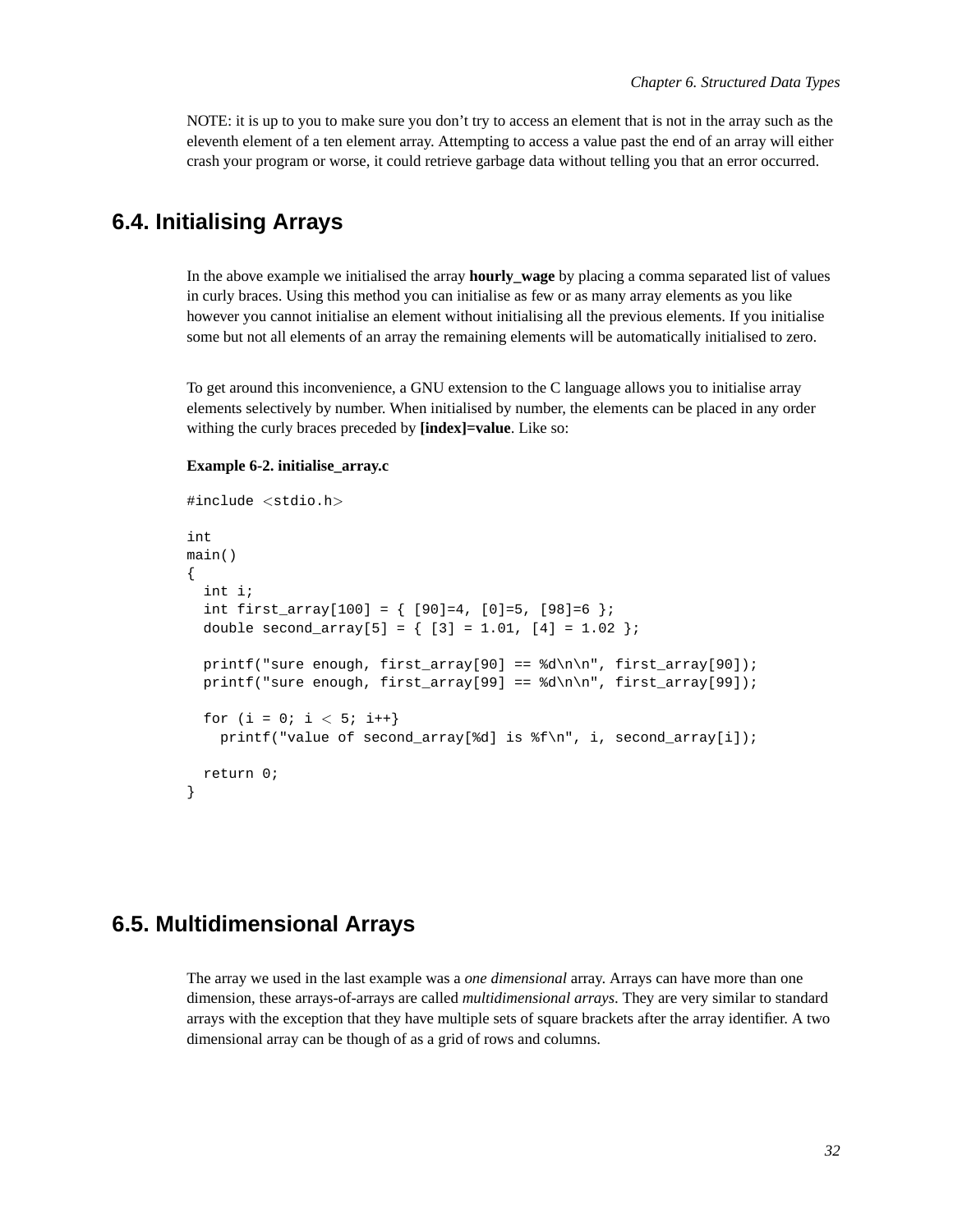### **Example 6-3. number\_square.c**

```
#include <stdio.h>
const int num_rows = 7;
const int num_columns = 5;
int
main()
{
  int box[num_rows][num_columns];
  int row, column;
  for(row = 0; row < number; num\_rows; row++)for(column = 0; column < num columns; column++)
      box[row][column] = column + (row * num_columns);for(row = 0; row < number; num\_rows; row++){
      for(column = 0; column < num columns; column++)
        {
          printf("%4d", box[row][column]);
        }
      print(f("\n'\n');
    }
  return 0;
}
```
If you compile and run this example you'll get a box of numbers like this:

| 0  | 1  | 2    | 3  | 4  |
|----|----|------|----|----|
| 5  | 6  | 7    | 8  | 9  |
| 10 | 11 | 12   | 13 | 14 |
| 15 | 16 | 17   | 18 | 19 |
| 20 | 21 | 2.2. | 23 | 24 |
| 25 | 26 | 27   | 28 | 29 |
| 30 | 31 | 32   | 33 | 34 |
|    |    |      |    |    |

The above array has two dimensions and can be called a doubly subscripted array. GCC allows arrays of up to 29 dimensions although actually using an array of more than three dimensions is very rare.

# **6.6. Arrays of Characters (Text)**

Text in C is represented by a number of consecutive variables of type **char** terminated with the null character **'\0'**.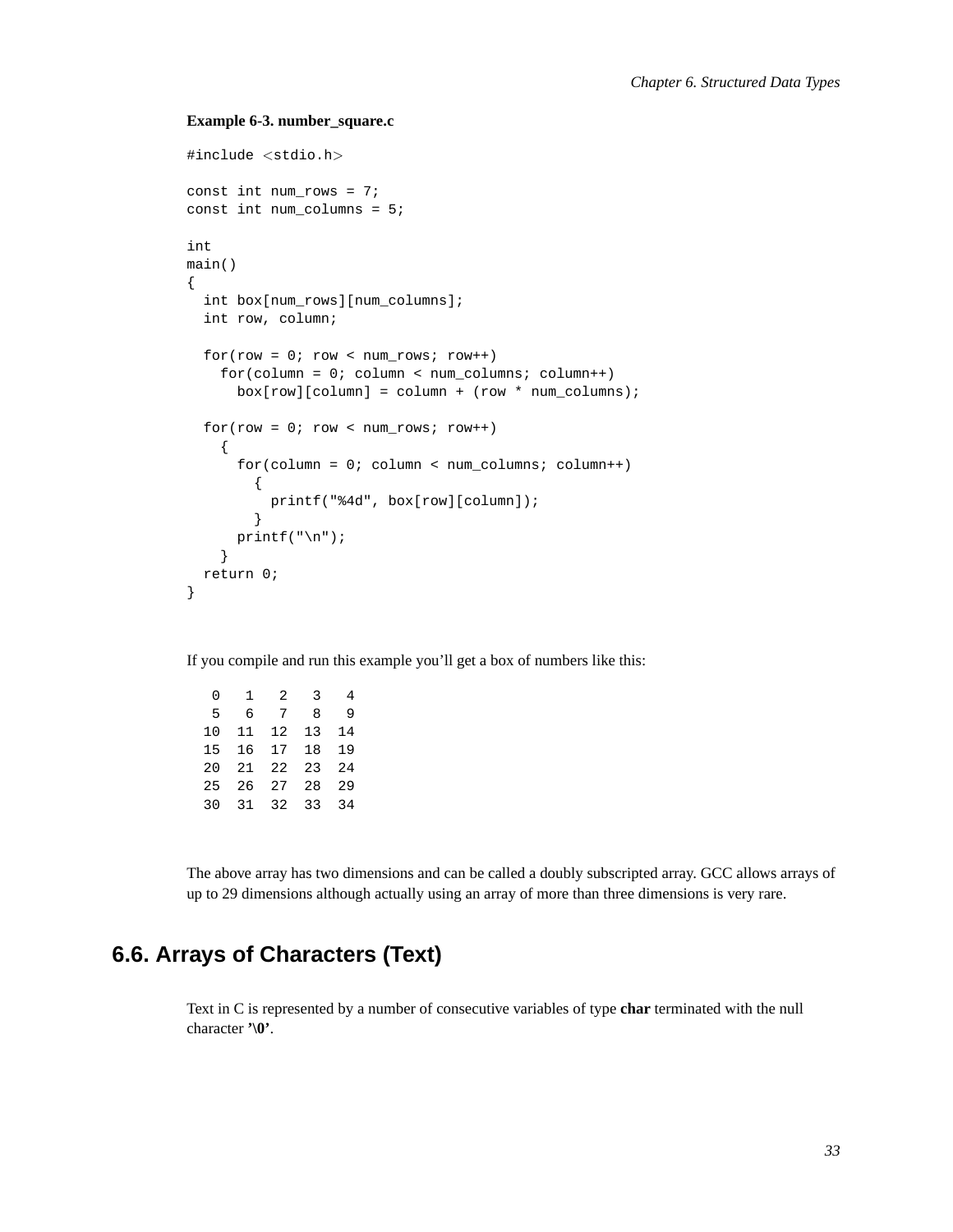# **6.7. Defining data types**

The C language provides only the most basic, commonly used types, many languages provide a larger set of types but this is only for convenience. C's way of handling text strings is a good example of this. At times you may think it would be handy if there were other data types which could store complex data. C allows you to define your own.

# **6.8. Structured Data**

In C you can create a new type e.g. "Person". Person can store an int called "age", a string called "name" and another int called "height in cm". Here's the code to make this new type:

```
struct Person
{
  char[40] name;
  int age;
 int height_in_cm;
};
```
This code creates a variable called **struct Person**. You can declare variable and pointers to variables of this type in the usual way. Say you declared a variable *john* of type **struct Person**. To access the "age" field you would use **john.age**. I'll make this clearer with a quick example using the previous definition of **struct Person**:

### **Example 6-4. person\_struct.c**

```
int
main()
{
  struct Person hero = \{20, "Robin Hood", 191 };
  struct Person sidekick;
  john.aqe = 31;john.name = "John Little"
  john.height_in_cm = 237;
  printf("%s is %d years old and stands %dcm tall in his socks\n",
         sidekick.name, sidekick.age, sidekick.height_in_cm);
 printf( "He is often seen with s.\nn", hero.name );
  return 0;
}
```
When compiled and executed this will display: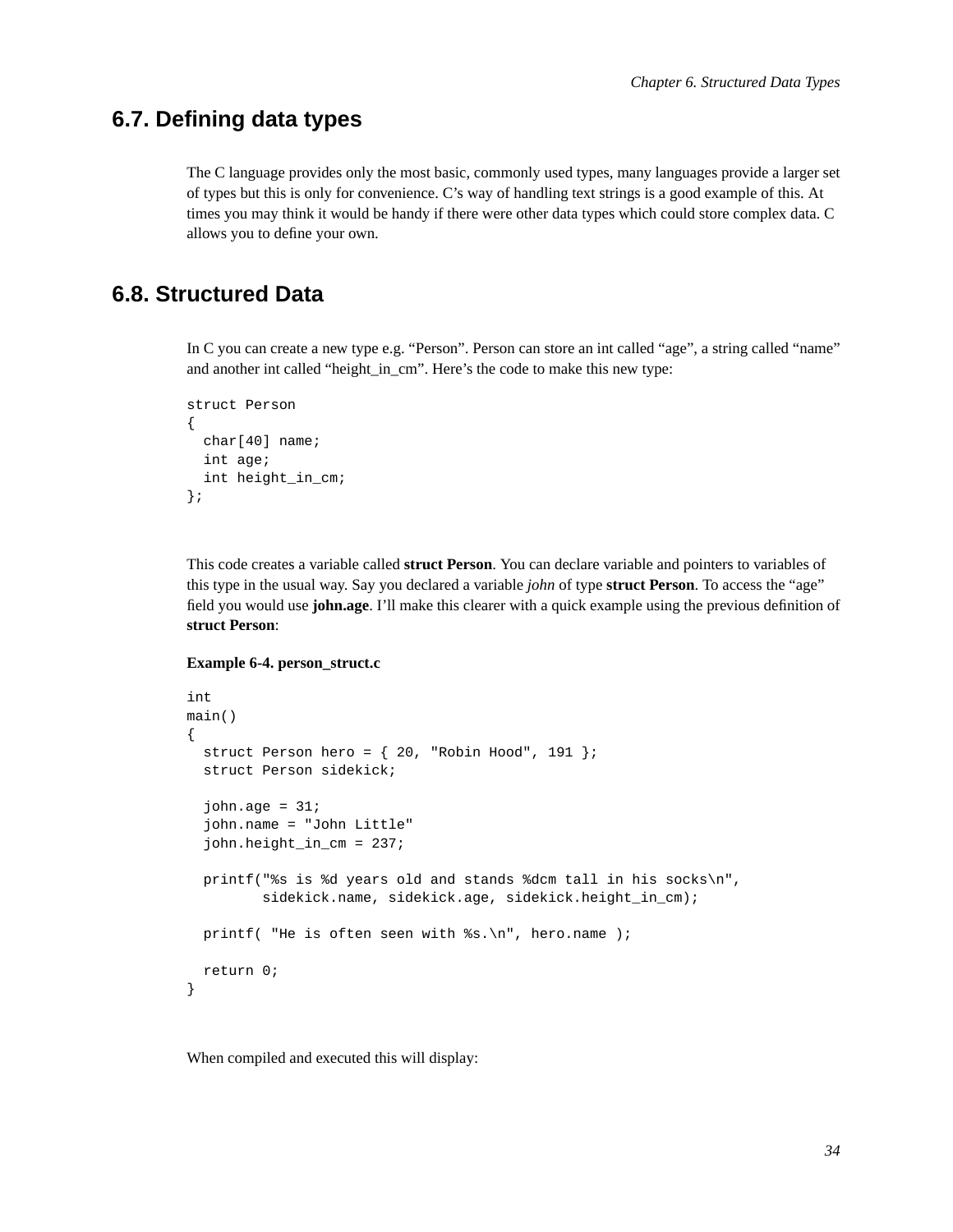John Little is 31 years old and stands 237cm tall in his socks He is often seen with Robin Hood.

# **6.9. Unions**

C also supports types that can have dynamic types, a variable that can be and **int** at one point, a **double** later and an **unsigned long long** after that. These data types are declared just like a **struct** except they use the **union** keyword. Their behavior is completely different to a **struct**.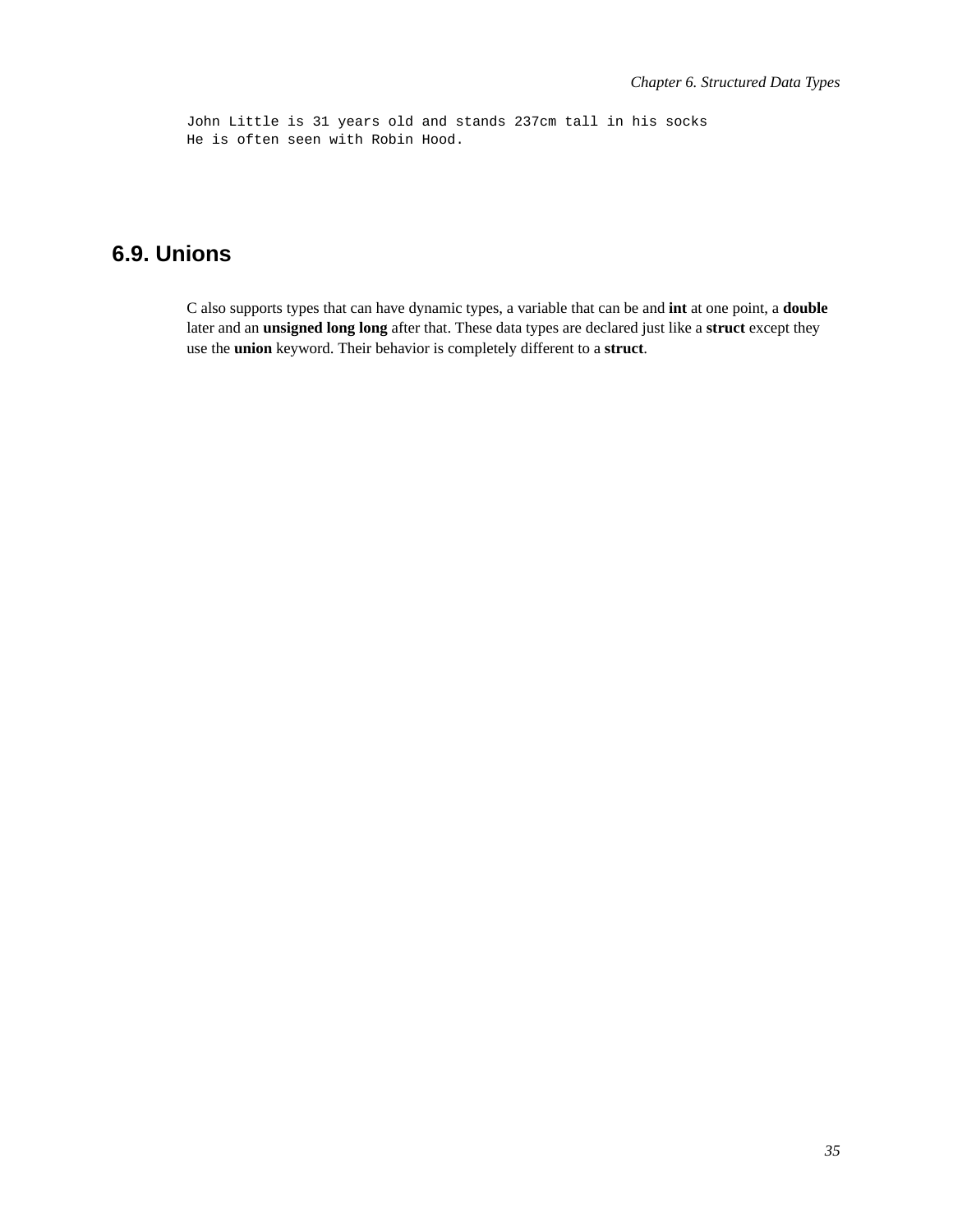# **Chapter 7. Run-time Memory Allocation**

*Requesting memory at run-time*

# **7.1. Why you need this**

Often when you write a program you don't actually know how much data is will have to store or process. In previous examples we've read in some text from the user. We've used large character arrays to store this data but what happens if the user enters more text than we can handle? your program crashes. Disaster. At run-time an application can make a request for more memory.

# **7.2. Dynamic Memory Functions**

Glibc provides functions for requesting extra memory, **malloc()** is the fist one we will show you. You must have a pointer to start with.

# **7.3. Run-time Memory Summary**

Forgetting to **free()** memory when your finished with it is one of the worst programming mistakes you can make. Is losing pointers a common problem? pointer falls out of scope?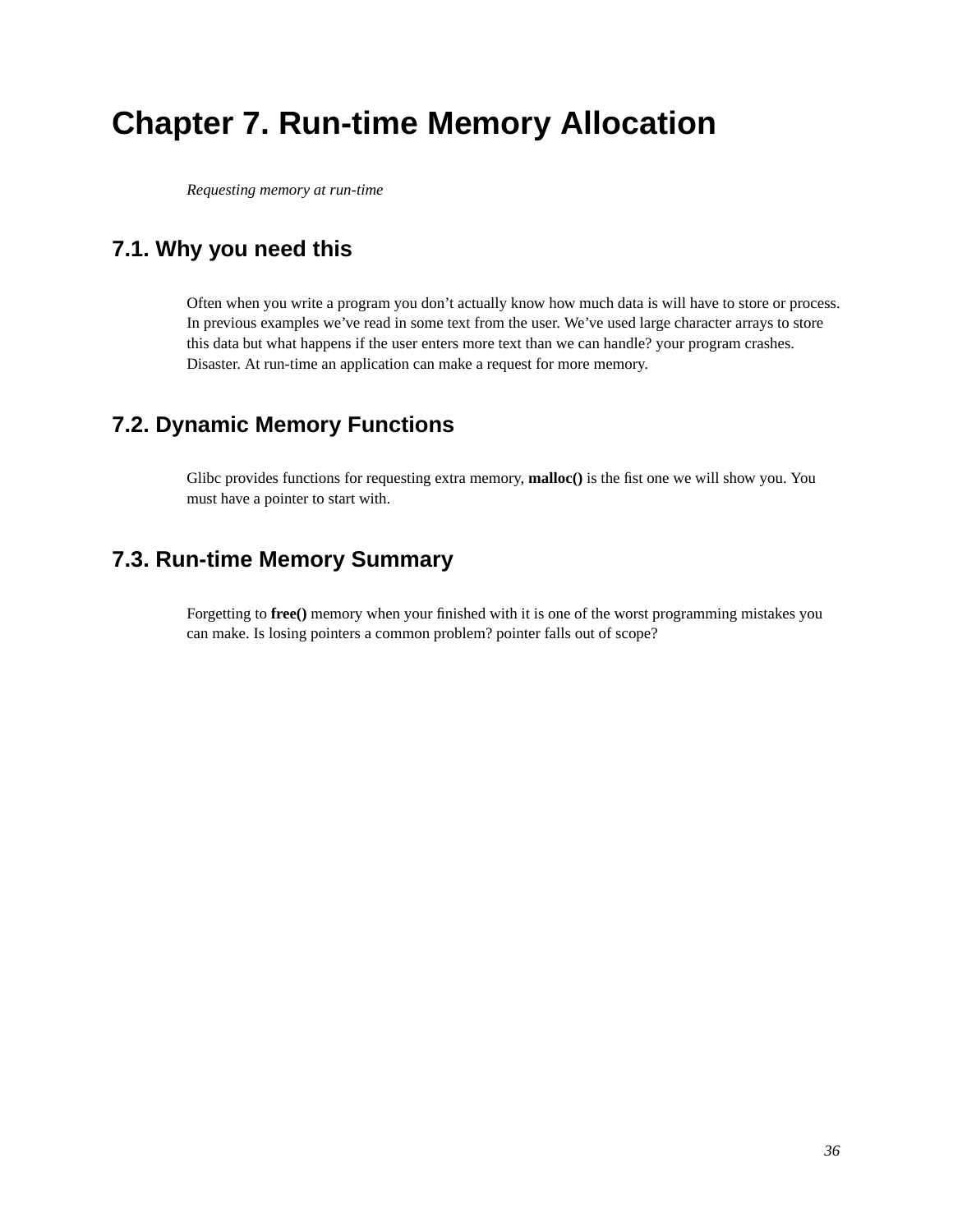# **Chapter 8. Strings and File I/O**

*Reading and writing to files*

# **8.1. Introduction**

Place Holder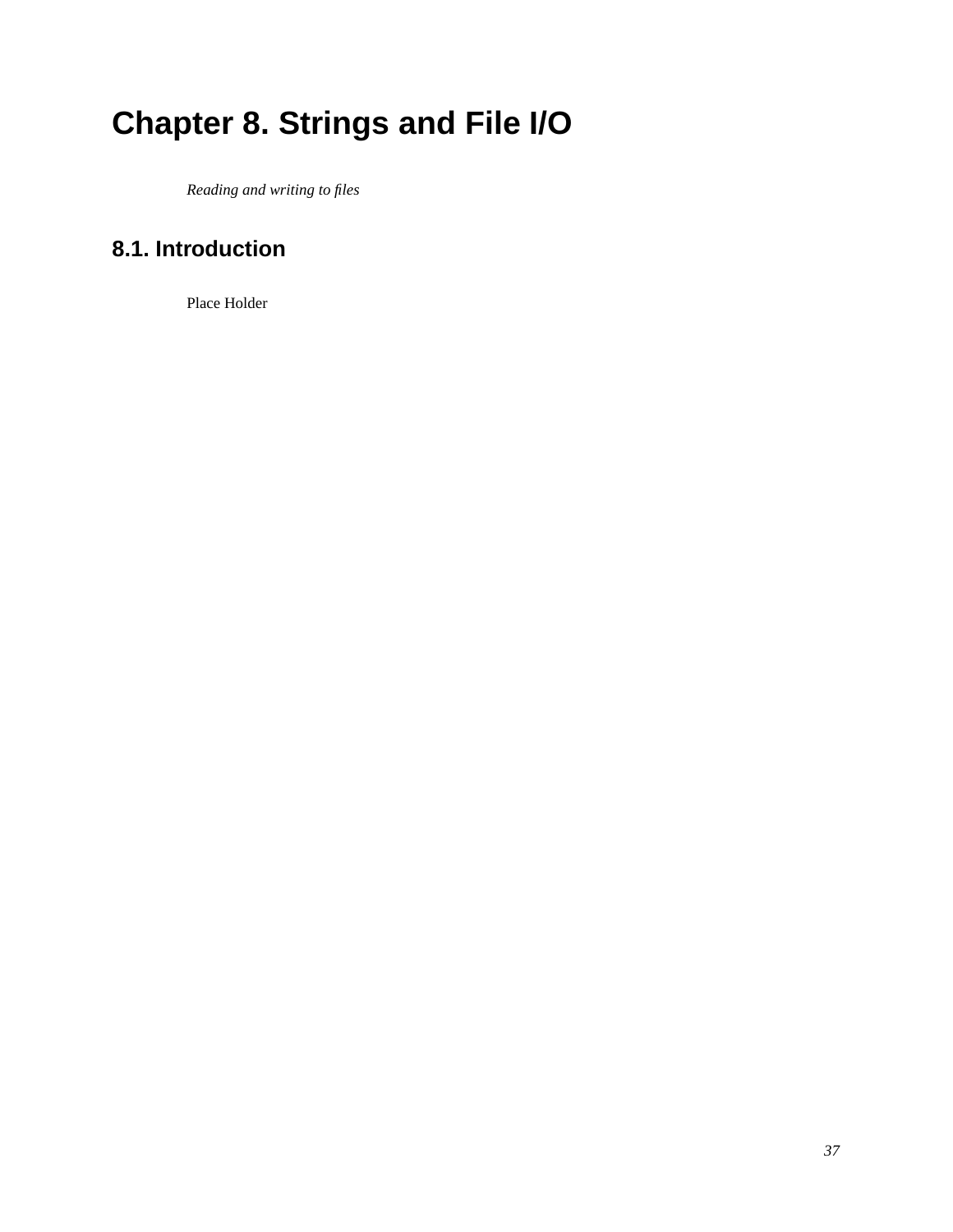# **Chapter 9. Storage Classes**

*Changing the behavior of variables*

# **9.1. What are Storage Classes?**

You will have noticed that variables in functions lose their values every time the function exists, this is done for reasons of efficiency, the operating system doesn't know if you will need the data again so it releases the memory allocated to your program back to the system.

# **9.2. auto**

By default, variables in C use the **auto** storage class. This is so called because the variables are automatically created when needed and deleted when they fall out of scope.

You can specify a variable to have the **auto** storage class by prefixing the variables declaration with the **auto** keyword but this has no effect, the keyword was introduced into the language for symmetry with the other storage specifiers.

# **9.3. static**

**static** variables are variables that don't get deleted when they fall out of scope, they are permanent and retain their value between calls to the function. Here's an example:

#### **Example 9-1. list\_squares.c**

```
#include <stdio.h>
int get_next_square(void);
int
main()
{
  int i;
  for(i = 0; i < 10; i++)printf("%6d\n", get_next_square());
 printf("and %6d\n", get_next_square());
  return 0;
}
```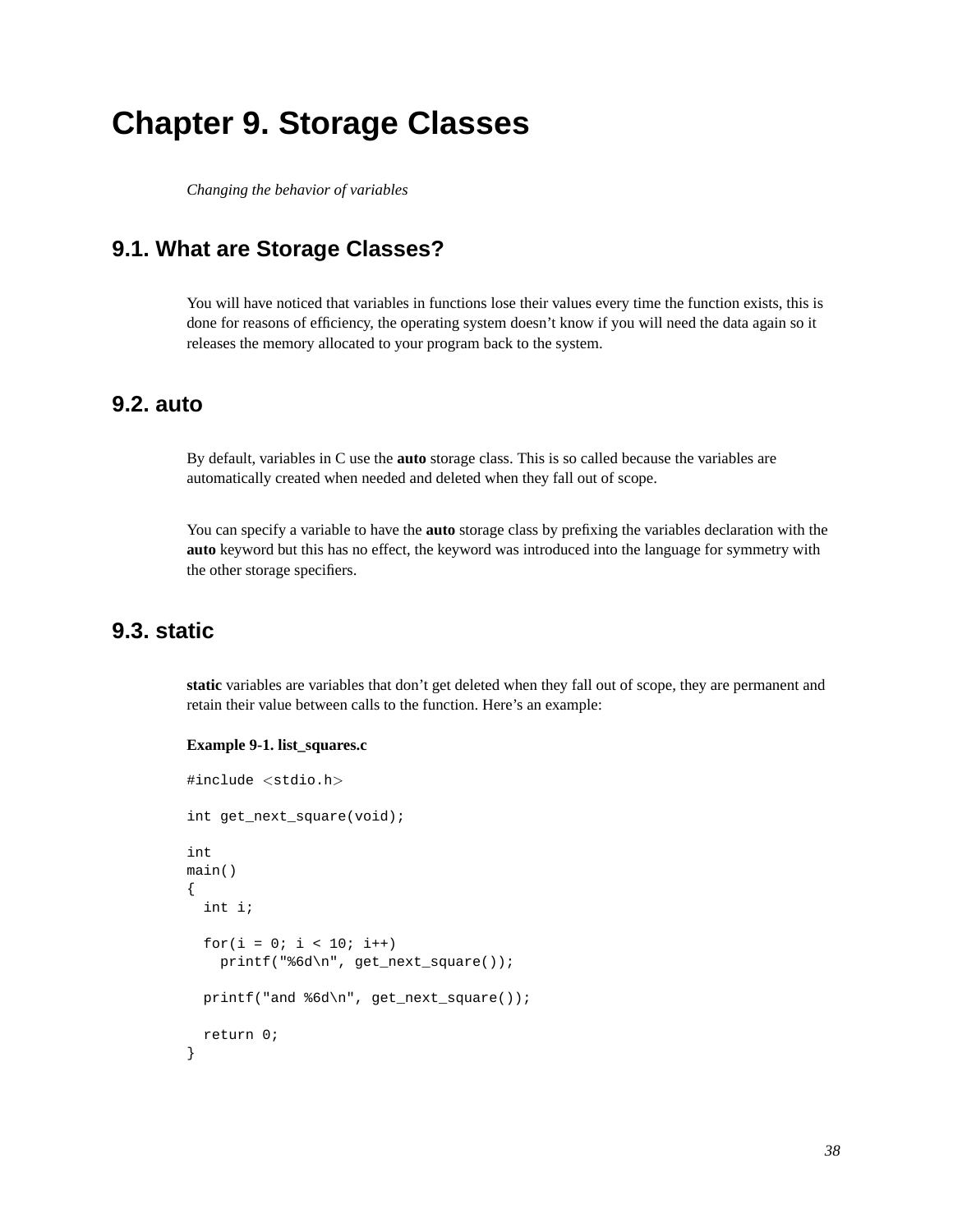```
int
get_next_square()
{
  static int count = 1;
  count += 1;return count * count;
}
```
This will list the squares of the numbers from zero to ten. Zero to nine are printed by the loop and the square of ten is printed afterwards just to show it still has it's value.

### **9.4. extern**

When you declare a variable as **extern** your program doesn't actually reserve any memory for it, **extern** means that the variable already exits *external* to the function or file.

If you want to make a variable available to every file in a project you declare it globally in one file, that is, not inside a function, and add an **extern** declaration of that variable to a header file that is included in all the other files.

## **9.5. register**

The **register** storage class is used as a hint to the compiler that a variable is heavily used and access to it should be optimised if possible. Variables are usually stored in normal memory (RAM) and passed back and forth to the computers processor as needed, the speed the data is sent at is pretty fast but can be improved on. Almost all computer processors contain *cpu registers*, these are memory slots on the actual processor, storing data there gets rid of the overhead of retrieving the data from normal memory. This memory is quite small compared to normal memory though so only a few variables can be stored there. GCC will always make use of registers by deciding what variables it thinks will be accessed often, this works well but will never be perfect because GCC doesn't know the purpose of your program. By using the **register** keyword you can tell GCC what needs to be optimised.

One problem with placing a variable into a cpu register is that you can't get a pointer to it, pointers can only point to normal memory. Because of this restriction GCC will ignore the **register** keyword on variables whos address is taken at any point in the program.

The resulting program will contain a request, on creation of the variable that it be placed in a cpu register, the operating system may ignore or honour this request.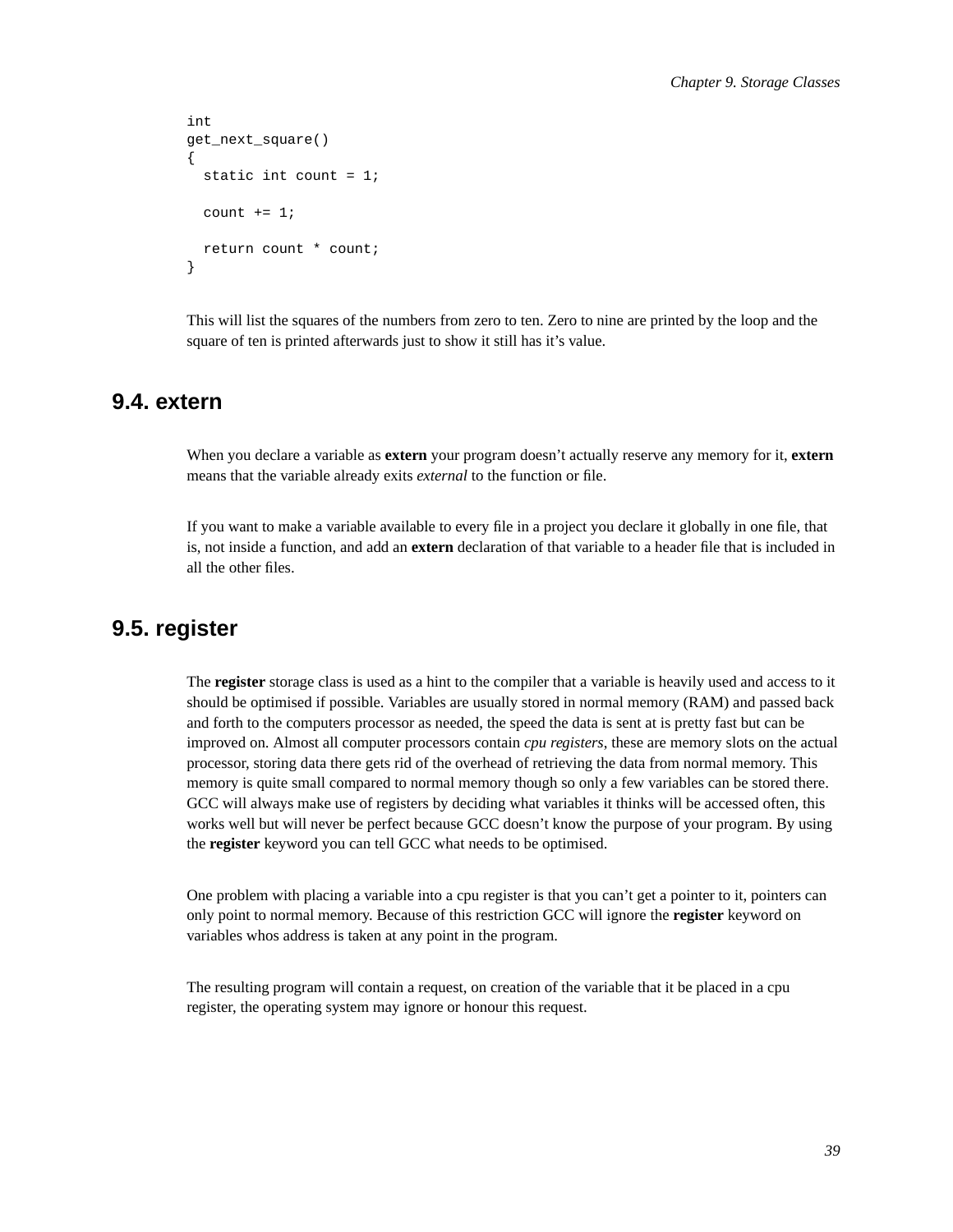## **9.6. the restrict type qualifier**

This is something to do with pointers, I think it tells the compiler that a specific pointer is the only pointer to a section of memory, the compiler can optimise code better with this knowledge. I think.

# **9.7. typedef**

**typedef** isn't much like the others, it's used to give a variable type a new name. There are two main reasons for doing this. The most common is to give a name to a struct you have defined so that you can use your new data type without having to always precede it with the struct keyword.

The second use for typedef is for compatibility. Say you want to store a 32-bit number. If you use **int** you are not guaranteed that it will be 32-bit on every machine. To get around this you can use preprocessor directives to selectively typedef a new type to the right size.

### **Example 9-2. battleships.c**

```
#include <stdio.h>
/* type, position coordinates and armament */
struct _ship
{
  int type;
  int x;
  int y;
  int missiles;
};
typedef struct _ship ship;
int
main()
{
  ship battle_ship_1;
  ship battle_ship_2 = \{1, 60, 66, 8\};
 battle ship 1.type = 63;
 battle_ship_1.x = 54;
 battle_ship_1.y = 98;
 battle_ship_1.missiles = 12;
  /* More code to actually use this data would go here */
  return 0;
}
```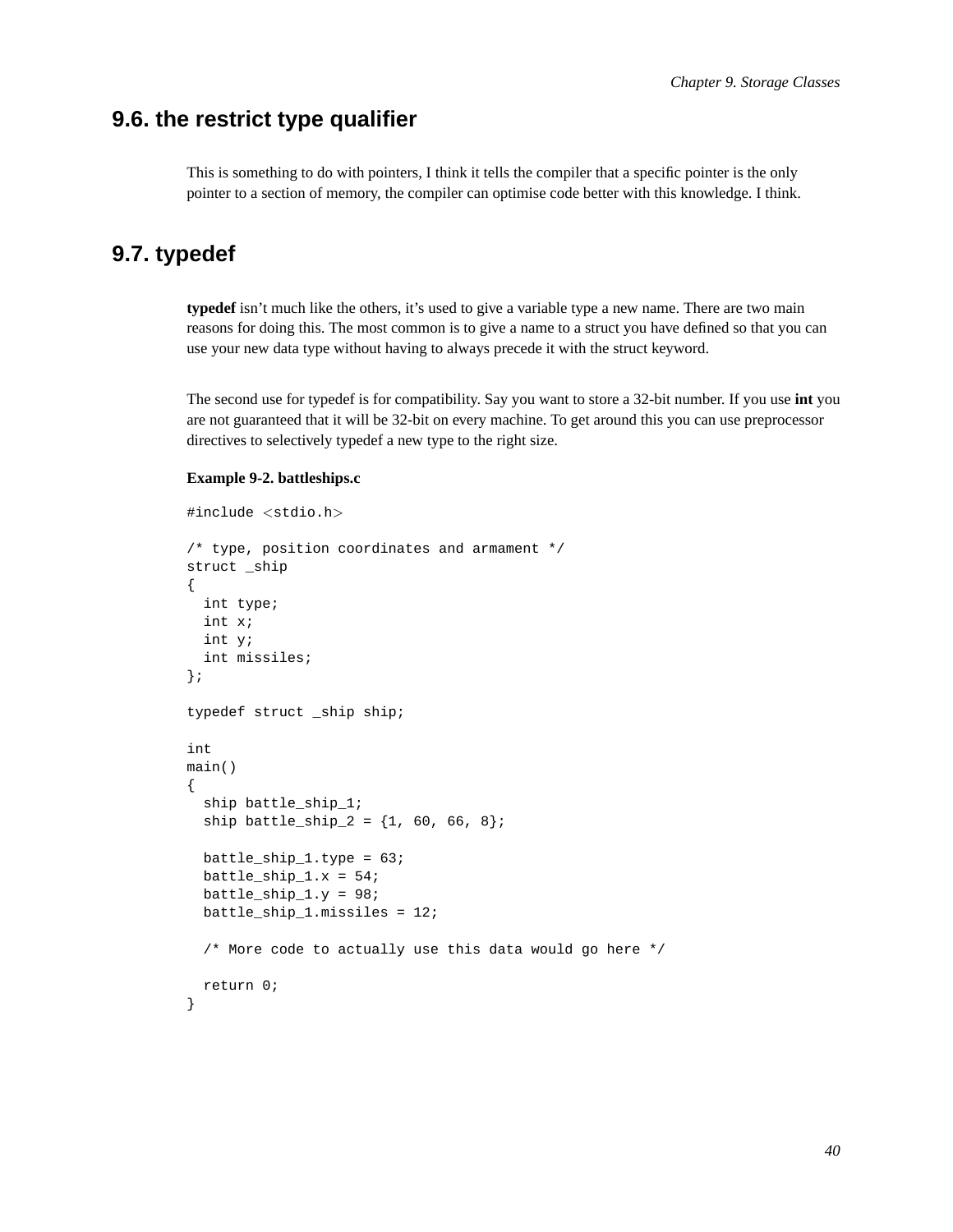# **Chapter 10. The C Preprocessor**

*When & how to use them*

# **10.1. What is the C Prepressor**

The C Preprocessor is a simple macro-expander that is run on source code files before passing them to the compiler. Lines that begin with the hash symbol **'#'** are directives to the C preprocessor.

When you create a macro you assign a name to a C expression. You can then use this name in your code just as you would have used the expression. The preprocessor replaces all occurences of that name with the expression.

## **10.2. What is it used for?**

Macros are snippets of code that get processed before compilation. This is done by the *C preprocessor*, **#define** statements are macros. Take a look at this piece of code:

#### **Example 10-1. box\_of\_stars.c**

```
#define SIZE_OF_SQUARE 4
int
main()
{
  int i, j;
  for(i = 0; i < SIZE\_OF_SQUARE; i++){
    for(j = 0; j < SIZE_OF_SQUARE; j++){
     printf("*"); // print an asterisk for each column
    }
    printf("n"); // and a newline at the end of each row}
}
```
The output of this code will be a box:

\*\*\*\* \*\*\*\* \*\*\*\* \*\*\*\*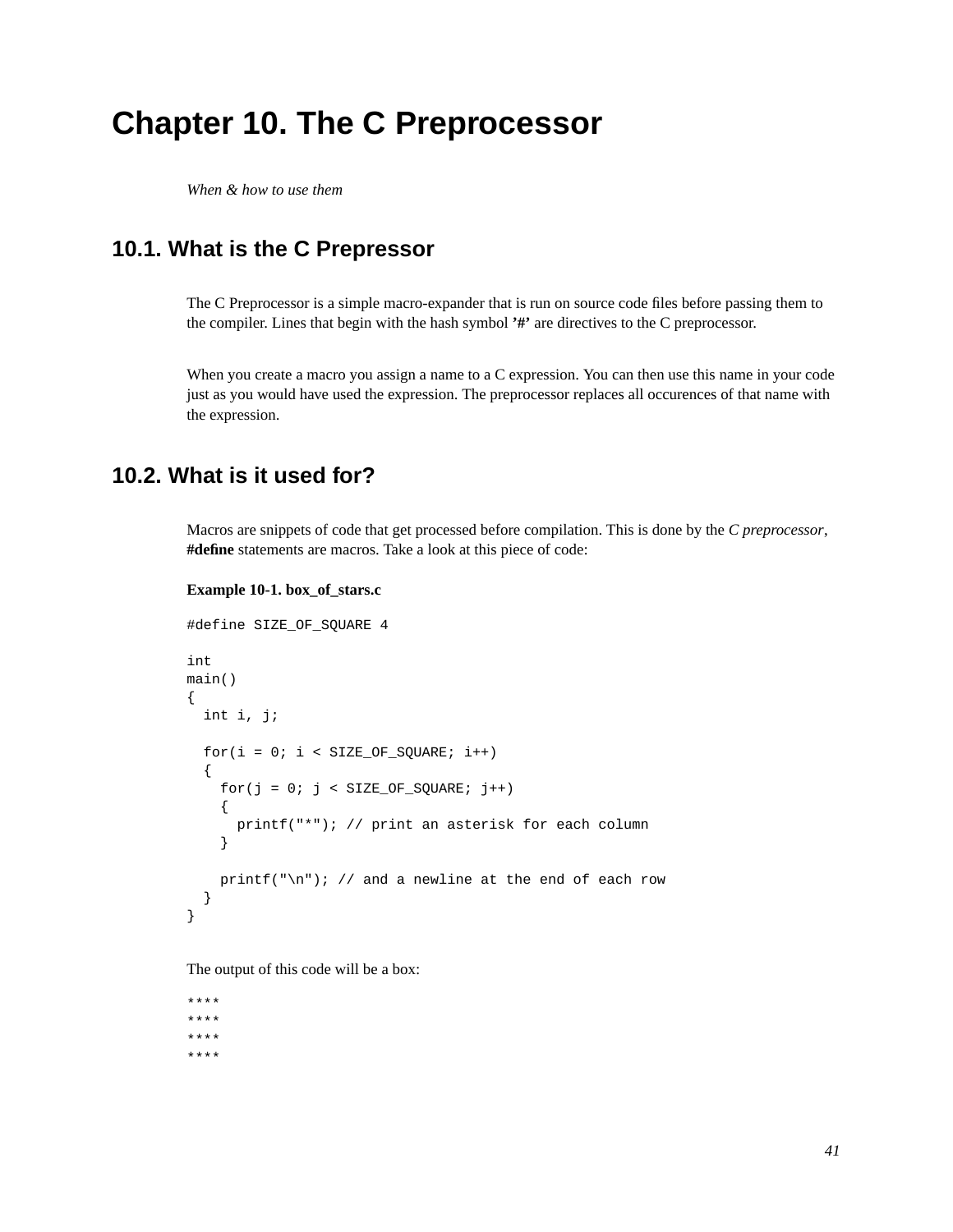The C preprocessor simply replaces the macro **SIZE\_OF\_BOX** with the value "4". This very useful for two reasons:

- firstly the size of the box can be changed by just editing one line. This isn't a huge advantage in the above example as there are just two uses of **SIZE** OF BOX but in larger programs this make life much easier and removes the possibility of forgetting to change one of the values.
- Secondly it makes the code more readable, meaningful names can be given to values such as **#define PI 3.142857143**.

### **10.3. Some sample macros**

Some of the small function in glibc are implemented as macros, **getc()** is one

## **10.4. Caveats for macros**

Macros *can* be miss-used and it's hard to catch the bugs because the macro no longer exists when the code gets to the compiler. The most error is the macro argument with side effect. Take the this small example:

#### **Example 10-2. max\_macro.c**

```
#define MAX(a, b) (a > b ? a : b)int
main()
{
  int cows = 10, sheep = 12;
  printf("we have %d of our most common animal\n", MAX(cows, sheep));
 return 0;
}
```
We compile and execute this code and get:

```
ciaran@pooh:~/book$ ./a.out
we have 12 of our most common animal
ciaran@pooh:~/book$
```
Yup, everything looks good. Try this next example: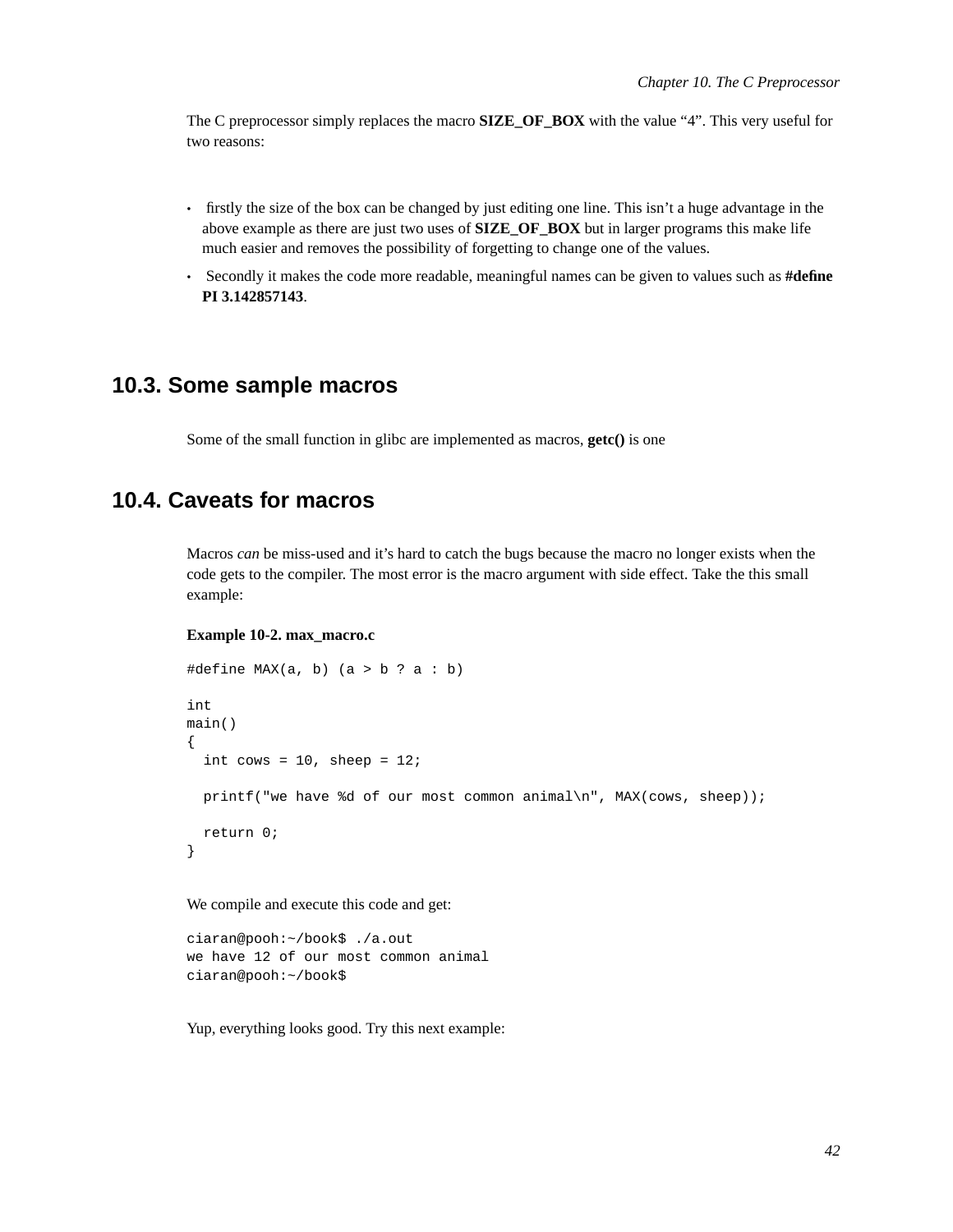#### **Example 10-3. max\_macro\_problem.c**

```
#define MAX(a, b) (a > b ? a : b)int
main()
{
  int cows = 10, sheep = 12;
  printf("We have %d of our most common animal\n", MAX(cows, sheep));
  printf("Hang on, we just bought another one.\n");
  printf("Now we have d.\n^n, MAX(cows, ++sheep));
 return 0;
}
```
Can you see what's going to happen?

ciaran@pooh:~/book\$ ./a.out We have 12 of our most common animal Hang on, we just bought another one. Now we have 14. ciaran@pooh:~/book\$

When the text substitution occurs there will be two instances of **++sheep**. Another more sinister way for this bug may manifest itself is when you pass use a function as an argument to a macro. If the function modifies a global or static variable then this modification may occur multiple times. These bugs can be *very* hard to find, the code is perfectly valid so the compiler has nothing to complain about, the bug will only be noticed at run time and wont occur every time the macro is called, only when it is called with an argument that has a side effect.

# **10.5. Are macros necessary?**

The preprocessor was commonly used to make up for small deficiencies of the language, however, as the language has evolved these defiances have be all but done away. It's still good to know how to use and understand preprocessor macros, they are very common. Macros have been part of the language for longer than their replacements and people have gotten used to them.

# **10.6. Replacing Simple Macros**

If you are thinking that a **const int** global variable could replace a simple **#define** you are right. **const** variables have some advantages, one small advantage is that you can get their address when you need to pass around a pointer to their value, in this way they are more flexible than macros. If you don't take the address of the **const** variable then GCC can optimise it to a level similar to a **#define**.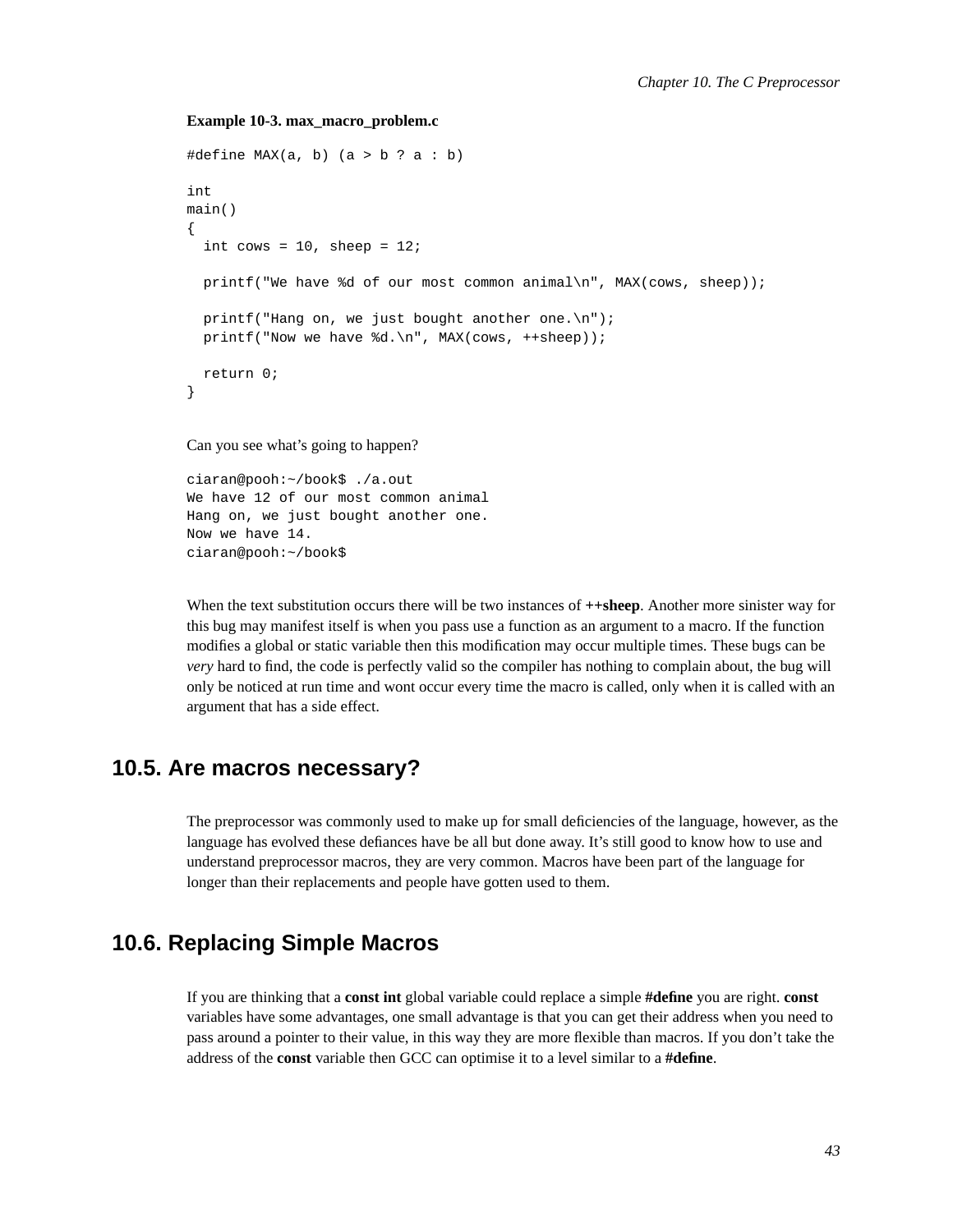# **10.7. Replacing Complex Macros**

Complex macros, that is functions implemented as macros, can be replaced by **inline** functions.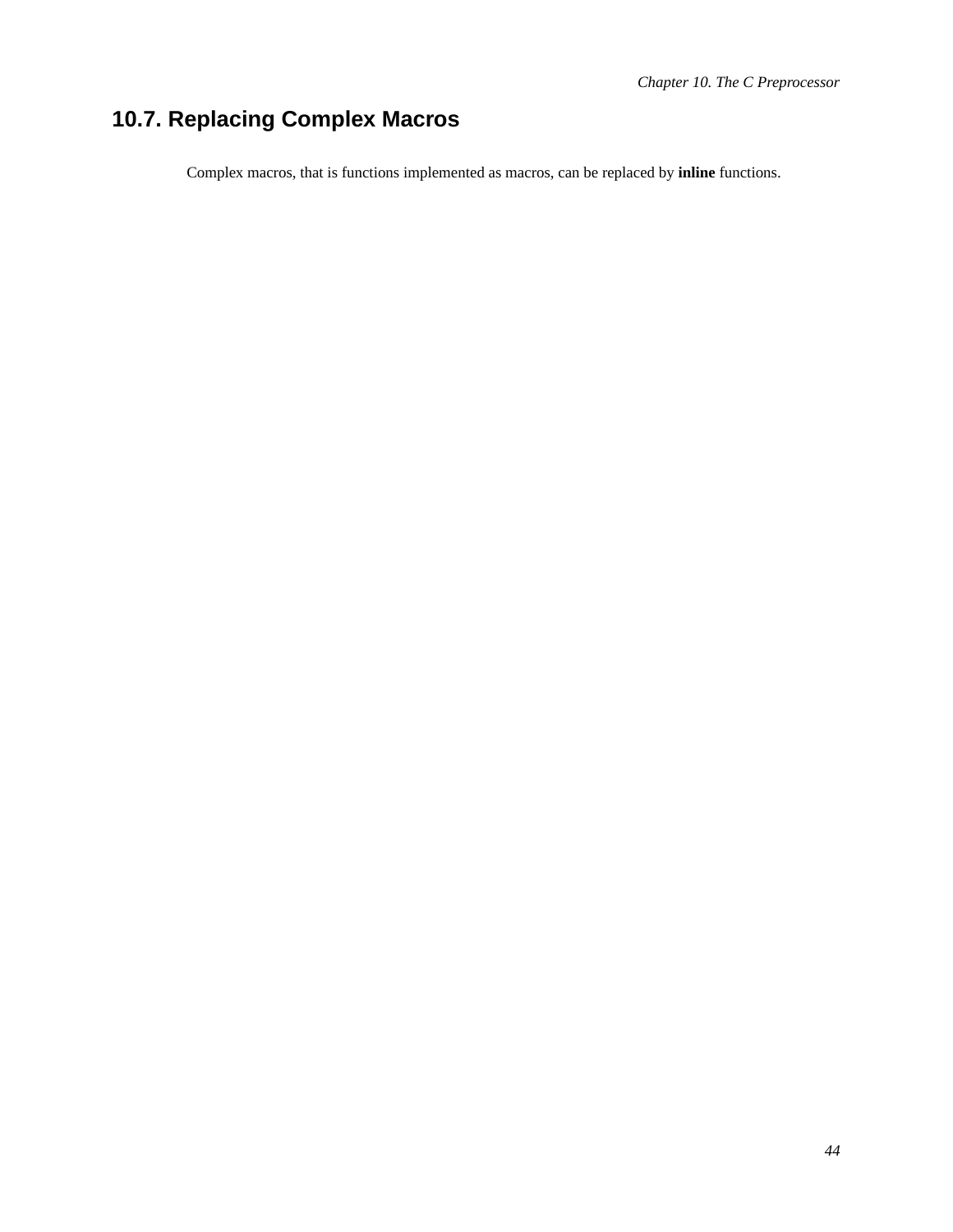# **Chapter 11. Variable Length Arguments**

*The VA\_ARGS macros etc.*

# **11.1. What are Variable Length Arguments?**

Variable length argument lists are something you have already come across, think of **printf()**, how would you write the prototype for this function when you don't know how many arguments will be passed to it.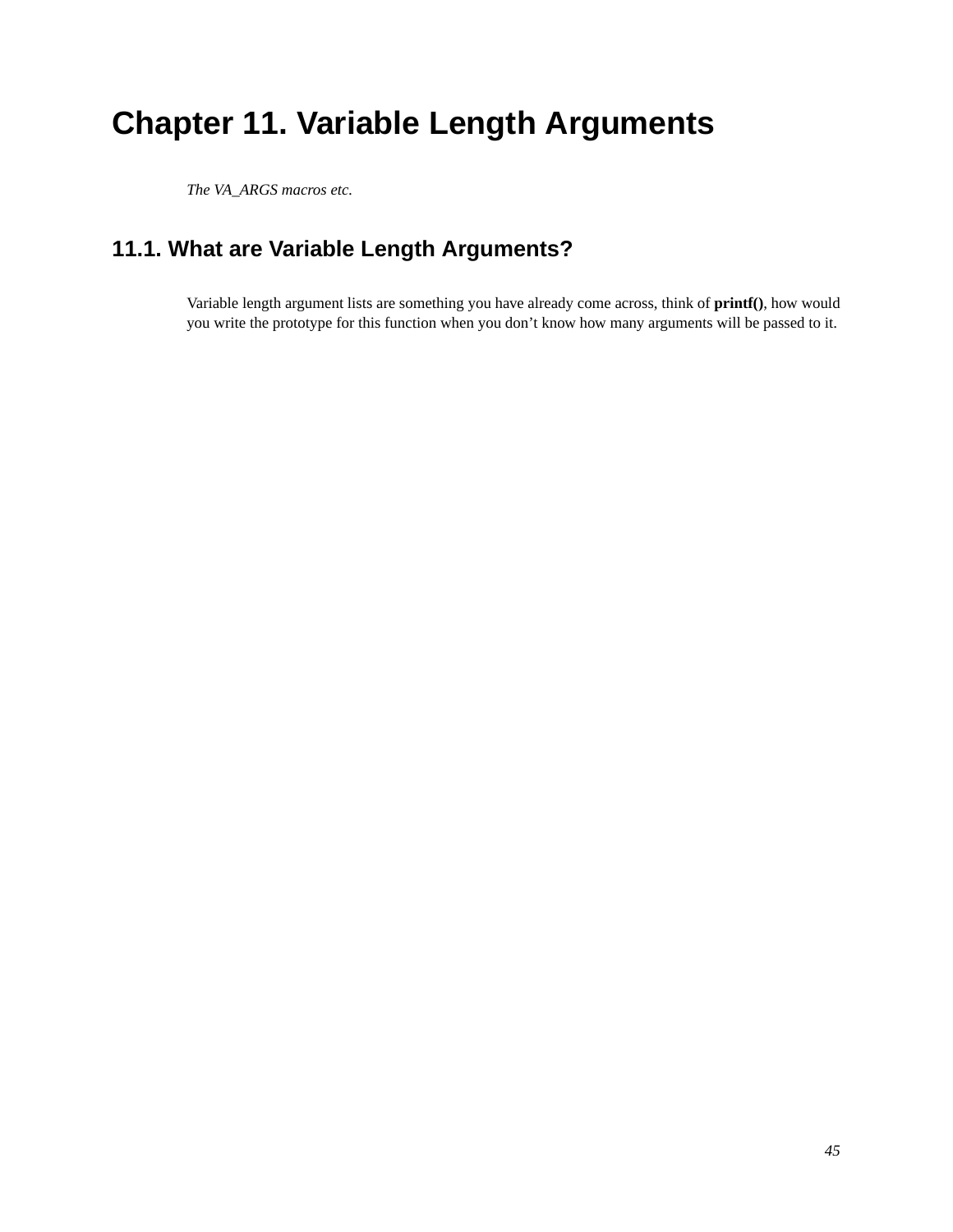# **Chapter 12. Tricks with Functions**

*pointers to functions*

# **12.1. What are Virtual Functions?**

Another use of the **void** data type is for making pointers to functions. This is a fairly advanced programming technique but a very useful one once you become comfortable with it.

Here is an example of a function pointer:

### **Example 12-1. virtual\_function.c**

```
int
main()
{
  /* oh, crap, better go write one... */
 return 0;
}
```
# **12.2. Nesting functions**

GCC permits functions to be defined within other functions. Functions defined like this are known as nested functions and obey the same scoping rules as variables. When the parent function exits, the child function falls out of scope and is unavailable.

# **12.3. The Benefits of Nested Functions**

Probably the main reason for nested functions being allowed by GCC for flexibilities sake although small performance increases can be gained by using them correctly. Nested functions obey *Lexical scoping*, they have access to the variables of the function that contains them.

For this reason, they can accomplish tasks that would usually require functions taking pointers as arguments. There is a slight performance loss when pointers are used because a variable that has a pointer cannot be stored in a machine register. Pointers never point to machine registers so how would the pointer work?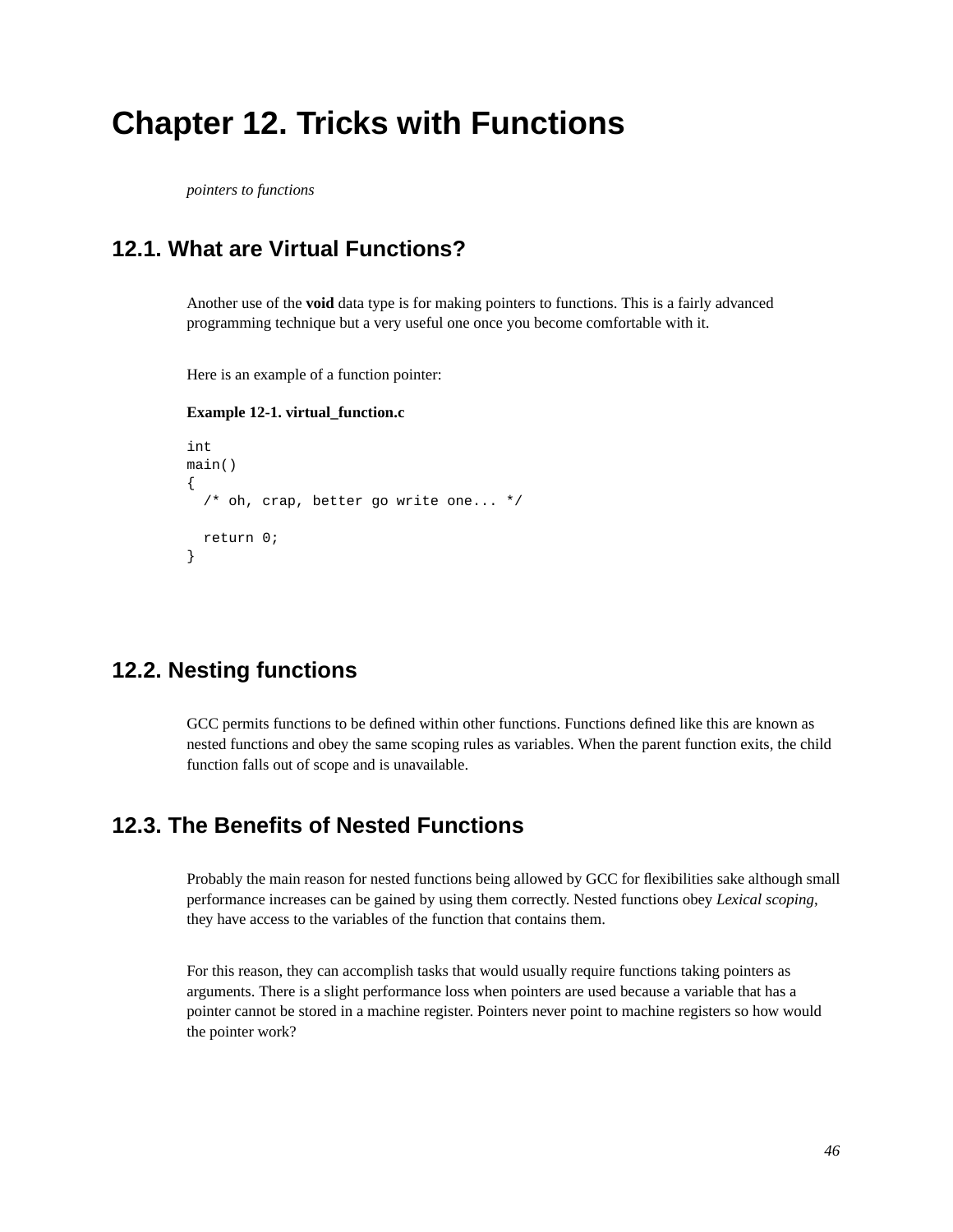## **12.4. Declaring and Defining Nested Functions**

If you are defining a function at the

```
Example 12-2. simple nested function
```

```
#include <stdio.h>
int
main()
{
  int swap (int *a, int *b)
    {
      int c;
      c = *a;*a = *b;*b = cireturn 0;
    }
  int first = 12, second = 34;
  printf("f is %d and s is %d\n", first, second);
  swap(&first, &second);
  printf("f is %d and s is %d\n", first, second);
  return 0;
}
```
You don't have to declare nested functions like you do normal functions however you can if you like. The only reason for doing so would be for the sake of readability, you might like the function definition to appear near where it is used. It's up to you, but if you do decide to declare you nested function you must explicitly declare it as **auto**.

# **12.5. Scope**

Nested functions have local scope, declaring a nested function as **extern** is will cause an error. **static** and **inline** are both valid however the meaning of **static** escapes me.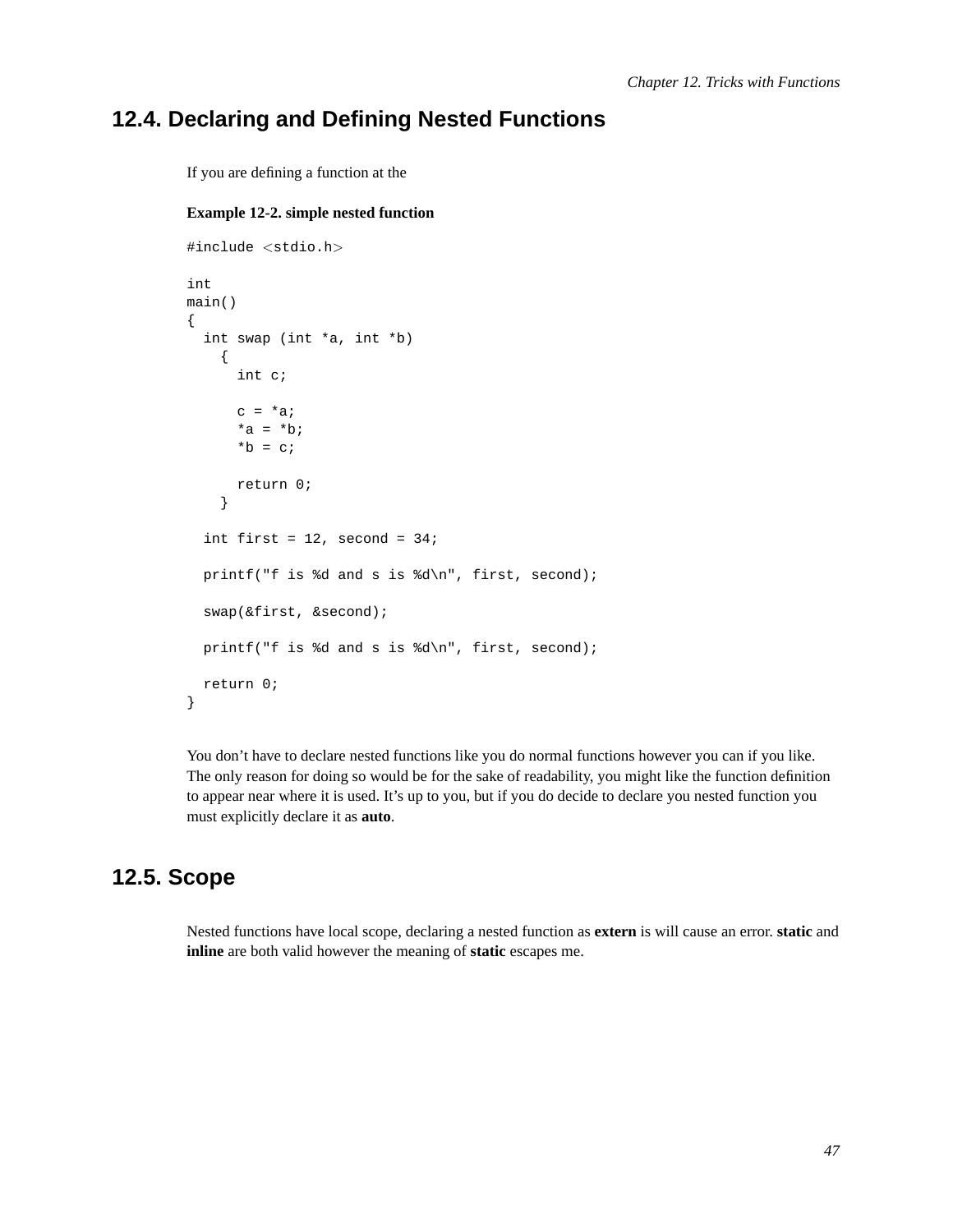# **Chapter 13. Taking Command Line Arguments**

# **13.1. How does C handle command line arguments?**

A program starts by the operating system *calling* a programs **main()** function. Every one of your programs so far have defined **main()** as a function taking no arguments but this is not always the case. **main**() is the only function in C that can be defined in multiple ways. It can take no arguments, two arguments or three arguments. The two and three argument forms allow it to receive arguments from the shell. The three argument form is not particularly useful and is never necessary, we'll cover it briefly at the end of this chapter.

The two argument form takes an **int** and an array of strings. When defining **main()** you can give these arguments any name but it is convention to call them **argc** and **argv[]**. The first argument holds a count of how many elements there are in the array of strings passed as the second argument. The array is always null terminated so **argv[argc] == NULL**.

Here's a short program demonstrating the use of

### **Example 13-1. list\_args.c**

```
int
main(int argc, char *argv[])
{
  int i;
  for(i = 0; i < argc; i++)printf("argv[%d] == \s\nu,", i, argv[i]);
  return 0;
}
```
to be passed to **main()** via two arguments: an **int** and a **\*char[]** (an array of strings). The **int** is usually called **argc** which is short for "argument count", as the name suggests, it stores the number of arguments passed to **main()**. The second argument, usually called **argv** is an array of strings.

## **13.2. Argp**

C's method of getting command line arguments is pretty simple but when your program has a lot of options it can get complex. To solve this, Glibc provides a series of functions to perform command tasks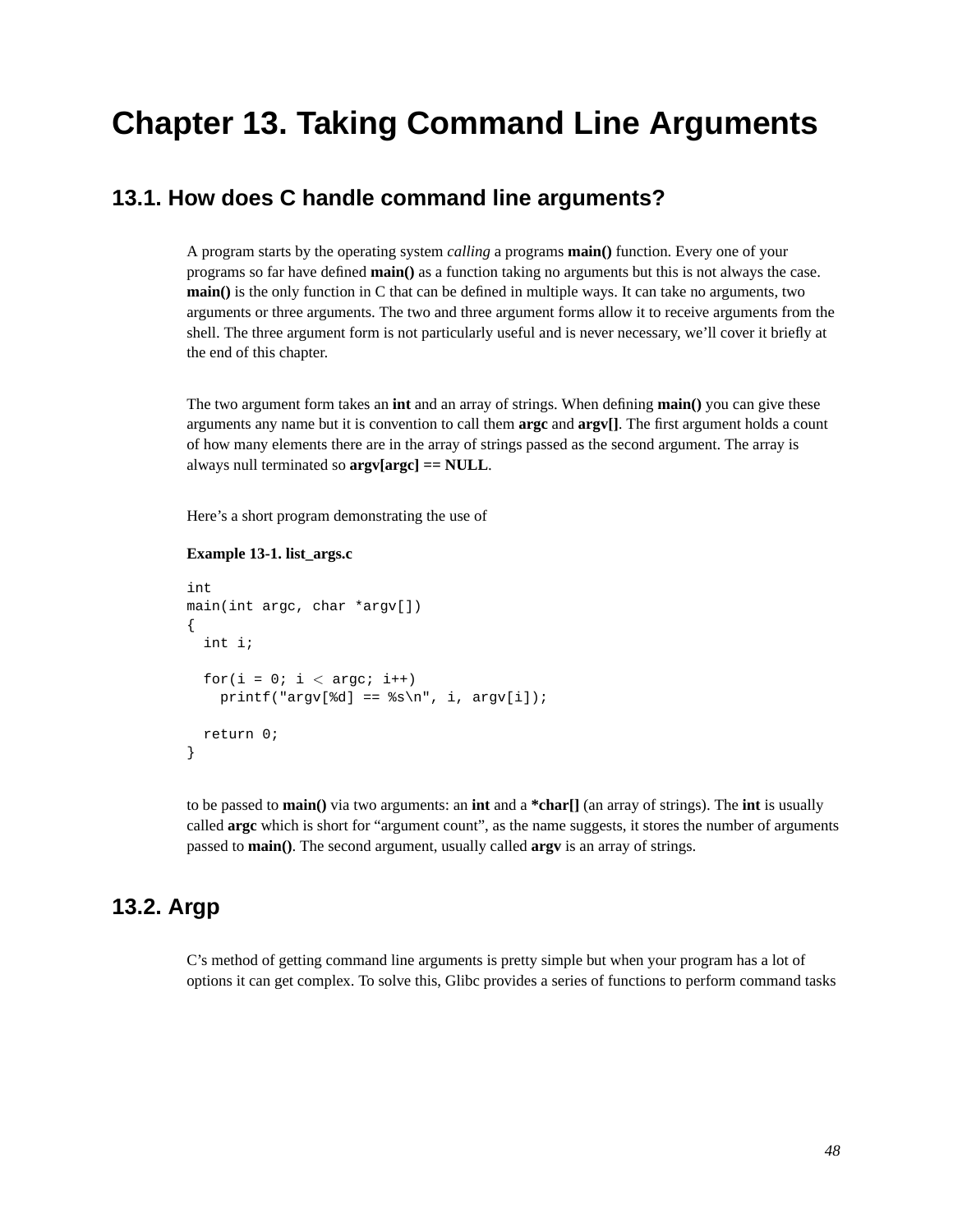for you. The "argp\_\*" functions perform much of the work for you and they do it in a standard way which makes you program more familiar to users. Here's an short program using argp:

#### **Example 13-2. simple\_argp.c**

```
/* put a tiny argp program here */
```
When you run this program you will see...

# **13.3. Using More of the Argp Functionality**

Here's a longer program, it uses four global variables to store information about your program:

```
Example 13-3. better_argp.c
```

```
#include <stdlib.h>
#include <argp.h>
const char *argp_program_version = "simple_argp 0.1";
const char *argp_program_bug_address =
           "<some_email_address@you_care_about.com>";
static char doc[] =
"short program to show the use of argp\nThis program does little";
static char args doc[] = "ARG1 ARG2";/* initialise an argp_option struct with the options we except */
static struct argp_option options[] =
{
  {"verbose", 'v', 0, 0, "Produce verbose output" },
  {"output", 'o', "FILE", 0, "Output to FILE" },
  { 0 }
};
/* Used by 'main' to communicate with 'parse_opt'. */
struct arguments
{
 char *args[2]; /* ARG1 & ARG2 */
  int silent, verbose;
 char *output_file;
};
/* Parse a single option. */
static error_t
parse_opt (int key, char *arg, struct argp_state *state)
{
  /* Get the INPUT argument from 'argp_parse', which we
     know is a pointer to our arguments structure. */
```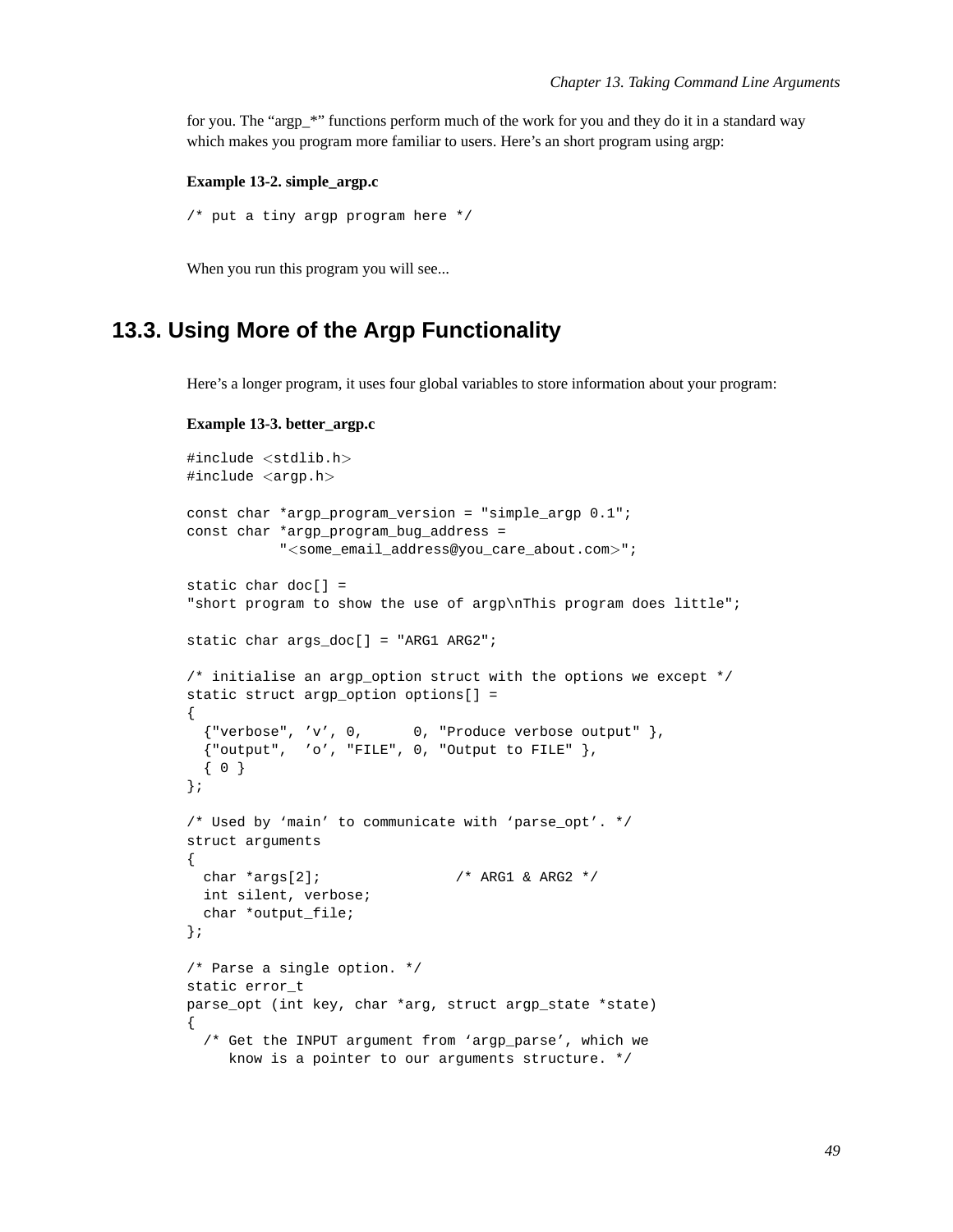```
struct arguments *arguments = state->input;
  switch (key)
   {
    case 'q': case 's':
     arguments->silent = 1;
     break;
    case 'v':
     arguments->verbose = 1;
     break;
    case 'o':
      arguments->output_file = arg;
      break;
    case ARGP_KEY_ARG:
      if (\text{state}-\text{arg}_\text{num} >= 2)
        /* Too many arguments. */
       argp_usage (state);
      arguments->args[state->arg_num] = arg;
      break;
    case ARGP_KEY_END:
      if (state->arg num < 2)
        /* Not enough arguments. */
       argp_usage (state);
      break;
    default:
     return ARGP_ERR_UNKNOWN;
    }
 return 0;
}
/* Our argp parser. */
static struct argp argp = { options, parse_opt, args_doc, doc };
int main (int argc, char **argv)
{
 struct arguments arguments;
  /* Default values. */
  arguments.silent = 0;
  arguments.verbose = 0;
  arguments.output_file = "--";/* Parse our arguments; every option seen by 'parse_opt' will
     be reflected in 'arguments'. */
  argp_parse (&argp, argc, argv, 0, 0, &arguments);
  printf ("ARG1 = s\naRG2 = s\noUTPUT_FILE = s\n""VERBOSE = s\nS\InSILENT = <s\n",
```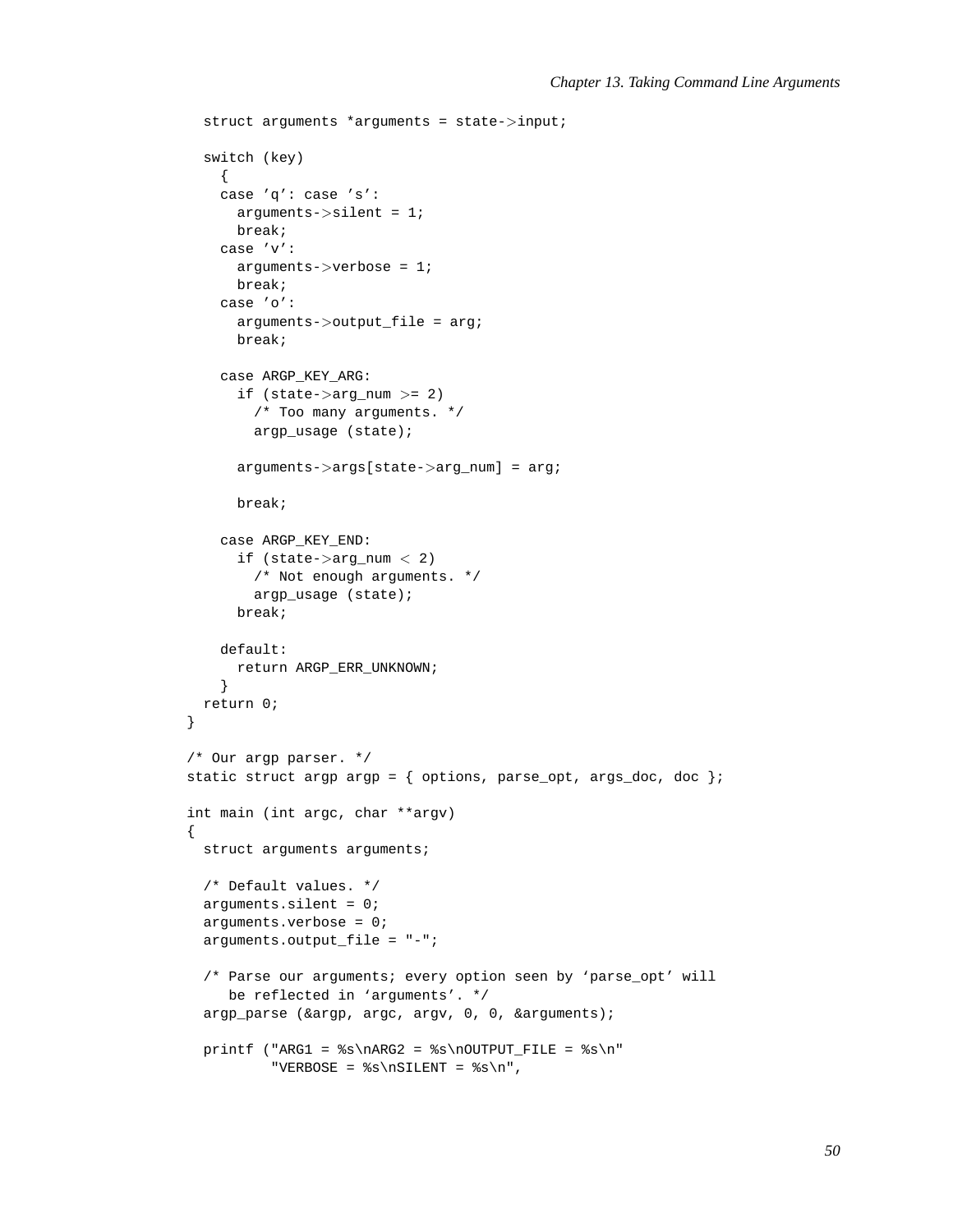```
arguments.args[0], arguments.args[1],
        arguments.output_file,
        arguments.verbose ? "yes" : "no",
        arguments.silent ? "yes" : "no");
exit (0);
```
This is pretty simple. no?

}

# **13.4. Environment Variables**

BLAH, talk about how to use the three argument form and the other way of getting at environment variables, show a toy example.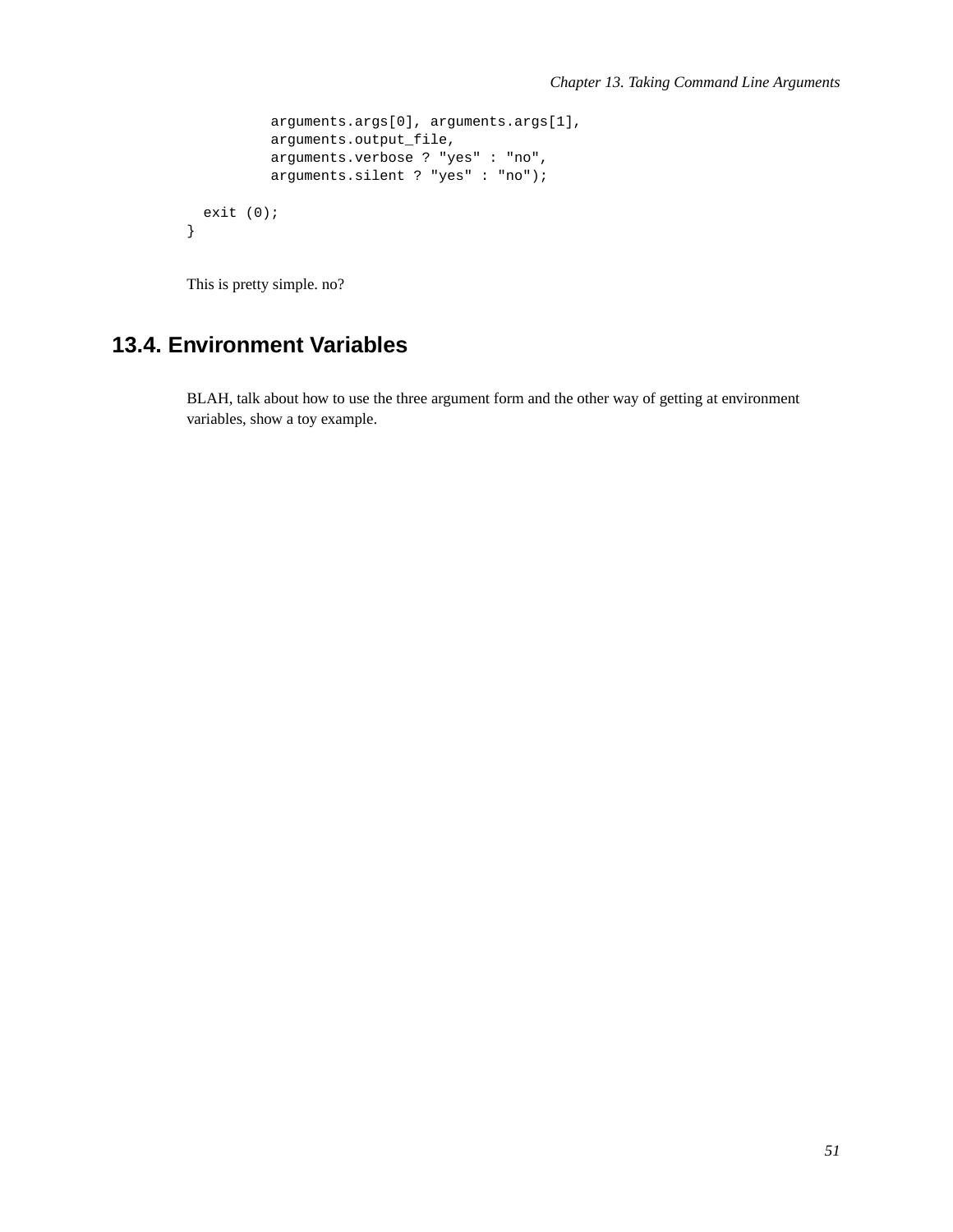# **Chapter 14. Using and Writing Libraries**

*Reusable compiled code*

# **14.1. What are Libraries?**

Libraries are like programs except they don't contain a **main()** function for execution to begin at. The functions in libraries can be used in other applications by linking the application to the library.

### **14.2. Using Libraries**

To link with a library you must use the **-l} s**itch followed by the library name. Glibc's math library is called libm.so, you don't need the **lib}** r **.so}** arts to to use this library you add the switch **-lm}** o your compilation line.

# **14.3. Stages of Compilation**

Compiling a program involves many tools, GCC takes care of this by calling other programs to handle each stage of the process. The three main stages are *preprocessing*, *compilation* and *linking*. In C code, lines that begin with the *hash* symbol "#" are commands for the preprocessor, GCC includes a preprocessor called CPP (C Preprocessor). **#define** and **#include** are by far the most common preprocessor commands The compilation process is broken down into many smaller stages. One of these stages is confusingly called *compilation*. Compilation is the process of converting source code to *object code*. If you invoke GCC with "-c" it will When programs become large it can take time to compile them, by splitting a program into smaller files you can re-compile only the files that you have changed. First you must tell gcc to only compile the source files. This

# **14.4. Writing a library**

Writing a library is similar to writing a program. The first obvious difference is that there is no **main()**. Libraries are very handy for functions you use regularly or functions you think others may find useful.

## **14.5. Dynamic or Static**

Libraries can be linked in a *dynamic* or *static* way. A staticly linked library gets compiled into your application. Dynamic linking is a newer method that allows an application to link with a library at run-time, this has many advantages. For a start, the library can be updated without having to recompile the application and vice versa.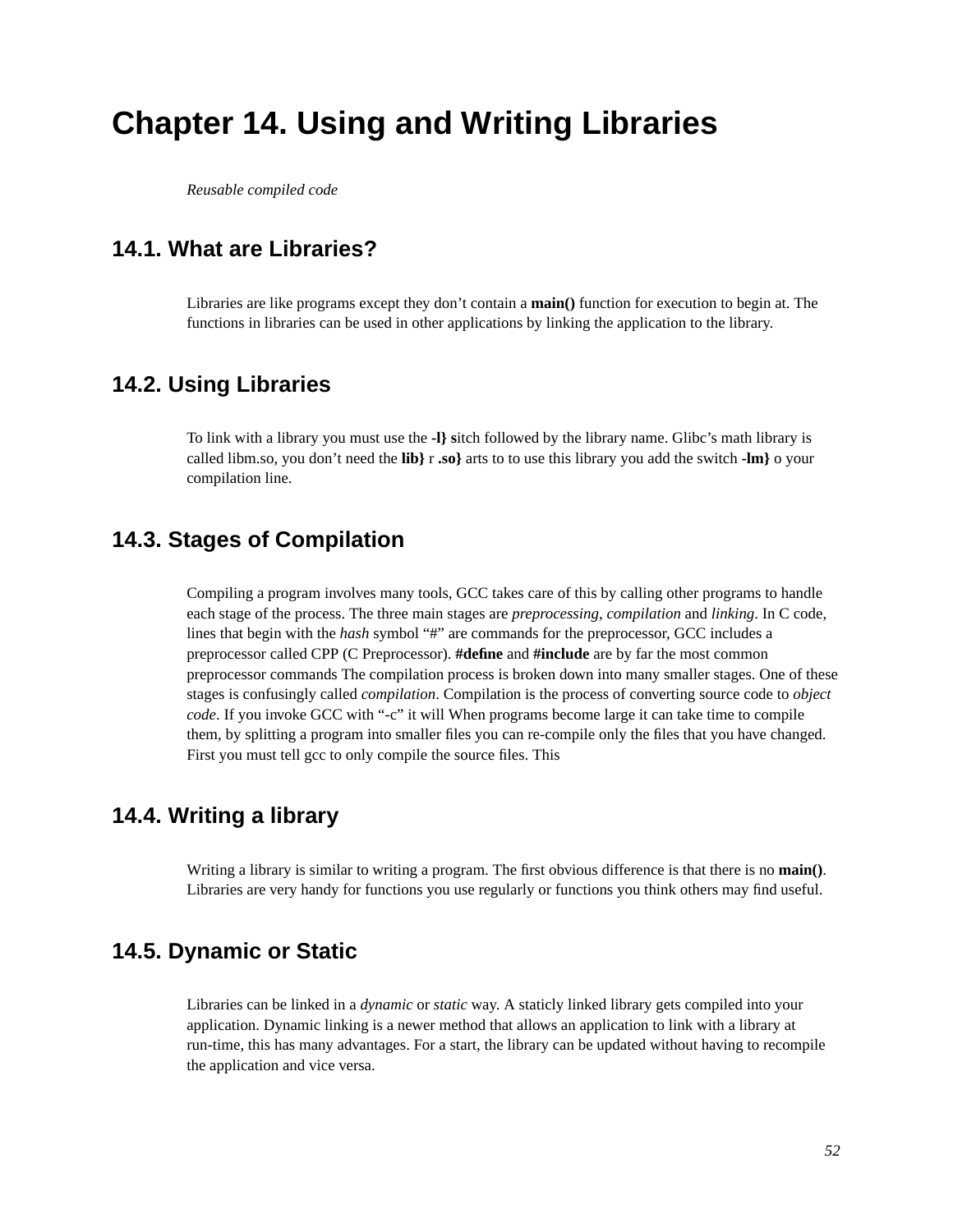# **Chapter 15. Writing Good Code**

*Considerations for important projects*

# **15.1. Readability**

This is one of the most important qualities of good code, luckily, it is an art that becomes natural with practice. One of the biggest detractors from readability is "clever" code. Scrunching multiple operations into one line or statement may have seemed like an achievement but when someone else tries to read it it will slow them down if they have to unravel these operations in there head.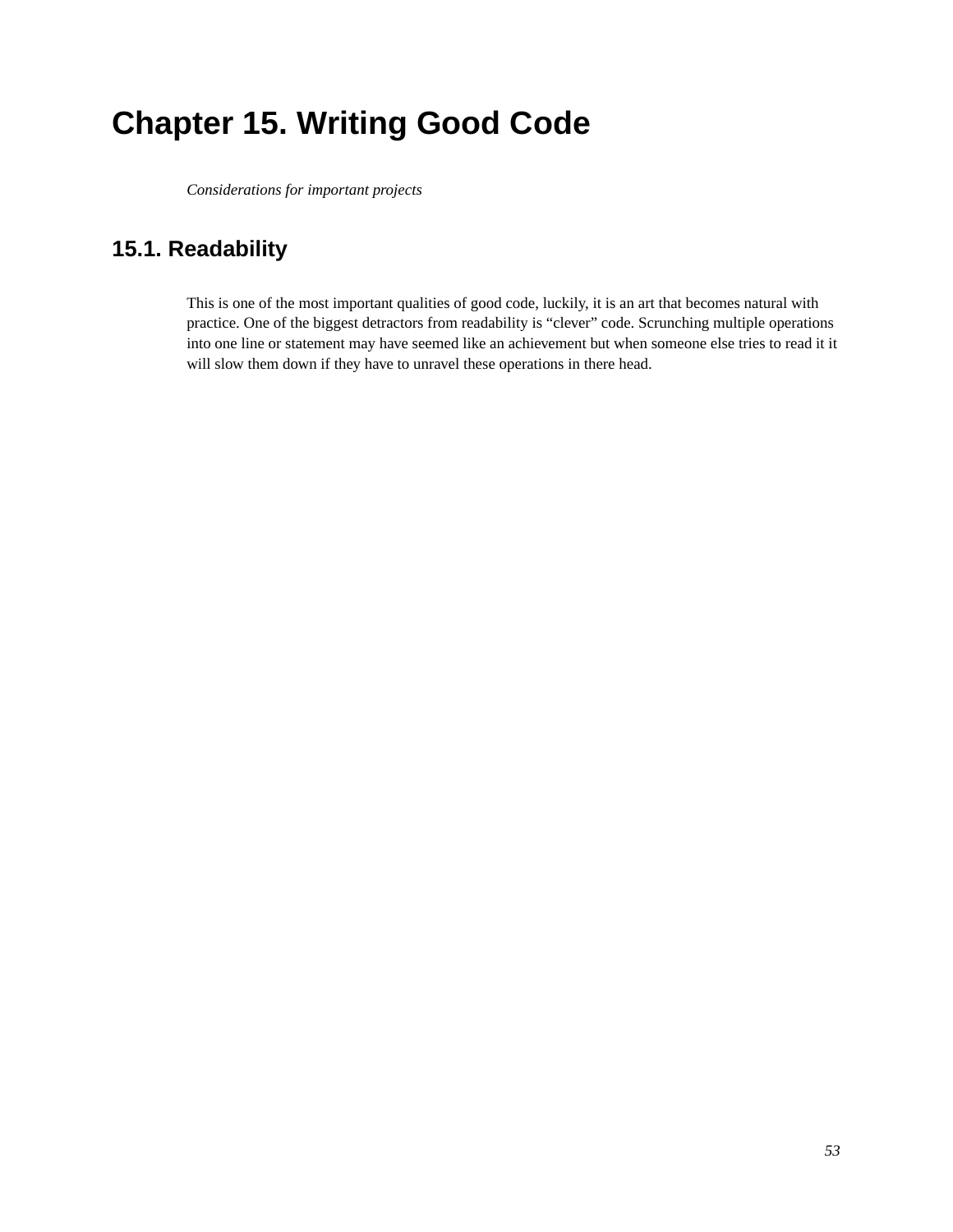# **Chapter 16. Speed**

*Easy optimisations: Low hanging fruit*

C is well know as the fastest high-level language available

# **16.1. About Optimising**

There are two times you will optimise your code: while you're writing it and after it's performance disappoints you.

As a rule, it is said that ninety percent of your an applications running time is taken up by ten percent of it's code. There is little point in optimising a function that is rarely called.

# **16.2. What are function attributes?**

Function attributes are a GNU extension to the C language. They allow you to give GCC more information about a function. This information can be used for many purposes including optimisation and stricter checking.

# **16.3. Function Attribute Syntax**

Function attributes are specified as part of a function declaration. After the closing parenthesis of the functions arguments the keyword **\_\_attribute\_\_** followed by the desired attributes in a set of double parenthesis. Here's a function with the *pure* attribute.

```
int my_func(int first, int second) __attribute__ ((pure));
```
Functions can have multiple attributes, to do this, separate the attributes with commas inside the double parenthesis.

# **16.4. What are pure and const?**

A **pure** function is one which do not affect anything outside of it's own scope. This means it may read global variables or variables to which it was passed a pointer but it may not write to such variables. It should not read from **volatile** variables or external resources (such as files).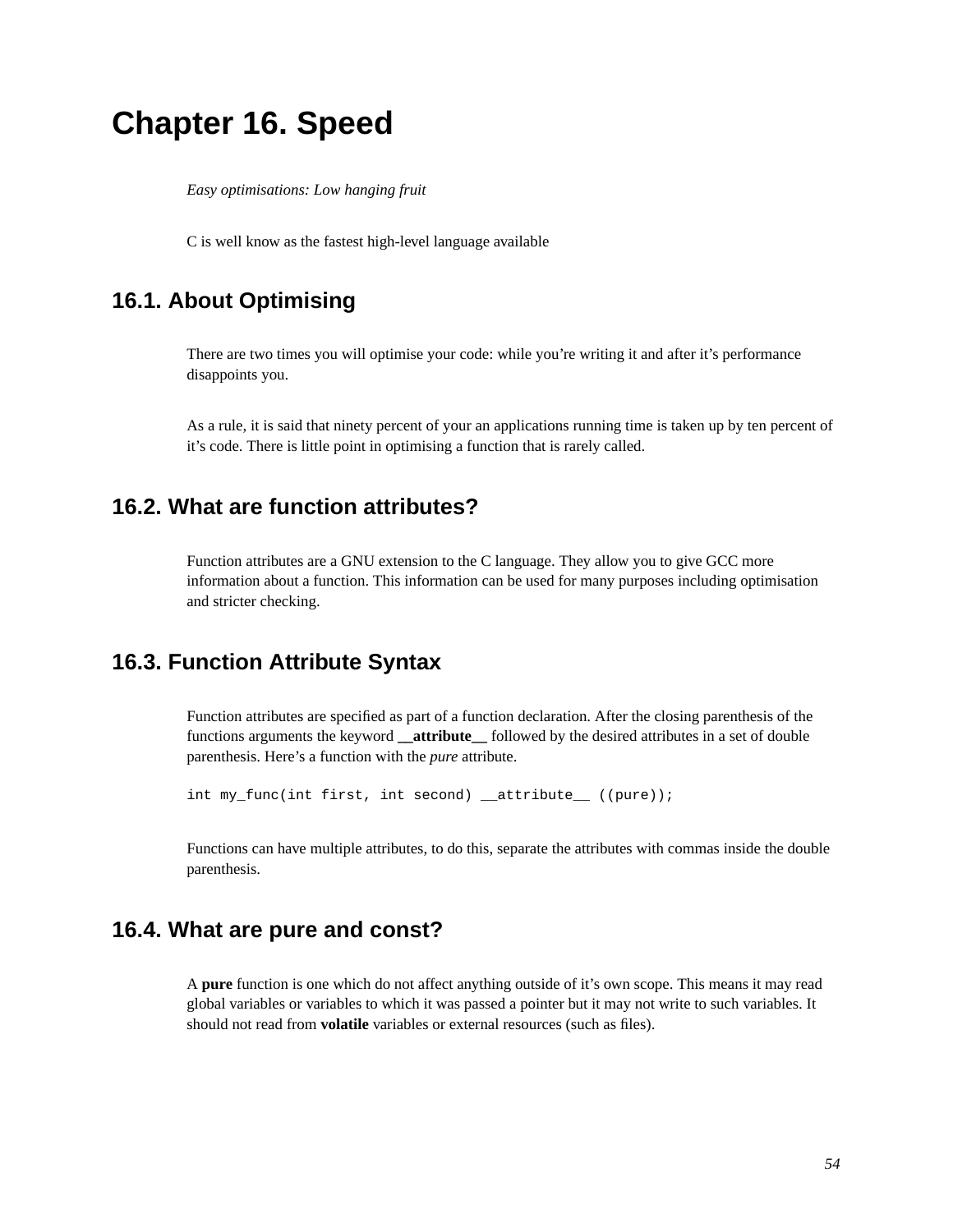**const** is a stricter version of **pure**, it tells GCC that a function will not read any data other that of variables that are passed to it. Data cannot be read by dereferencing a pointer passed to a **const** function.

The only effect a **pure** or **const** function can have on your program is it's return value. Having such a function return **void** would make it pointless.

GCC can use this information to perform *common subexpression elimination* (!). This means it may call the function fewer times than it was told to as it knows the outcome will be the same each time. For example: if you had a function which converted Celsius to Fahrenheit, and it was placed in a loop calculating the same value each time, GCC would could replace this function call with the value returned. GCC knows this is safe if the conversion function is **const**.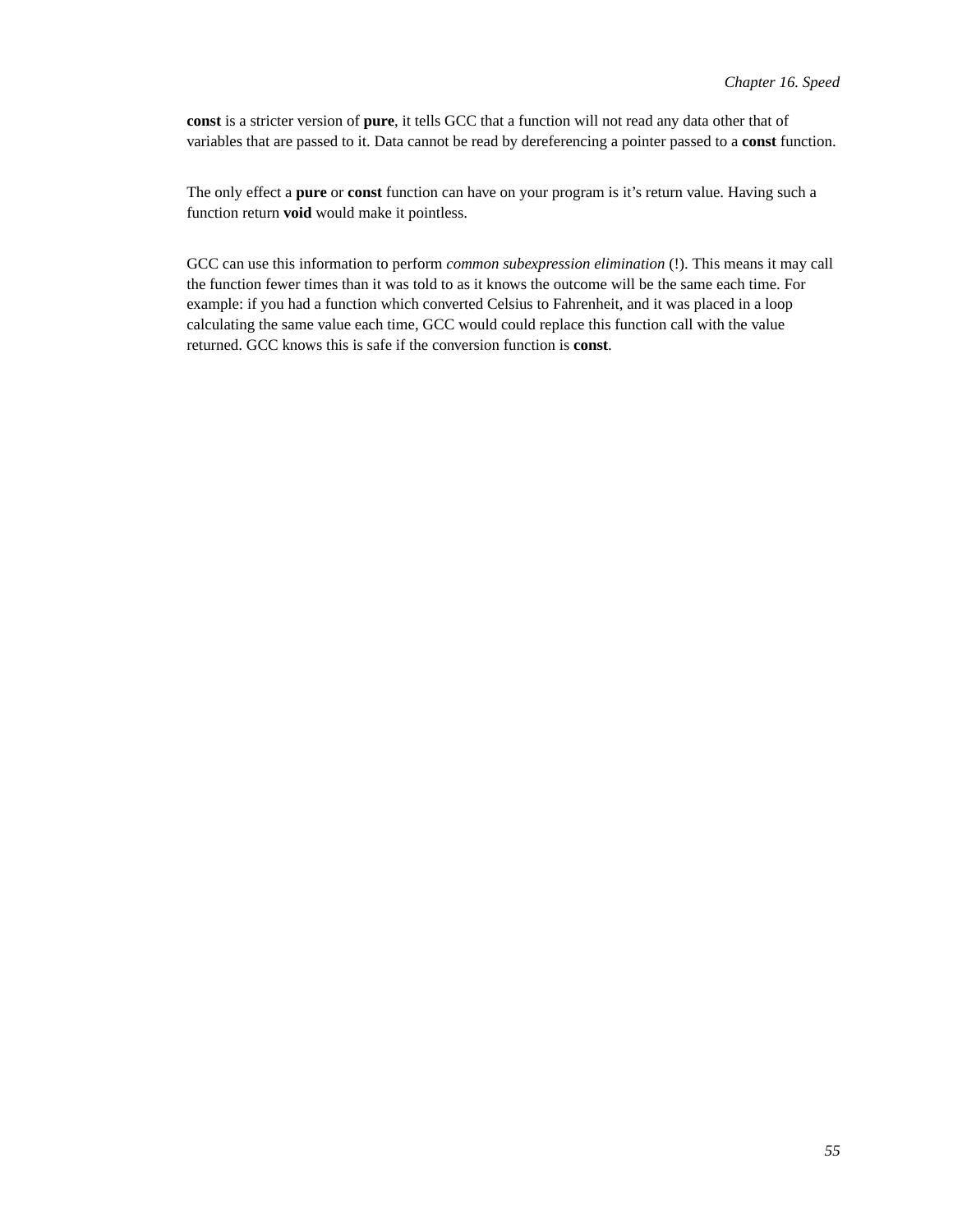# **Appendix A. GNU Free Documentation License**

Version 1.2, November 2002

Copyright (C) 2000,2001,2002 Free Software Foundation, Inc.

Free Software Foundation, Inc. 59 Temple Place, Suite 330, Boston, MA 02111-1307 **I**ISA

Everyone is permitted to copy and distribute verbatim copies of this license document, but changing it is not allowed.

# **A.1. 0. PREAMBLE**

The purpose of this License is to make a manual, textbook, or other functional and useful document "free" in the sense of freedom: to assure everyone the effective freedom to copy and redistribute it, with or without modifying it, either commercially or noncommercially. Secondarily, this License preserves for the author and publisher a way to get credit for their work, while not being considered responsible for modifications made by others.

This License is a kind of "copyleft", which means that derivative works of the document must themselves be free in the same sense. It complements the GNU General Public License, which is a copyleft license designed for free software.

We have designed this License in order to use it for manuals for free software, because free software needs free documentation: a free program should come with manuals providing the same freedoms that the software does. But this License is not limited to software manuals; it can be used for any textual work, regardless of subject matter or whether it is published as a printed book. We recommend this License principally for works whose purpose is instruction or reference.

# **A.2. 1. APPLICABILITY AND DEFINITIONS**

This License applies to any manual or other work, in any medium, that contains a notice placed by the copyright holder saying it can be distributed under the terms of this License. Such a notice grants a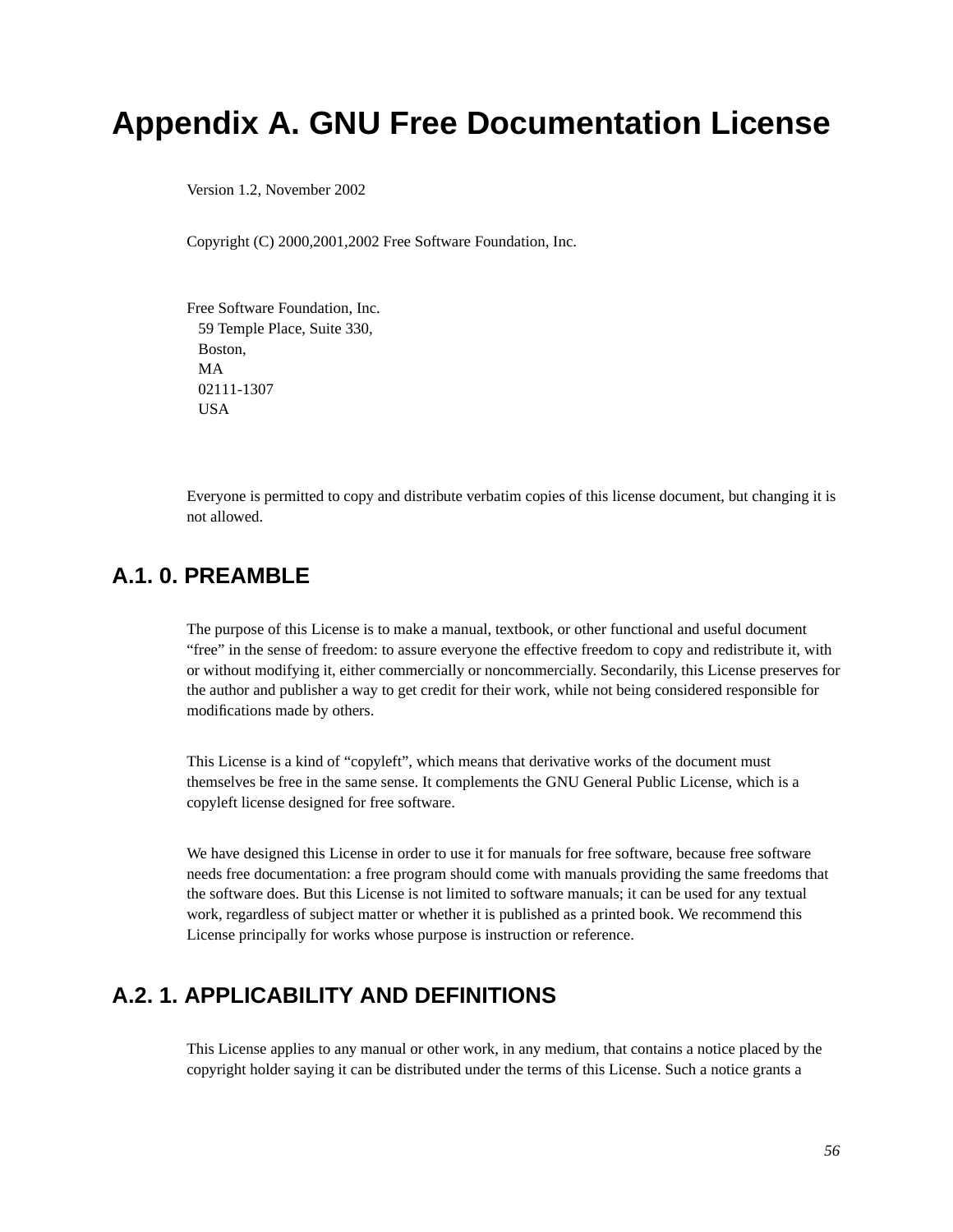world-wide, royalty-free license, unlimited in duration, to use that work under the conditions stated herein. The "Document", below, refers to any such manual or work. Any member of the public is a licensee, and is addressed as "you". You accept the license if you copy, modify or distribute the work in a way requiring permission under copyright law.

A "Modified Version" of the Document means any work containing the Document or a portion of it, either copied verbatim, or with modifications and/or translated into another language.

A "Secondary Section" is a named appendix or a front-matter section of the Document that deals exclusively with the relationship of the publishers or authors of the Document to the Document's overall subject (or to related matters) and contains nothing that could fall directly within that overall subject. (Thus, if the Document is in part a textbook of mathematics, a Secondary Section may not explain any mathematics.) The relationship could be a matter of historical connection with the subject or with related matters, or of legal, commercial, philosophical, ethical or political position regarding them.

The "Invariant Sections" are certain Secondary Sections whose titles are designated, as being those of Invariant Sections, in the notice that says that the Document is released under this License. If a section does not fit the above definition of Secondary then it is not allowed to be designated as Invariant. The Document may contain zero Invariant Sections. If the Document does not identify any Invariant Sections then there are none.

The "Cover Texts" are certain short passages of text that are listed, as Front-Cover Texts or Back-Cover Texts, in the notice that says that the Document is released under this License. A Front-Cover Text may be at most 5 words, and a Back-Cover Text may be at most 25 words.

A "Transparent" copy of the Document means a machine-readable copy, represented in a format whose specification is available to the general public, that is suitable for revising the document straightforwardly with generic text editors or (for images composed of pixels) generic paint programs or (for drawings) some widely available drawing editor, and that is suitable for input to text formatters or for automatic translation to a variety of formats suitable for input to text formatters. A copy made in an otherwise Transparent file format whose markup, or absence of markup, has been arranged to thwart or discourage subsequent modification by readers is not Transparent. An image format is not Transparent if used for any substantial amount of text. A copy that is not "Transparent" is called "Opaque".

Examples of suitable formats for Transparent copies include plain ASCII without markup, Texinfo input format, LaTeX input format, SGML or XML using a publicly available DTD, and standard-conforming simple HTML, PostScript or PDF designed for human modification. Examples of transparent image formats include PNG, XCF and JPG. Opaque formats include proprietary formats that can be read and edited only by proprietary word processors, SGML or XML for which the DTD and/or processing tools are not generally available, and the machine-generated HTML, PostScript or PDF produced by some word processors for output purposes only.

The "Title Page" means, for a printed book, the title page itself, plus such following pages as are needed to hold, legibly, the material this License requires to appear in the title page. For works in formats which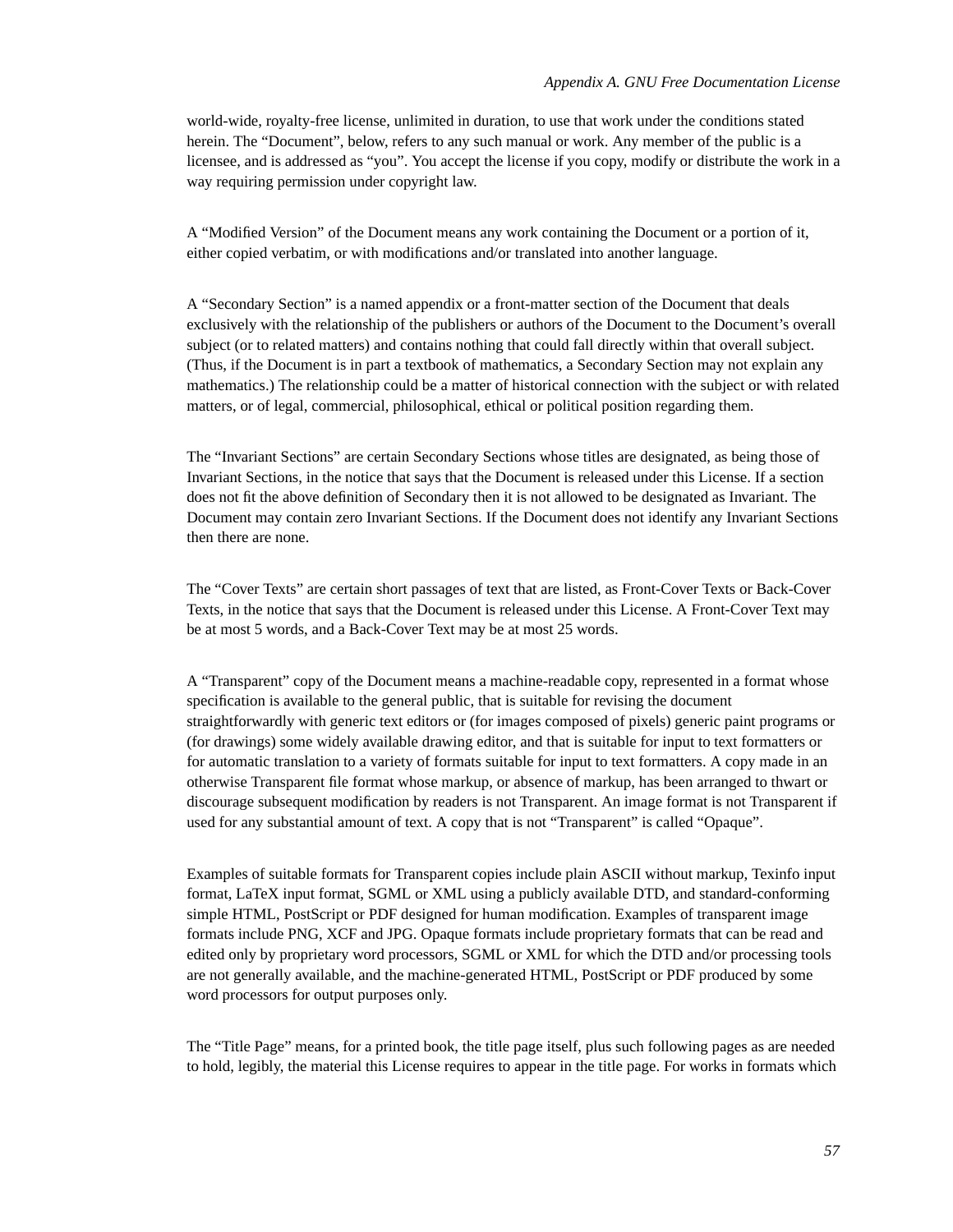do not have any title page as such, "Title Page" means the text near the most prominent appearance of the work's title, preceding the beginning of the body of the text.

A section "Entitled XYZ" means a named subunit of the Document whose title either is precisely XYZ or contains XYZ in parentheses following text that translates XYZ in another language. (Here XYZ stands for a specific section name mentioned below, such as "Acknowledgements", "Dedications", "Endorsements", or "History".) To "Preserve the Title" of such a section when you modify the Document means that it remains a section "Entitled XYZ" according to this definition.

The Document may include Warranty Disclaimers next to the notice which states that this License applies to the Document. These Warranty Disclaimers are considered to be included by reference in this License, but only as regards disclaiming warranties: any other implication that these Warranty Disclaimers may have is void and has no effect on the meaning of this License.

# **A.3. 2. VERBATIM COPYING**

You may copy and distribute the Document in any medium, either commercially or noncommercially, provided that this License, the copyright notices, and the license notice saying this License applies to the Document are reproduced in all copies, and that you add no other conditions whatsoever to those of this License. You may not use technical measures to obstruct or control the reading or further copying of the copies you make or distribute. However, you may accept compensation in exchange for copies. If you distribute a large enough number of copies you must also follow the conditions in section 3.

You may also lend copies, under the same conditions stated above, and you may publicly display copies.

# **A.4. 3. COPYING IN QUANTITY**

If you publish printed copies (or copies in media that commonly have printed covers) of the Document, numbering more than 100, and the Document's license notice requires Cover Texts, you must enclose the copies in covers that carry, clearly and legibly, all these Cover Texts: Front-Cover Texts on the front cover, and Back-Cover Texts on the back cover. Both covers must also clearly and legibly identify you as the publisher of these copies. The front cover must present the full title with all words of the title equally prominent and visible. You may add other material on the covers in addition. Copying with changes limited to the covers, as long as they preserve the title of the Document and satisfy these conditions, can be treated as verbatim copying in other respects.

If the required texts for either cover are too voluminous to fit legibly, you should put the first ones listed (as many as fit reasonably) on the actual cover, and continue the rest onto adjacent pages.

If you publish or distribute Opaque copies of the Document numbering more than 100, you must either include a machine-readable Transparent copy along with each Opaque copy, or state in or with each Opaque copy a computer-network location from which the general network-using public has access to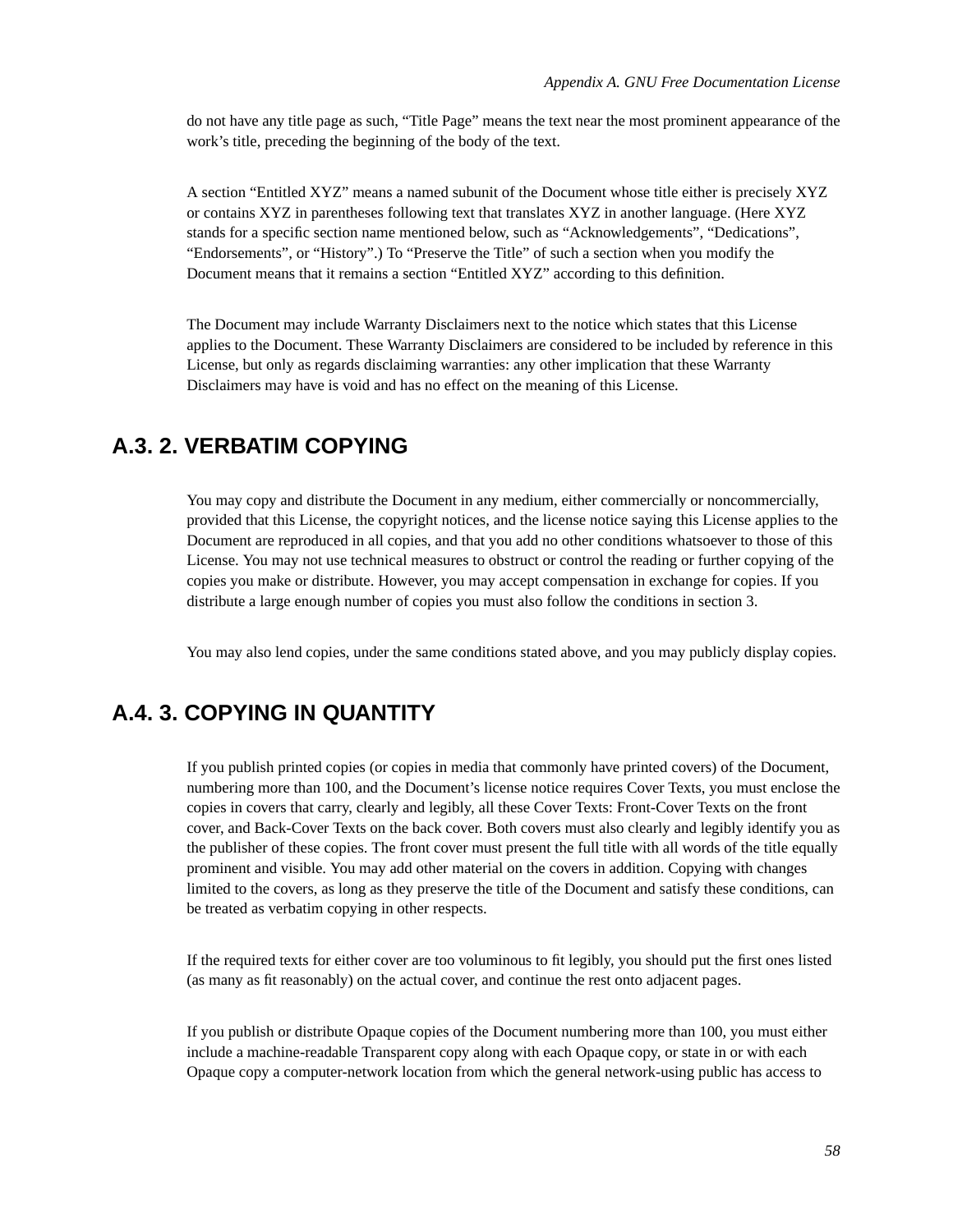download using public-standard network protocols a complete Transparent copy of the Document, free of added material. If you use the latter option, you must take reasonably prudent steps, when you begin distribution of Opaque copies in quantity, to ensure that this Transparent copy will remain thus accessible at the stated location until at least one year after the last time you distribute an Opaque copy (directly or through your agents or retailers) of that edition to the public.

It is requested, but not required, that you contact the authors of the Document well before redistributing any large number of copies, to give them a chance to provide you with an updated version of the Document.

# **A.5. 4. MODIFICATIONS**

You may copy and distribute a Modified Version of the Document under the conditions of sections 2 and 3 above, provided that you release the Modified Version under precisely this License, with the Modified Version filling the role of the Document, thus licensing distribution and modification of the Modified Version to whoever possesses a copy of it. In addition, you must do these things in the Modified Version:

- A. Use in the Title Page (and on the covers, if any) a title distinct from that of the Document, and from those of previous versions (which should, if there were any, be listed in the History section of the Document). You may use the same title as a previous version if the original publisher of that version gives permission.
- B. List on the Title Page, as authors, one or more persons or entities responsible for authorship of the modifications in the Modified Version, together with at least five of the principal authors of the Document (all of its principal authors, if it has fewer than five), unless they release you from this requirement.
- C. State on the Title page the name of the publisher of the Modified Version, as the publisher.
- D. Preserve all the copyright notices of the Document.
- E. Add an appropriate copyright notice for your modifications adjacent to the other copyright notices.
- F. Include, immediately after the copyright notices, a license notice giving the public permission to use the Modified Version under the terms of this License, in the form shown in the Addendum below.
- G. Preserve in that license notice the full lists of Invariant Sections and required Cover Texts given in the Document's license notice.
- H. Include an unaltered copy of this License.
- I. Preserve the section Entitled "History", Preserve its Title, and add to it an item stating at least the title, year, new authors, and publisher of the Modified Version as given on the Title Page. If there is no section Entitled "History" in the Document, create one stating the title, year, authors, and publisher of the Document as given on its Title Page, then add an item describing the Modified Version as stated in the previous sentence.
- J. Preserve the network location, if any, given in the Document for public access to a Transparent copy of the Document, and likewise the network locations given in the Document for previous versions it was based on. These may be placed in the "History" section. You may omit a network location for a work that was published at least four years before the Document itself, or if the original publisher of the version it refers to gives permission.
- K. For any section Entitled "Acknowledgements" or "Dedications", Preserve the Title of the section, and preserve in the section all the substance and tone of each of the contributor acknowledgements and/or dedications given therein.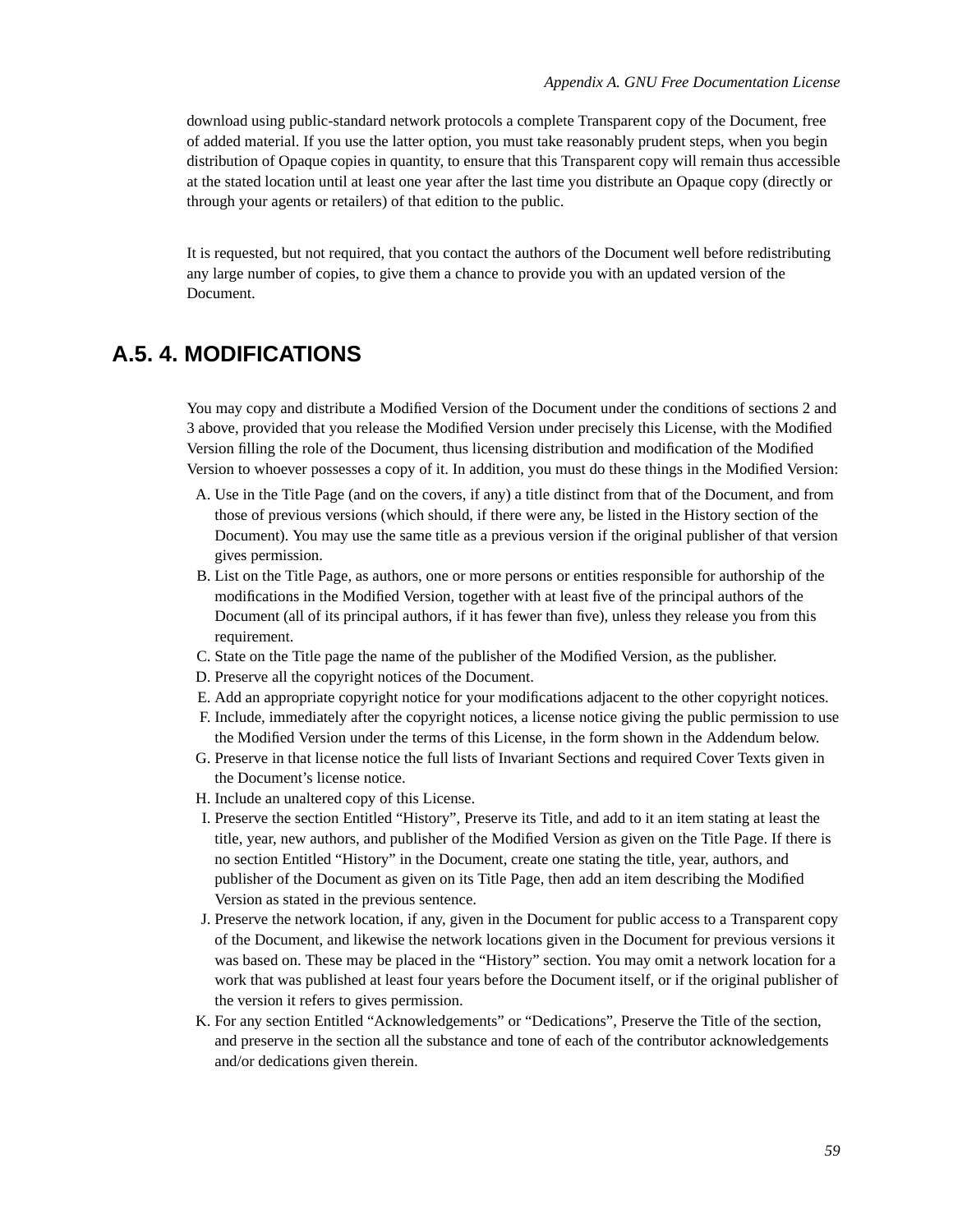- L. Preserve all the Invariant Sections of the Document, unaltered in their text and in their titles. Section numbers or the equivalent are not considered part of the section titles.
- M. Delete any section Entitled "Endorsements". Such a section may not be included in the Modified Version.
- N. Do not retitle any existing section to be Entitled "Endorsements" or to conflict in title with any Invariant Section.
- O. Preserve any Warranty Disclaimers.

If the Modified Version includes new front-matter sections or appendices that qualify as Secondary Sections and contain no material copied from the Document, you may at your option designate some or all of these sections as invariant. To do this, add their titles to the list of Invariant Sections in the Modified Version's license notice. These titles must be distinct from any other section titles.

You may add a section Entitled "Endorsements", provided it contains nothing but endorsements of your Modified Version by various parties--for example, statements of peer review or that the text has been approved by an organization as the authoritative definition of a standard.

You may add a passage of up to five words as a Front-Cover Text, and a passage of up to 25 words as a Back-Cover Text, to the end of the list of Cover Texts in the Modified Version. Only one passage of Front-Cover Text and one of Back-Cover Text may be added by (or through arrangements made by) any one entity. If the Document already includes a cover text for the same cover, previously added by you or by arrangement made by the same entity you are acting on behalf of, you may not add another; but you may replace the old one, on explicit permission from the previous publisher that added the old one.

The author(s) and publisher(s) of the Document do not by this License give permission to use their names for publicity for or to assert or imply endorsement of any Modified Version.

# **A.6. 5. COMBINING DOCUMENTS**

You may combine the Document with other documents released under this License, under the terms defined in section 4 above for modified versions, provided that you include in the combination all of the Invariant Sections of all of the original documents, unmodified, and list them all as Invariant Sections of your combined work in its license notice, and that you preserve all their Warranty Disclaimers.

The combined work need only contain one copy of this License, and multiple identical Invariant Sections may be replaced with a single copy. If there are multiple Invariant Sections with the same name but different contents, make the title of each such section unique by adding at the end of it, in parentheses, the name of the original author or publisher of that section if known, or else a unique number. Make the same adjustment to the section titles in the list of Invariant Sections in the license notice of the combined work.

In the combination, you must combine any sections Entitled "History" in the various original documents, forming one section Entitled "History"; likewise combine any sections Entitled "Acknowledgements",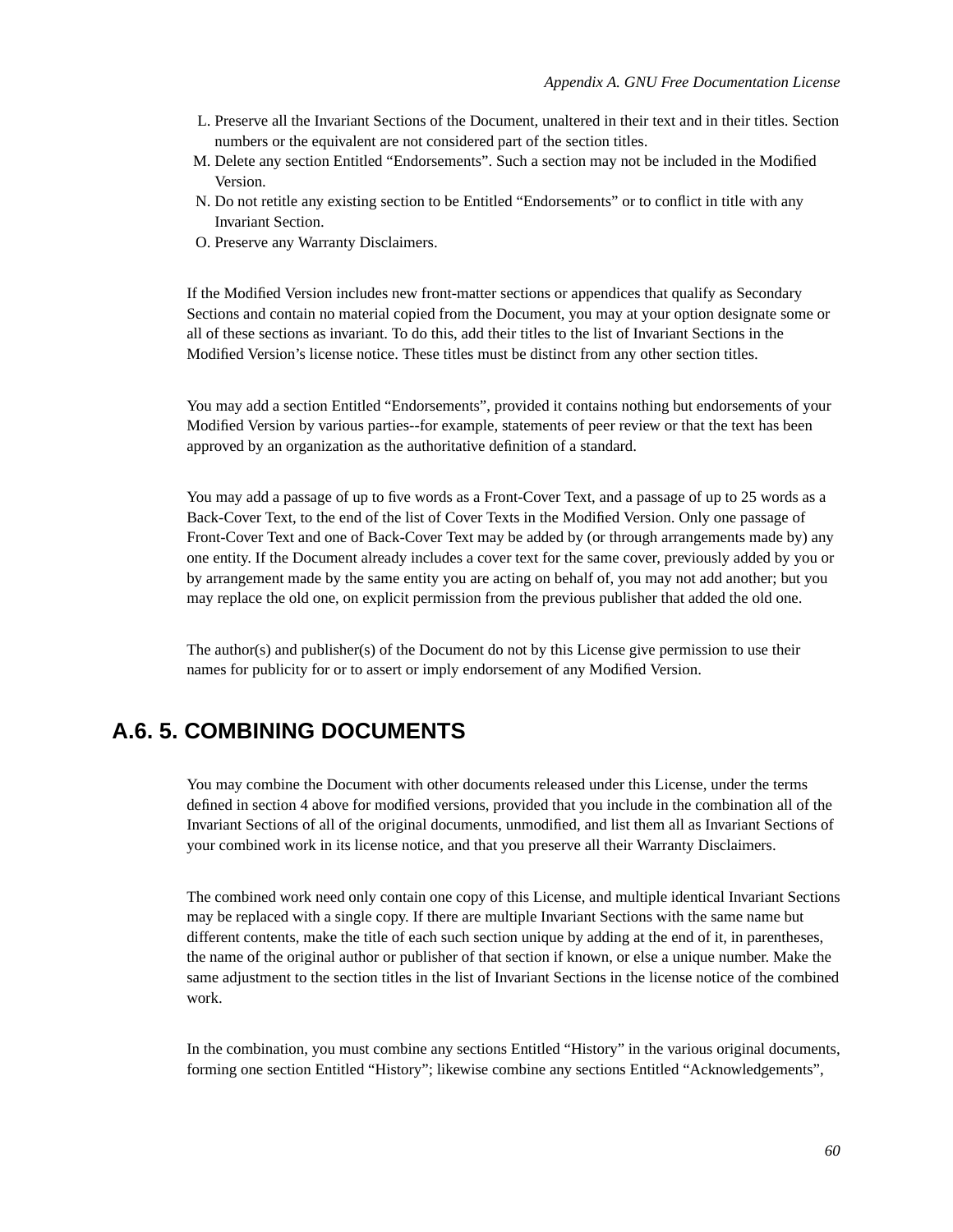and any sections Entitled "Dedications". You must delete all sections Entitled "Endorsements".

### **A.7. 6. COLLECTIONS OF DOCUMENTS**

You may make a collection consisting of the Document and other documents released under this License, and replace the individual copies of this License in the various documents with a single copy that is included in the collection, provided that you follow the rules of this License for verbatim copying of each of the documents in all other respects.

You may extract a single document from such a collection, and distribute it individually under this License, provided you insert a copy of this License into the extracted document, and follow this License in all other respects regarding verbatim copying of that document.

# **A.8. 7. AGGREGATION WITH INDEPENDENT WORKS**

A compilation of the Document or its derivatives with other separate and independent documents or works, in or on a volume of a storage or distribution medium, is called an "aggregate" if the copyright resulting from the compilation is not used to limit the legal rights of the compilation's users beyond what the individual works permit. When the Document is included an aggregate, this License does not apply to the other works in the aggregate which are not themselves derivative works of the Document.

If the Cover Text requirement of section 3 is applicable to these copies of the Document, then if the Document is less than one half of the entire aggregate, the Document's Cover Texts may be placed on covers that bracket the Document within the aggregate, or the electronic equivalent of covers if the Document is in electronic form. Otherwise they must appear on printed covers that bracket the whole aggregate.

## **A.9. 8. TRANSLATION**

Translation is considered a kind of modification, so you may distribute translations of the Document under the terms of section 4. Replacing Invariant Sections with translations requires special permission from their copyright holders, but you may include translations of some or all Invariant Sections in addition to the original versions of these Invariant Sections. You may include a translation of this License, and all the license notices in the Document, and any Warrany Disclaimers, provided that you also include the original English version of this License and the original versions of those notices and disclaimers. In case of a disagreement between the translation and the original version of this License or a notice or disclaimer, the original version will prevail.

If a section in the Document is Entitled "Acknowledgements", "Dedications", or "History", the requirement (section 4) to Preserve its Title (section 1) will typically require changing the actual title.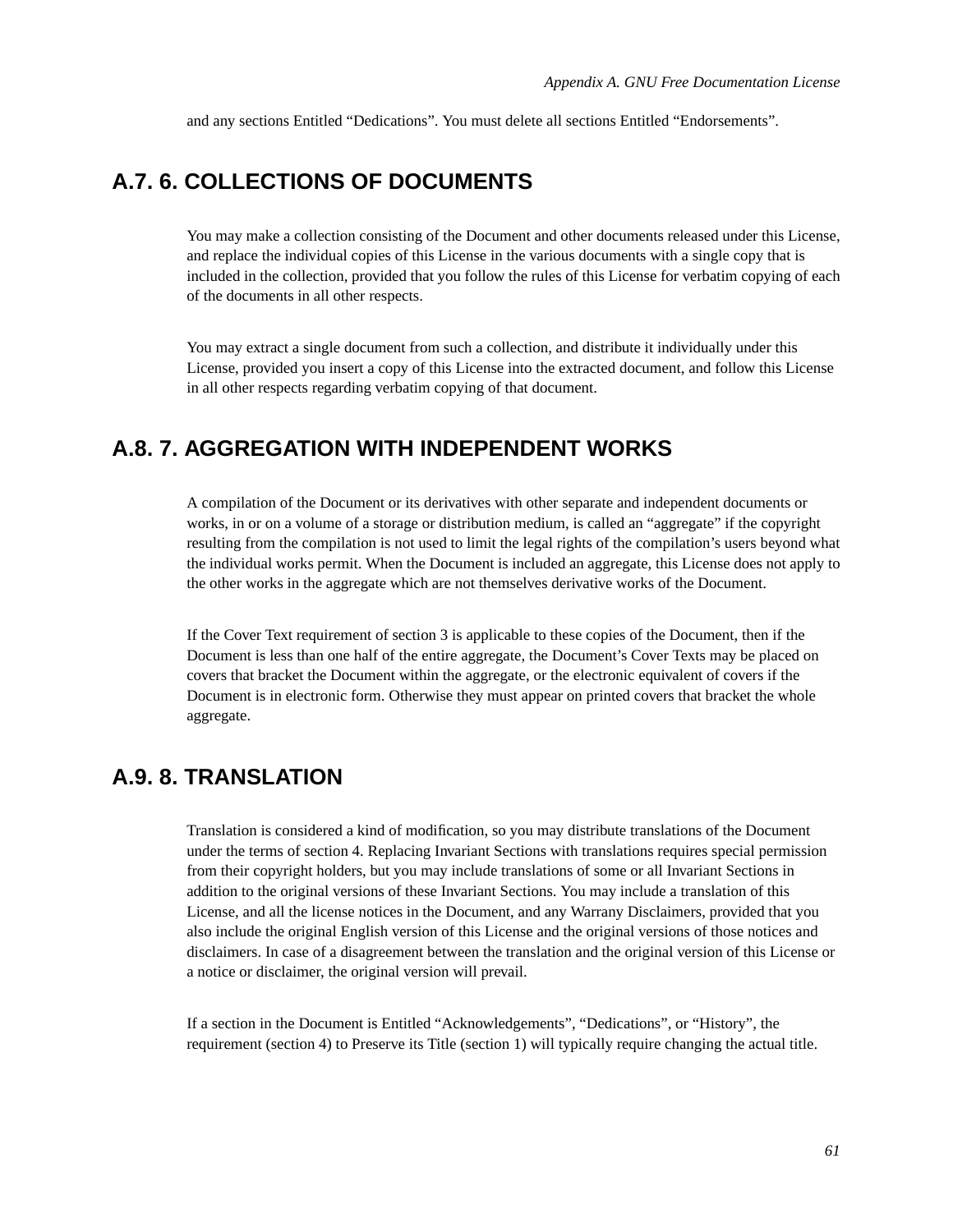# **A.10. 9. TERMINATION**

You may not copy, modify, sublicense, or distribute the Document except as expressly provided for under this License. Any other attempt to copy, modify, sublicense or distribute the Document is void, and will automatically terminate your rights under this License. However, parties who have received copies, or rights, from you under this License will not have their licenses terminated so long as such parties remain in full compliance.

# **A.11. 10. FUTURE REVISIONS OF THIS LICENSE**

The Free Software Foundation may publish new, revised versions of the GNU Free Documentation License from time to time. Such new versions will be similar in spirit to the present version, but may differ in detail to address new problems or concerns. See http://www.gnu.org/copyleft/.

Each version of the License is given a distinguishing version number. If the Document specifies that a particular numbered version of this License "or any later version" applies to it, you have the option of following the terms and conditions either of that specified version or of any later version that has been published (not as a draft) by the Free Software Foundation. If the Document does not specify a version number of this License, you may choose any version ever published (not as a draft) by the Free Software Foundation.

# **A.12. ADDENDUM (How to use this License for your documents)**

To use this License in a document you have written, include a copy of the License in the document and put the following copyright and license notices just after the title page:

Copyright © YEAR YOUR NAME.

Permission is granted to copy, distribute and/or modify this document under the terms of the GNU Free Documentation License, Version 1.2 or any later version published by the Free Software Foundation; with no Invariant Sections, no Front-Cover Texts, and no Back-Cover Texts. A copy of the license is included in the section entitled "GNU Free Documentation License".

If you have Invariant Sections, Front-Cover Texts and Back-Cover Texts, replace The "with...Texts." line with this:

with the Invariant Sections being LIST THEIR TITLES, with the Front-Cover Texts being LIST, and with the Back-Cover Texts being LIST.

If you have Invariant Sections without Cover Texts, or some other combination of the three, merge those two alternatives to suit the situation.